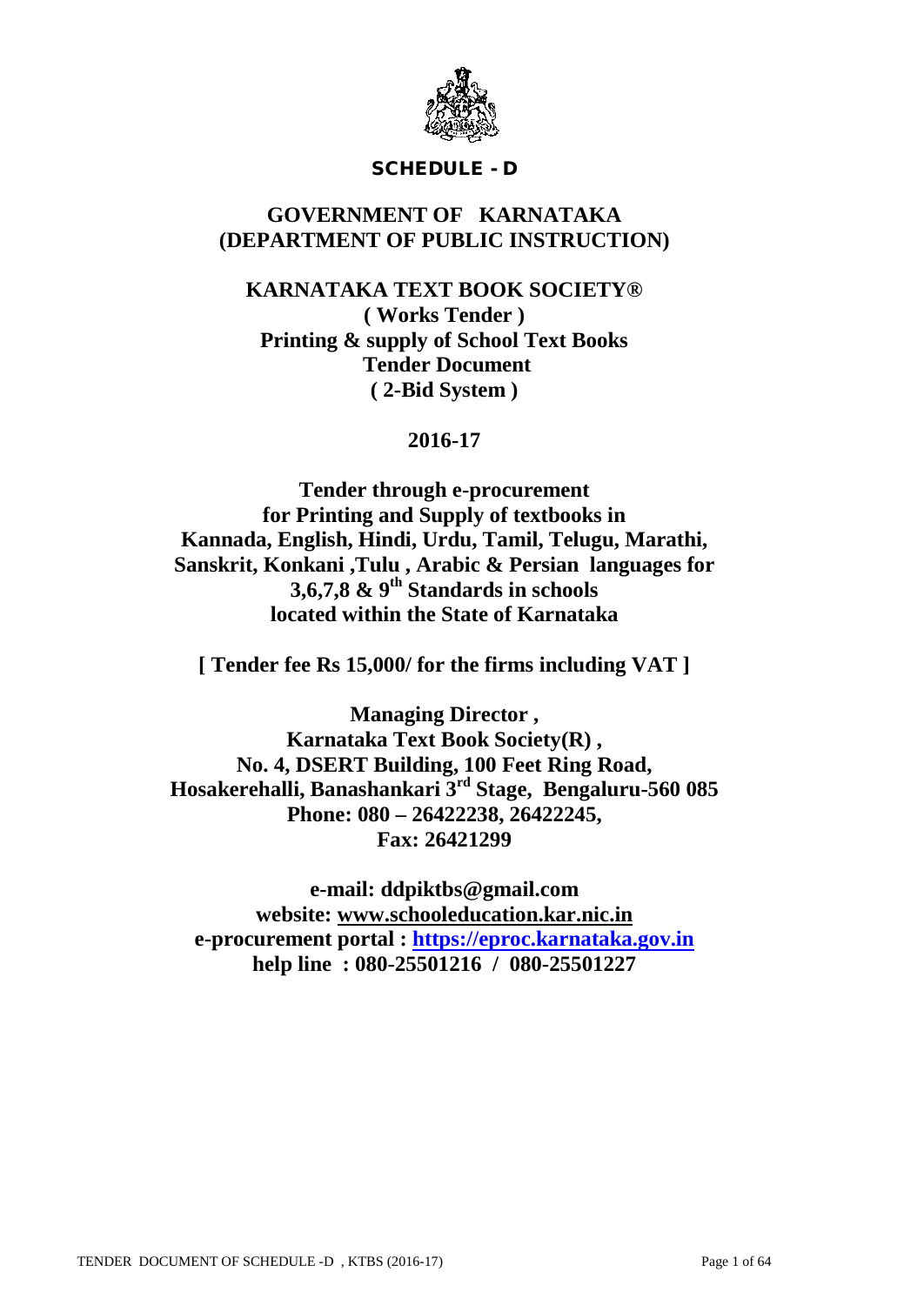

### **GOVERNMENT OF KARNATAKA (DEPARTMENT OF PUBLIC INSTRUCTION) KARNATAKA TEXT BOOK SOCIETY ®**

Phone: 080 – 26422238, 26422245,<br>
Fax: 26421299<br>
Hosakerehalli, Banashankari 3<sup>rd</sup> Stage.<br>
Hosakerehalli, Banashankari 3<sup>rd</sup> Stage. e-mail id : ddpiktbs@gmail.com Bengaluru – 560085 No:A7/ KTBS/2016-17 TBP-Tender-02/2015-16 Dated: 03/10/2015

.

Hosakerehalli, Banashankari  $3^{\overline{rd}}$  Stage,

**COMBINED TENDER NOTIFICATION**

(e- procurement)

 Tenders are invited under Two Bid System on Government of Karnataka e-procurement platform from eligible printers having Infrastructure as stipulated in the Tender Document within the States of Karnataka, Maharashtra, Andhra Pradesh, Telangana,Tamil Nadu, Pondicherry, Kerala & Goa to print and supply about **214** lakhs of textbooks for classes **3,6,7,8 & 9** in the Karnataka State for the year **2016-17.**

| e-procurement portal address | https://eproc.karnataka.gov.in |
|------------------------------|--------------------------------|
| <b>Portal Help line</b>      | 080-25501216 / 080-25501227    |

 There are in all **196** titles to be printed of textbooks, which have been classified into **Schedule- C & Schedule-D** two Schedules containing **36 – packages** for bidding as mentioned here under.

| Tender Notification No.                                            | Date of the  | Particulars                                                                                                                                                   | <b>EMD</b>  |
|--------------------------------------------------------------------|--------------|---------------------------------------------------------------------------------------------------------------------------------------------------------------|-------------|
|                                                                    | Notification |                                                                                                                                                               | prescribed  |
|                                                                    |              |                                                                                                                                                               | in lakhs of |
|                                                                    |              |                                                                                                                                                               | Rs.         |
| No:A7/ KTBS/2016-17 TBP-<br>Tender-02/2015-16<br><b>Schedule-C</b> | $03-10-2015$ | Schedule-C: Packages from 29 to 53<br>containing 4 Colour Text Books and<br>single colour Text books in size<br>$1/4^{\text{th}}$ Crown. (Total 25 Packages). | 6.00        |
| No:A7/ KTBS/2016-17 TBP-<br>Tender-02/2015-16<br><b>Schedule-D</b> | $03-10-2015$ | Schedule-D: Packages from 54 to 64<br>containing single colour Text books<br>in size $1/4^{\text{th}}$ Crown.<br>(Total 11 Packages).                         | 3.00        |

Each schedule is treated as a separate tender and detailed tender document are available separately in the e-portal and are also published **separately** for each schedule for reference in the department website **[www.schooleducation.kar.nic.in.](http://www.schooleducation.kar.nic.in/)**

The last date for submission of Tender is 0**1/12/2015 before 17.30 hrs**. The prequalification bids ( Technical bid ) will be opened online on **04/12/2015** at **11.00 hrs**. online through e-procurement portal. No separate intimation in this regard will be given individually.

The financial bids of only those bidders who satisfy pre-qualification criteria upon evaluation will be opened on specified date mentioned in tender document.

Sd/-

# **Managing Director, Karnataka Text Book Society.**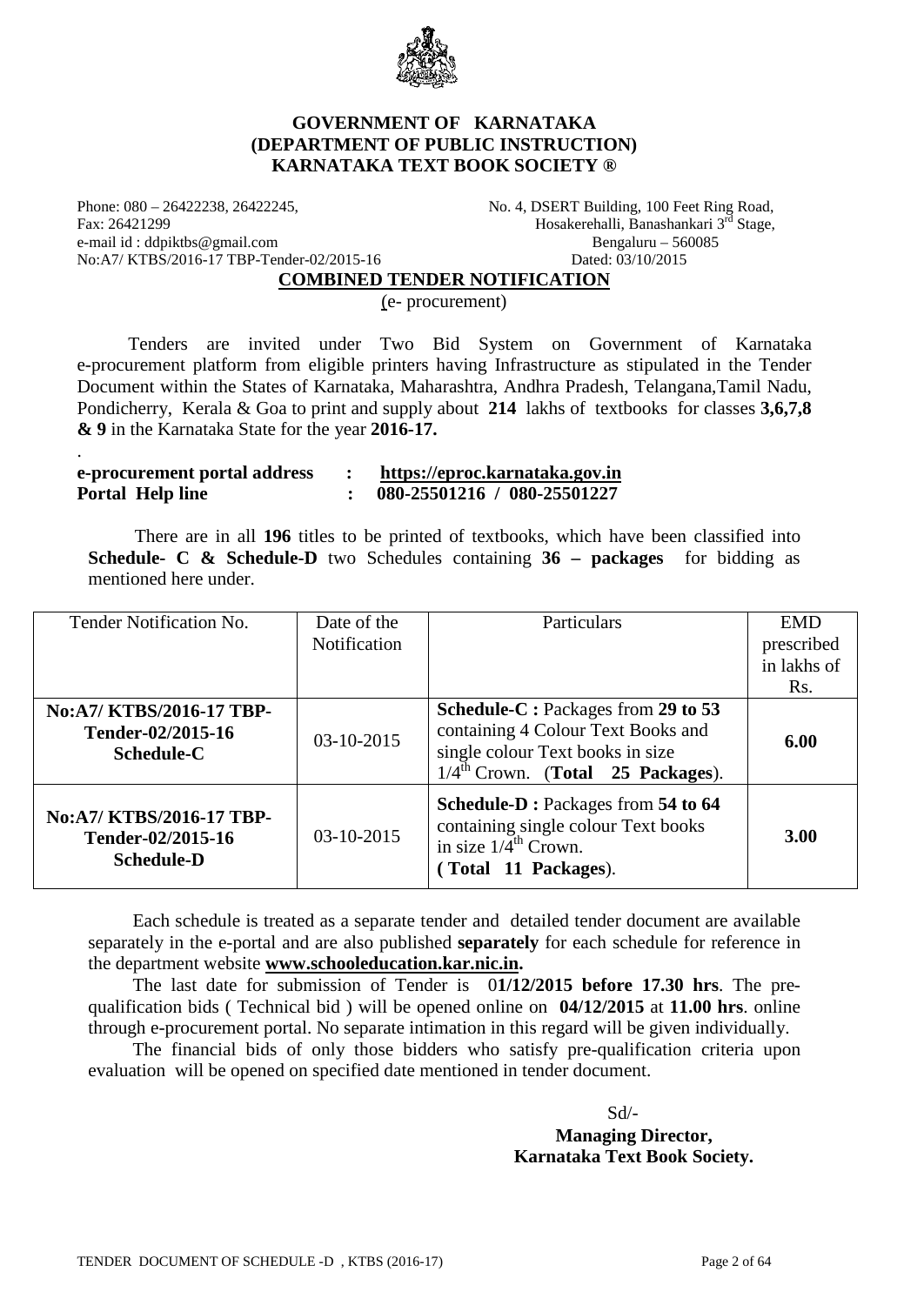

#### **GOVERNMENT OF KARNATAKA**

# **OFFICE OF THE MANAGING DIRECTOR, THE KARNATAKA TEXT BOOK SOCIETY,® NO.4. 100 FT. RING ROAD, HOSKEREHALLI, BSK III STAGE, BENGALURU-85 Phone Nos. 080-26422238, 080-26422245 FAX: 26421299**

# **TENDER DOCUMENT FOR PRINTING AND SUPPLY OF PRIMARY AND SECONDARY SCHOOL TEXTBOOKS TO BLOCK EDUCATIONAL OFFICERS (BEO'S) SCHEDULE –D PACKAGES FROM 54 TO 64 (Two Bid system)**

| Sl No          | Particulars                             | Particulars                         |
|----------------|-----------------------------------------|-------------------------------------|
| 1              | <b>Bid Reference</b>                    | Notification No: No:A7/KTBS/2016-17 |
|                |                                         | TBP-Tender-02/2015-16 Schedule-D    |
|                |                                         | dated: 03/10/2015                   |
| $\overline{2}$ | Bidding document available on the       | 01/12/2015, 17.30 hrs               |
|                | site till                               |                                     |
| 3              | <b>Last Date for submission of Bids</b> | 01/12/2015, 17.30 hrs               |
| $\overline{4}$ | Pre bid meeting                         | 18/11/2015, 11.00 hrs               |
| 5              | Time and Date of opening:               |                                     |
|                | <b>Technical Bid</b>                    | 04/12/2015, 11.00 hrs               |
|                | <b>Financial Bid</b>                    | 10/12/2015, 11.00 hrs               |
| 6              | Opening of Bids                         | Online through e-procurement portal |
|                |                                         |                                     |
| $\overline{7}$ | <b>Address for Communication</b>        | The Managing Director,              |
|                |                                         | Karnataka Textbook Society®         |
|                |                                         | No.4, DSERT Building,               |
|                |                                         | 100 Ft Ring Road, BSK III Stage,    |
|                |                                         | Bengaluru - 560 085                 |
|                |                                         | Karnataka State, India.             |

All bids must be accompanied by bid security( EMD ) and Tender Document Fee amount as specified under clause **1.2.1** of Section 1 of Volume 2 .

Bids will be opened online through e-procurement portal. No separate intimation in this regard will be given individually.

In the event of the date specified for bid submission and opening being declared as a holiday for Karnataka Textbook Society, opening of bids will be on the following working day at the scheduled time.

> Sd/- Managing Director Karnataka Text Book Society® Bengaluru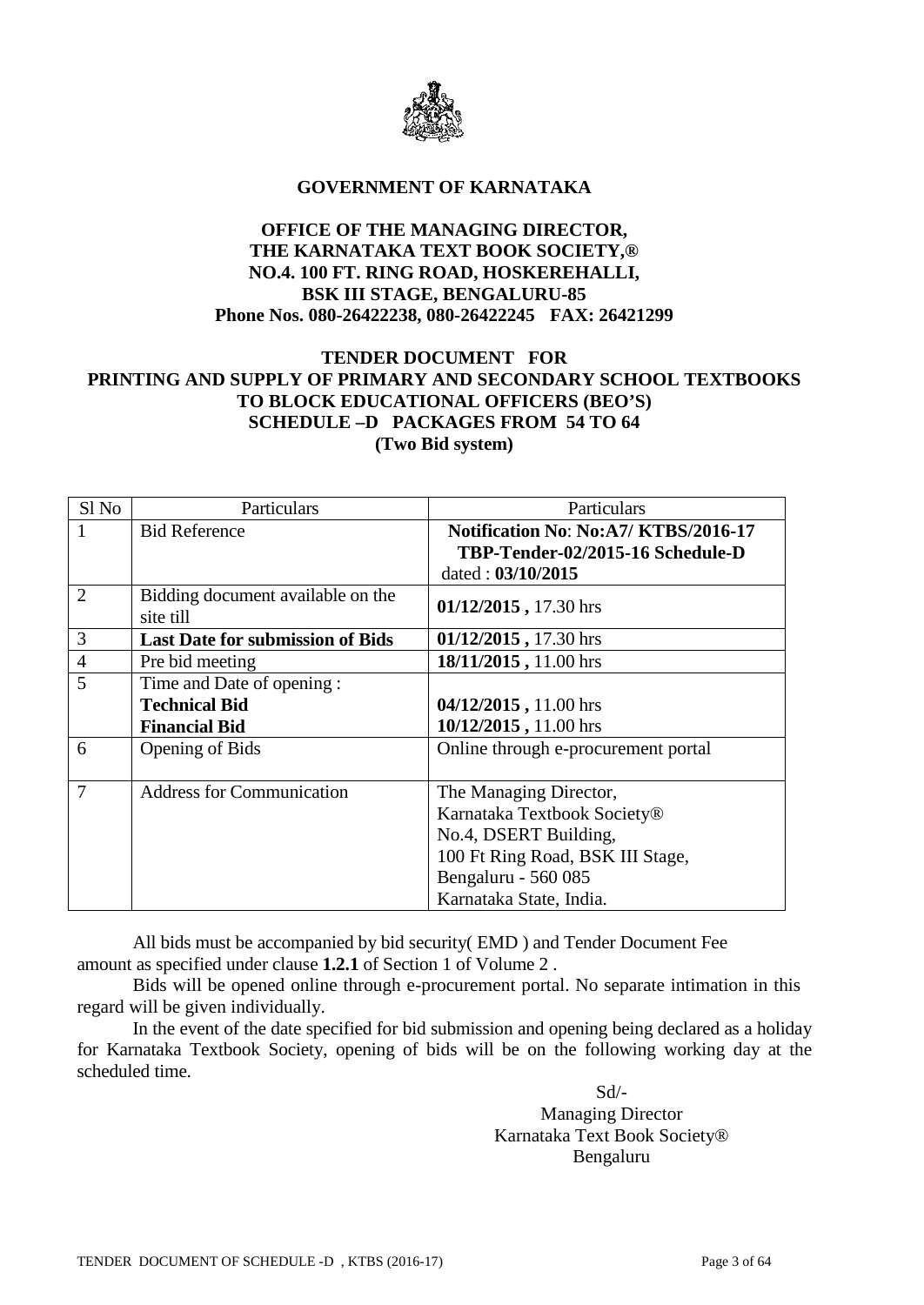# **Tender Document - Index**

| Sl No           | Particulars                                                    | Page No         |
|-----------------|----------------------------------------------------------------|-----------------|
| 1               | <b>Cover Page</b>                                              | 1               |
| $\overline{2}$  | Notification                                                   | $\overline{2}$  |
| $\overline{3}$  | Bid schedule                                                   | $\overline{3}$  |
| $\overline{4}$  | Index                                                          | $\overline{4}$  |
| 5               | Volume 1: Introduction                                         | 5               |
| 6               | Volume 2 : Section 1<br><b>Instruction to Bidders</b>          | $\overline{6}$  |
| $\overline{7}$  | Section 2<br>General Information                               | $\overline{7}$  |
| $\overline{8}$  | Section 3<br><b>Evaluation for Qualification</b>               | 14              |
| $\overline{9}$  | Section 4<br><b>Evaluation of Price Proposal</b>               | 17              |
| 10              | Section 5 Evaluation Methodology                               | 17              |
| 11              | Section 6 Contents of Proposal                                 | 17              |
| 12              | Section 7 Bidding Schedule                                     | 19              |
| $\overline{13}$ | Section 8 General Conditions of Contract                       | 19              |
| 14              | Section 9 Special Conditions of Contract                       | 31              |
| 15              | Volume 3 : Contract agreement                                  | 35              |
| 16              | Volume 4: Schedule of Place of delivery                        | 37              |
| 17              | Volume 5: Package-wise / Title-wise details                    | 43              |
| 18              | Table 1 - Bid Form                                             | 47              |
| 20              | Appendix A Format for letter of proposal                       | 48              |
| $\overline{21}$ | Appendix B Format for Power of Attorney                        | $\overline{49}$ |
| $\overline{22}$ | Details of Bidder<br>Appendix C                                | $\overline{50}$ |
| 23              | Appendix D Format for Anti-collusion certificate               | 51              |
| 24              | Appendix E Format for Bid Security                             | 52              |
| $\overline{25}$ | Appendix F Format for Undertaking of being a Printer           | 54              |
| 26              | Appendix G1 Format for Statement of Experience                 | $\overline{55}$ |
| $\overline{27}$ | Appendix G2 Format for Statement of Financial Capability       | 56              |
| 28              | Appendix G3 Format for Statutory Auditors Certificate          | 57              |
| 29              | Appendix H Format for Statutory Auditors Certificate           | 58              |
|                 | regarding Financial Capability                                 |                 |
| 30              | Appendix I<br>Format for indicating the Package group          | 60              |
|                 | preferences and Bidder Capacity                                |                 |
| 31              | Appendix J<br>Tender Form & Price Schedule (Cover 2)           | 61              |
| 32              | Appendix K Declaration of work completion                      | 63              |
| 33              | Appendix L<br>DOCUMENTS FOR TECHNICAL<br><b>QUALIFICATIONS</b> | 64              |

Sd/- **Managing Director Karnataka Text Book Society®**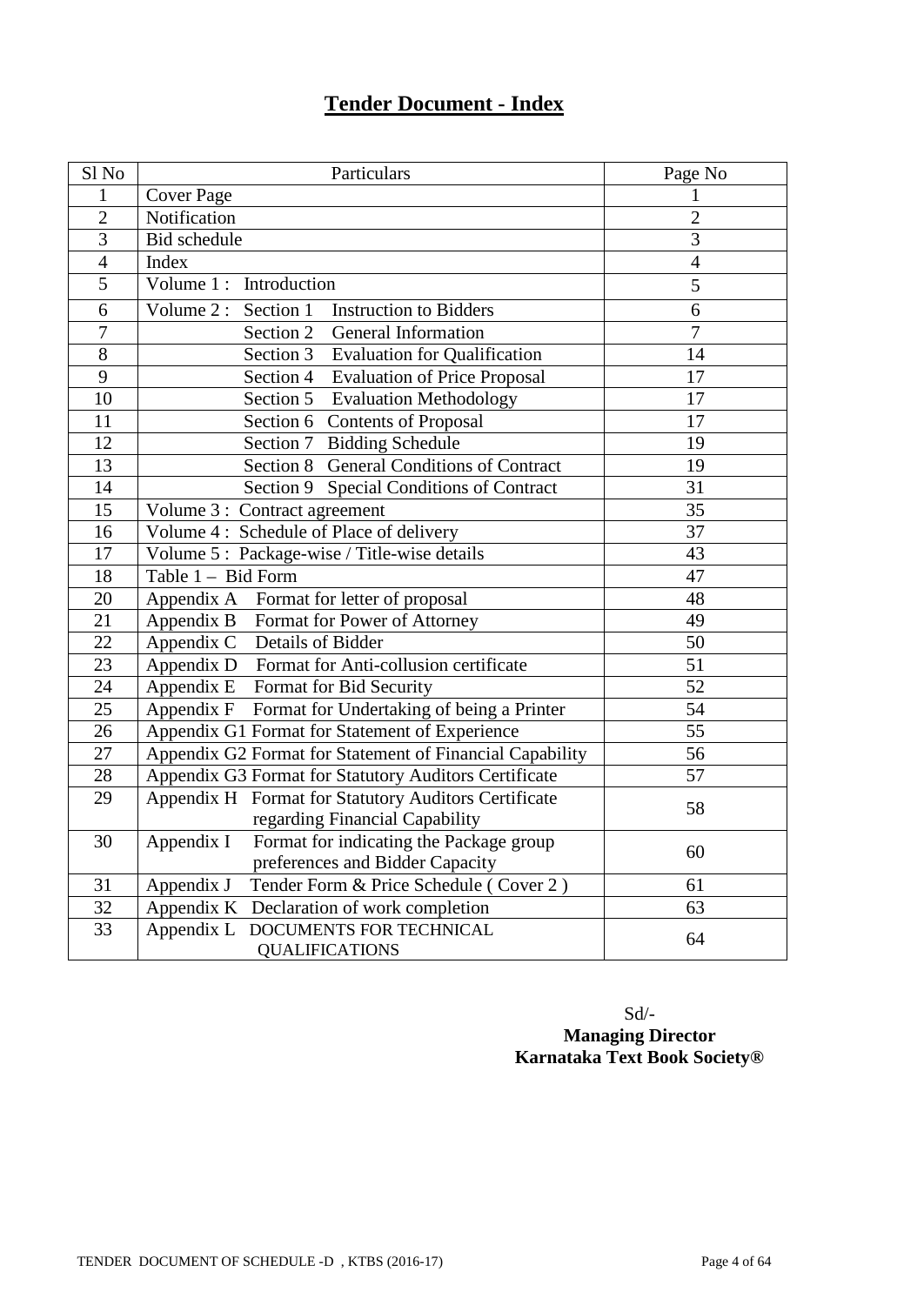# **VOLUME 1**

### **PRINTING AND SUPPLY OF SCHOOL TEXTBOOKS**

# **A BRIEF DESCRIPTION**

### **1. INTRODUCTION**

- 1.1 The Karnataka Textbook Society® herein after referred to as `the Society` is registered under the Societies Act 1960, functioning under the Education Department, Government of Karnataka. The Society is wholly financed by the Government of Karnataka.
- 1.2 The objective of the Society is to provide quality Textbooks to Primary and Secondary School students of the schools across the state of Karnataka in accordance with the rules.
- 1.3 Free textbooks are provided to  $1<sup>st</sup>$  to  $10<sup>th</sup>$  Standard students of all government schools and  $9<sup>th</sup>$ &  $10<sup>th</sup>$  class students of all Aided Schools as per the Government policy and to 1<sup>st</sup> to 8<sup>th</sup> Standard students of all aided schools as sponsored under the project of Sarva Shikshana Abhiyana (SSA) , Karnataka .
- 1.4 Sale Textbooks are provided to all students of unaided schools in Karnataka.
- 1.5 This is a tender for printing and supply of Textbooks under free & sale category for the academic year 2016-17.

# **2. SCOPE OF WORK**

- 2.1 About 101.12 lakh children are studying in 60,912 primary schools and 14,937 high schools in Karnataka. For the year 2016-17, out of a total of about **434** lakh Textbooks, About an average of **349** lakh text book have to be printed under free category & **85**lakh text book under Sale category under this Tender. Free & Sale category books are to be supplied to the office of all 204 Block Educational Officers (BEO) of Karnataka, who in turn have to distribute well in time to the schools in their jurisdiction before the commencement of the academic year.
- 2.2 The successful bidder is responsible to enter into an agreement with KTBS. He should procure the paper and get the quality of paper certified by an approved testing and certifying agency appointed by the Society viz**`the Director of Printing, Stationery & Publications, Government of Karnataka, Bengaluru** and then print and supply Free & Sale Categories of textbooks to BEO's after ensuring the quality.
- 2.3 The successful bidder is also responsible and accountable for all the printing and supply process throughout the contract period. He has to chalk out the programme of work/ route map/ time schedule from the date of commencement of work and up to the completion of the work and intimate the same to the purchaser.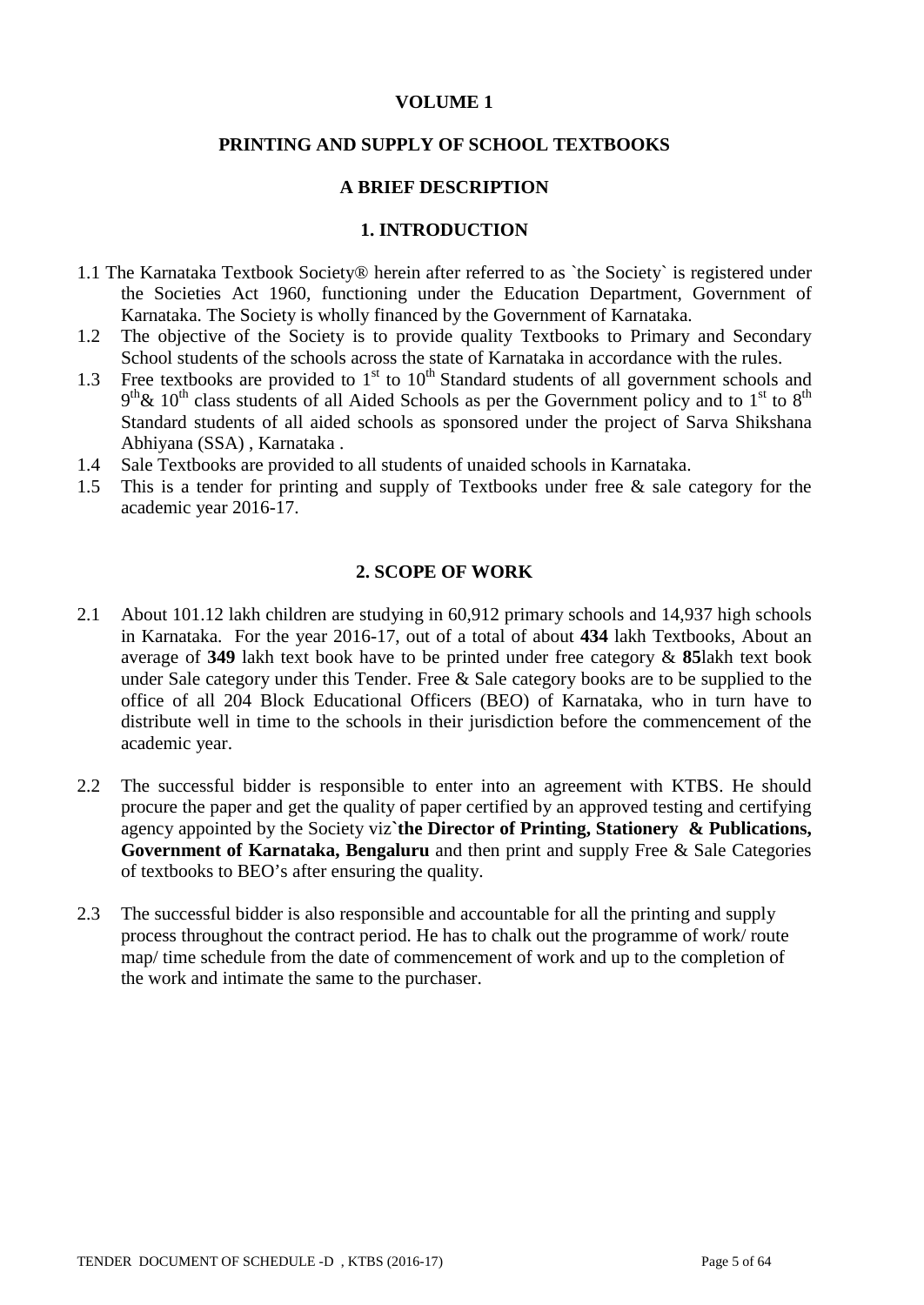# **VOLUME 2**

# **INSTRUCTION TO BIDDERS**

# **SECTION 1**

# **1.1. INTRODUCTION AND BACKGROUND**

- 1.1.1 Government is distributing free textbooks to all the government school students and aided school students of standards 1to 10 and sale Books to un-aided schools across the state of Karnataka .
- 1.1.2 In pursuance of this objective, the Karnataka Textbook Society® of Government of Karnataka invites open tenders from interested parties for the printing and supply of free  $\&$ sale textbooks to all 204 BEO's. Interested parties ("Bidders") are invited to submit detailed Bids.
- 1.1.3 The Bids would be evaluated on the basis of the evaluation criteria set out in this document in order to identify the successful Bidder. In order to do so, the Purchaser himself or his authorized representative may inspect the premises of the bidder.
- 1.1.4 The Successful Bidder would then have to enter into an Agreement with The Managing Director, KTBS, and perform the obligations as stipulated there in respect of the Project. The Draft Agreement forms part of this document.
- 1.1.5 The Successful Bidder would be required to print and supply Free & Sale category textbooks to 204 BEO's of Karnataka in accordance with the terms and conditions laid down for further distribution by them.
- 1.1.6 The period of the contract shall be upto the end of academic year 2016-17 from the date of its execution.
- 1.1.7 Upon satisfactory completion of the printing and supply of school text books, payments will be made in accordance with the terms and conditions set out in this Document.

### **1.2. BRIEF DESCRIPTION OF BIDDING PROCESS**

1.2.1 The Society intends to follow a single stage, two Bid process for selection of the successful Bidder for the Project.

#### **Documents Constituting the Tender ( Two Bid)**

The tender (two Bid) prepared by the Tenderer shall comprise the following components i.e. Technical Bid and Financial Bid. Both shall have to be submitted online in the formats available in the e-portal.

#### **Technical Bid**

1. Earnest money deposit ( EMD ) and Tender Document fee as prescribed. Tender Document fee is required to be furnished in the form of Demand draft(DD). A scanned copy of the DD shall be uploaded and the DD will be collected by KTBS during office hours on the working days prior to opening of Technical Bids. Non submission of Tender Document fee in the form of DD before the time of opening of Technical bids may lead to rejection of the bid.

### **Scanned images of the following Documents**

- 1. Relating to establishing the qualification of the Bidder in terms of Documents/undertakings/declarations as per Appendix A to Appendix I
- 2. Registration Certificate of VAT/CST
- 3. Registration Certificate under Factories Act or SSI certificate or equivalent issued by any State or Central Department.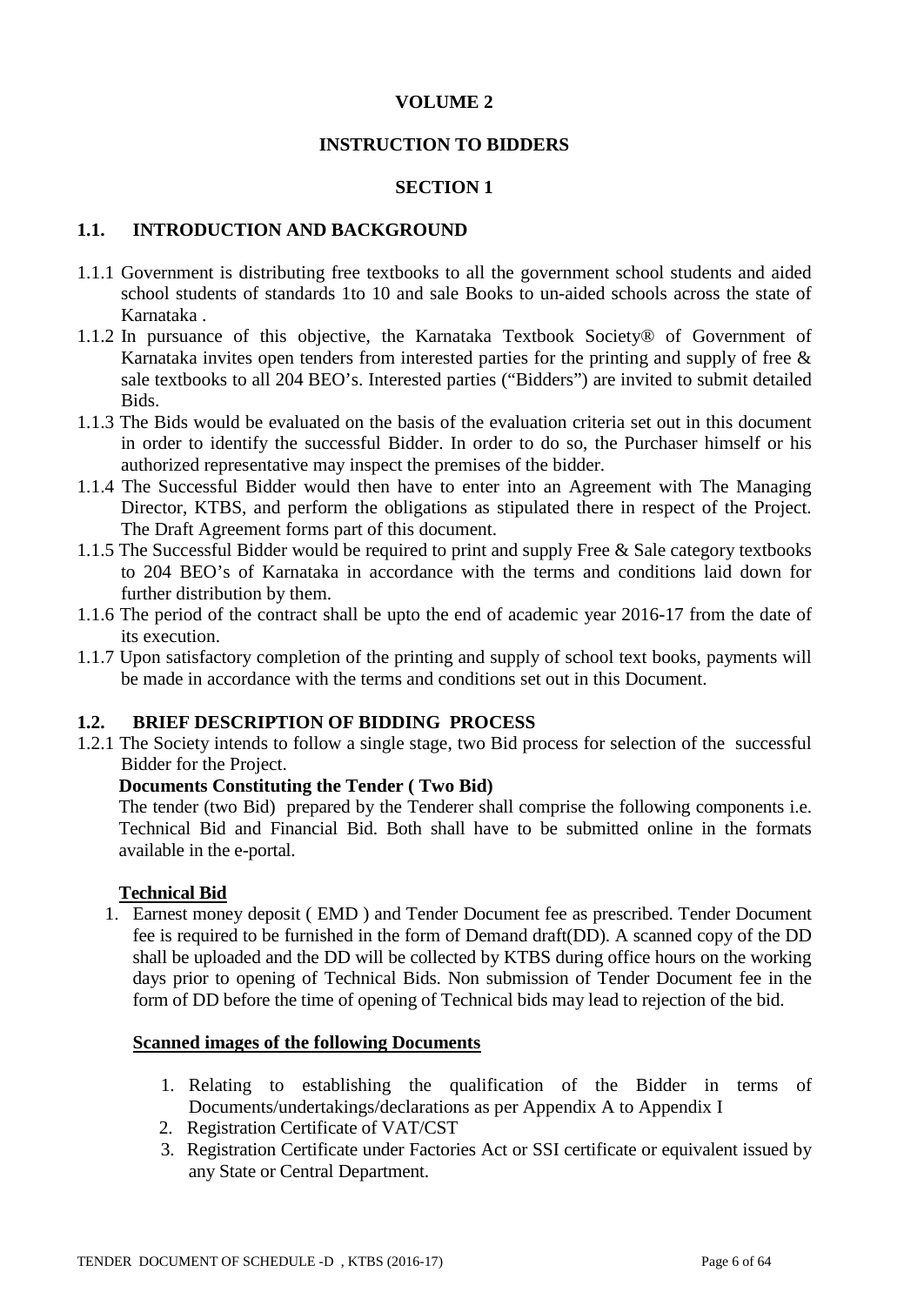- 4. Latest VAT returns filed for the month of June 2015 or quarter ending June-2015.
- 5. Annual VAT returns filed for the preceding three years i.e. for the years 2012-13, 2013-14 and 2014-15.
- 6. Acknowledgement of IT returns filed for the preceding three years i.e. for the Assessment years 2012-13, 2013-14 and 2014-15.
- 7. Declaration of work completion as per Appendix-K
- 8. Copy of the documents as required under clause 2.1.7
- 9. Details and correct address of the places of production.
- 10. Official e-mail address of the firm.

### **Financial Bid**

- 1.2.1 The Tender Form and the Price Schedule which **form** the Financial Bid shall be submitted online in the provided manner . A Scanned copy as per **Appendix-J** is to be uploaded as an additional document.
- 1.2.2 The evaluation of the Proposals would be carried out in 3 levels.

**a) FIRST LEVEL**: This stage is called *"Test-of- responsiveness"*. This stage involves an evaluation based on Qualification Submissions. Proposals found to be substantially responsive would be selected for evaluation in the **SECOND LEVEL.**

**b) SECOND LEVEL**: This stage is called "*Qualification".* In this Stage the information of the Bidders relating to their experience, financial and infrastructural capability would be evaluated. Bidders meeting the experience, financial & infrastructure capability criteria as set out in this Document shall be short-listed as *"Qualified Bidders".*

**c) THIRD LEVEL:** This stage is called *"Eligibility".* In this stage the Price Bid of the *"Qualified Bidders"* would be evaluated based on the evaluation criteria for the Price Bid. The successful price bidder shall be declared as the *"Eligible Bidder."*

# **1.3 AVAILABILITY OF TENDER DOCUMENT Available In the e-procurement portal [https://eproc.karnataka.gov.in](https://eproc.karnataka.gov.in/)**

1.3.1 All subsequent notifications, changes and amendments on the project or tender document would be posted only on the **e-procurement portal viz** *[https://eproc.karnataka.gov.in](https://eproc.karnataka.gov.in/)*

# **1.4 PROPOSAL DUE DATE**

The proposal should be uploaded on or before **01-12-2015,** before **17.30hrs**.

#### **SECTION 2 A. GENERAL**

# **2.1 BIDDERS**

- 2.1.1 The Legal entity eligible for participating in the qualification process shall be `**the Printer**` belonging to any of the States of Karnataka, Maharashtra, Andhra-Pradesh, Telangana, Tamil Nadu, Pondichery , Kerala and Goa.
- 2.1.2 **The Printer** means an entity with the prescribed eligibility who is engaged in the business of printing and supplying of books and who has a Minimum of 3 years experience in printing and supply of books.
- 2.1.3 The legal entity should possess Technical facilities of the National/International standards. The legal entity should also have experience in printing and supply of books for a State Government/ Educational Institutions / Reputed Private Institutions located in any State of India.
- 2.1.4 The Legal Entity should have been registered as printer either under Factories Act or with department of Industries and commerce and shall have registrations under Sales Tax Act or Value Added tax Act or under Local Tax Act in their respective States in India.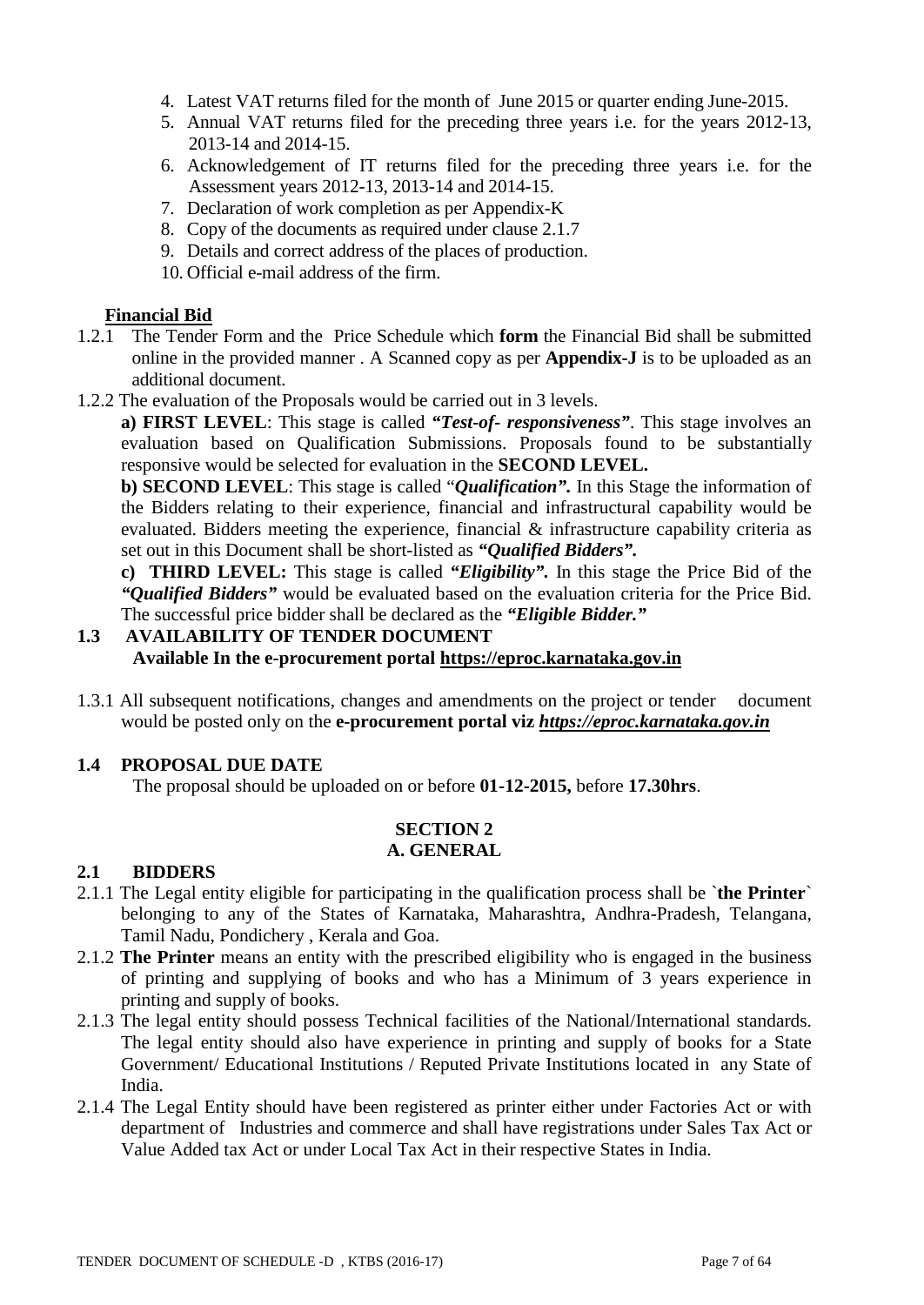- 2.1.5 The main business of the Legal Entity in the immediately preceding 3 years should be as a printer in any of the states of Karnataka , Maharashtra , Andhra-Pradesh , Telangana, Tamil-Nadu, Pondicherry, Kerala and Goa.
- 2.1.6 The Legal Entity should have achieved a minimum annual turnover of Rs.40.00 lakhs in each of the preceding 3 years i.e. 2012-13, 2013-14 and 2014-15
- 2.1.7 The following documents / information shall be submitted by the Bidders along with the Qualification Submissions:
	- A legal entity incorporated as Private/Public Limited Company shall submit Certificate of Incorporation, Memorandum & Articles of Association.
	- A Partnership Firm shall submit Partnership Deed.
	- An individual or a HUF shall submit copy of VAT / ST / Local Sales Tax / Local VAT Certificate.
- 2.1.8 Any Entity which has been barred by the Education Department, Government of Karnataka (GoK), any other State Government in India (SG) or Government of India (GoI), or any of the agencies of GoK/SG/GoI would not be eligible to submit a Proposal. The Bidder shall execute an undertaking to this effect as per the format enclosed in Appendix D.
- 2.1.9 Any Entity which has been declared as blacklisted by the KTBS would not be eligible to submit a proposal.

# **2.2 NO CONSORTIUM**

Bidder should be an individual entity and should submit their bids individually*.* More specifically, consortium of bidders is barred from participation in the tender.

# **2.3 NUMBER OF PROPOSALS & PACKAGE DETAILS**

2.3.1 Each Bidder shall submit only one Proposal in response to this Tender document. Any Bidder, who submits or participates in more than one Proposal, shall be disqualified and shall also cause disqualification of all the proposals in which such Bidder has participated.

# 2.3.2 **A Bidder can quote for a maximum of 2 packages as per his capacity in the descending order of his preference. List of work packages is as shown under Volume 5. A bidder shall and shall bid for the packages as per his production capacity.**

2.3.3 Packages are allotted as per the terms at the sole discretion of the purchaser. As referred in clause 2.3.2, maximum number of packages to be allotted in this tender is **2** only and it shall be decided on the assessed capacity by the purchaser. If the bidder bids for the packages more than his capacity and in case the same bidder being L1 in any or all of the packages, then if the bidder subsequently shall back out of the packages whether on his own or as per the assessed capacity the Purchaser shall unilaterally decide the packages to be allotted irrespective of the preference shown and it shall be binding on the bidder .

In such circumstances the other packages may be offered to L2 bidders with or without negotiations and the purchaser may penalize for the damages due to such misrepresentation. The penal charges shall be worked out considering the difference in L1 ad L2 rates .

- 2.3.4.Printer is eligible to quote for any of the **2** packages in the descending order of preference from **54 to 64** packages of the **Schedule-D**
- 2.3.5. Number of textbooks to be printed under the Work Packages as shown in Volume 5 is provisional and indicative and actual numbers of Textbooks to be printed and supplied will be as provided in the Purchase Order and the Distribution List . The number of pages in a book are all indicative.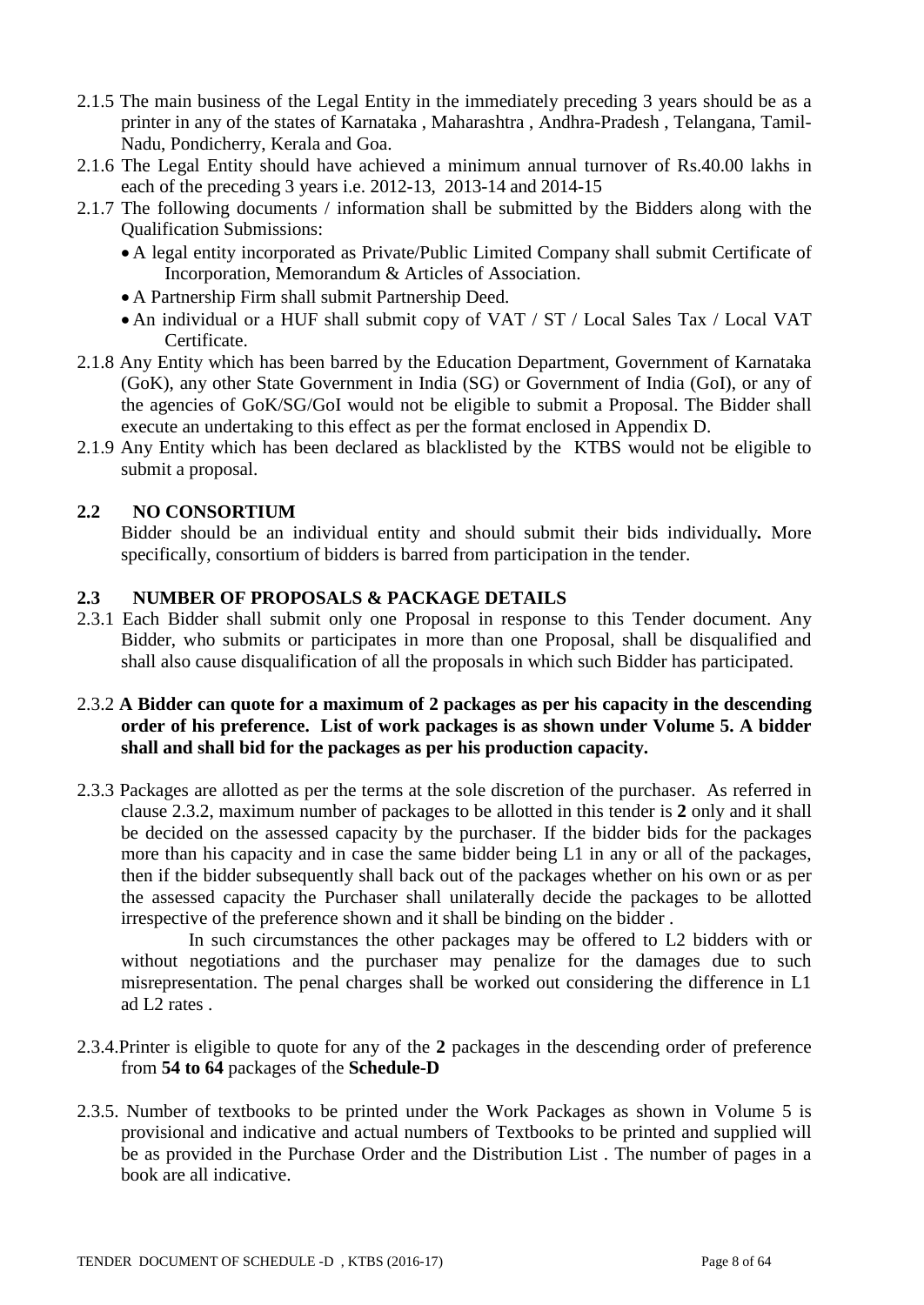- 2.3.6. Number of books to be printed may go up by 20% or get reduced by 20% as per the actual requirement and they shall be as in the Purchase order and the Distribution List . In exceptional circumstances the numbers may go up or get reduced further.
- 2.3.7. Details of number of textbooks (Supply List) to be supplied to each destination shall be provided along with the Purchase order.

# **2.4 PROJECT INSPECTIONS AND VISIT TO THE SITES**

- 2.4.1 It is desirable that each Bidder submits his Proposal after visiting some of the 204 Block Educational Offices and ascertaining for himself the location, surroundings, or any other matter considered relevant. Schedule of place of delivery is shown under Volume 4 of this document.
- 2.4.2 It would be deemed that by submitting the Proposal for Tender document, the Bidder
	- a) made a complete and careful examination of the Tender Document,
	- b) received all relevant required information from *KTBS*, and,
	- c) made a complete and careful examination of the various aspects and locations of the Project.

# **2.5 RIGHT TO ACCEPT OR REJECT ANY OF THE PROPOSALS**

- 2.5.1**The Managing Director, Karnataka Textbook Society,** Bengaluru reserves all the rights to accept or reject any bid and to annul the bidding process and reject all bids at any time prior to award of contract, without thereby incurring any liability or any obligation to inform the affected bidder or bidders of the grounds for the said action. Any Bid with incomplete information is liable for rejection. For each category of pre-qualification criteria, the documentary evidence is to be produced duly attested by the bidder, serially numbered and enclosed with the bids. If the documentary proof is not enclosed for any/all criteria the Bid is liable for rejection.
- 2.5.**2 If any information given by the bidder is found to be false / fictitious, the bidder will be debarred and will be recommended for blacklisting and in such a situation the purchaser i.e.***KTBS,* **may,**
	- **a)** invite the next best Bidder to match the Proposal submitted by the best Bidder; OR,
	- b) take any such measure as may be deemed fit in its sole discretion including annulment of the bidding process.

#### **B. DOCUMENTS**

#### **2.5.3 CONTENTS OF TENDER DOCUMENT**

- **2.5.4** The Tender Document comprises the contents as listed below, and would additionally include any Amendment / Addenda issued in accordance with Clause 2.6.
	- a) Volume 1 A Brief Description of the Project
	- b) Volume 2 Instructions to Bidders
	- c) Volume 3 Draft Agreement
	- d) Volume 4 Schedule of Place of Delivery
	- e) Volume 5 List of Packages
	- f) Appendix A to K

#### **2.6 CLARIFICATIONS/AMENDMENTS / ADDENDA OF TENDER DOCUMENT**

2.6.1 A prospective Tenderer requiring any clarification of the tender documents may notify the Purchaser in writing or by fax or by e-mail at the Purchaser's mailing address indicated in the Invitation for Tenders. The Purchaser will respond to any request for clarification of the tender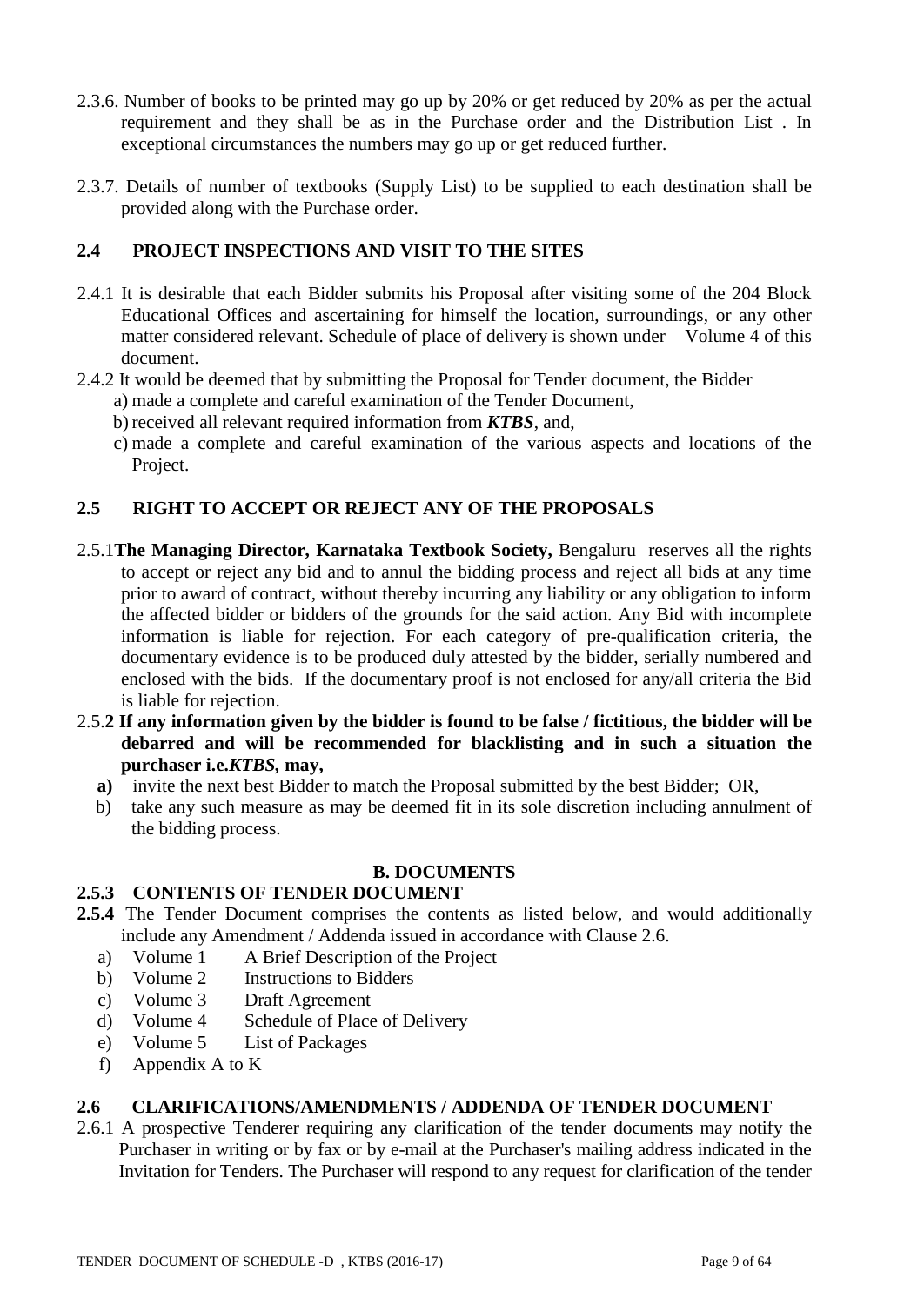documents which it receives no later than 7 days prior to the deadline for submission of tenders prescribed by the Purchaser. Purchaser's response (including an explanation of the query but without identifying the source of inquiry) will be notified in the e-procurement portal.

- 2.6.2 At any time prior to the Proposal Due Date, the purchaser may, for any reason, whether at its own initiative or in response to clarifications requested by a Bidder, modify the Tender Document by the issuance of Addenda.
- 2.6.3 Any Addendum thus issued will be hosted on the e-procurement website and department website www.schooleducation.kar.nic.in.
- 2.6.4 In order to provide the Bidders a reasonable time to examine the Addendum, or for any other reason, KTBS may, at its own discretion, extend the Proposal Due Date.

#### **C. PREPARATION AND SUBMISSION OF PROPOSAL**

#### **2.7 LANGUAGE**

The Bid and all related correspondence and documents should be written in English language. Supporting documents and printed literature furnished by the Bidder with the Proposal may be in any other language provided that they are accompanied by appropriate translations of the pertinent passages in the English language. Supporting materials, which are not translated into English, may not be considered. For the purpose of interpretation and evaluation of the Proposal, the English language translation shall prevail.

#### **2.8 BID SECURITY (EMD)**

- 2.8.1 Each Proposal should be accompanied by a Bid Security (EMD) **of Rs 3,00,000/-(Rupees Three Lakhs only).** The Bid Security shall be kept valid for at least 60 days in addition to the Proposal Validity Period and would need to be extended, if so required, for any extension in Proposal Validity Period.
- 2.8.2 EMD (Bid Security) and Tender processing fee should be paid through **e-payments ,credit card, direct debit(internet banking), NEFT(National Electronic Fund Transfer), OTC(Over the counter)).**
- 2.8.3 The Bid Security shall be returned to the unsuccessful Bidders within a period of eight (8) weeks from the date of announcement of the Successful Bidder. The Bid Security (EMD) submitted by the Successful Bidder shall be held as Security Deposit by KTBS till such time the contract is fully complete and shall be discharged along with the Performance Bank Guarantee.
- 2.8.4 The Bid Security shall be forfeited in the following cases:
	- a) If the Bidder modifies or withdraws its Proposal except as provided in Clause 2.14;
	- b) If the Bidder withdraws its Proposal during the interval between the Proposal Due Date and expiration of the Proposal Validity Period;
	- c) If the Successful Bidder fails to provide the Performance Security within the stipulated time or the extended time thereof.
	- d) If any information or document furnished by the Bidder turns out to be misleading or untrue in any material respect.

#### **2.9 VALIDITY OF PROPOSAL**

Proposal shall remain valid for a period not less than 240 days from the last date for submission of bids from the Proposal Due Date ("Proposal Validity Period"). KTBS reserves all the rights to reject any Proposal, which does not meet this requirement.

#### **2.10 EXTENSION OF VALIDITY OF PROPOSAL**

In exceptional circumstances, prior to expiry of the original Proposal Validity Period, *KTBS* may request Bidders to extend the Proposal Validity Period for a specified additional period.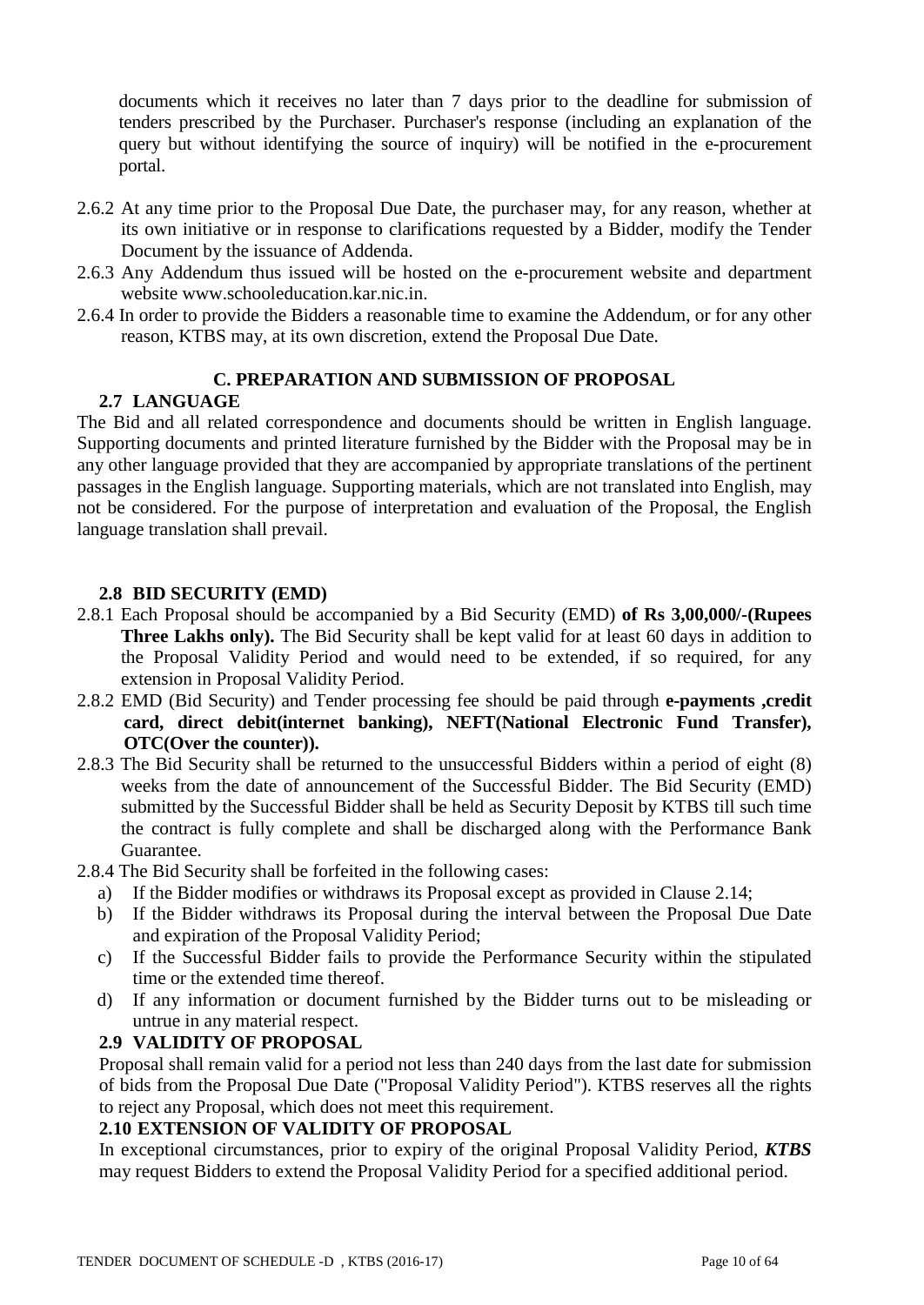# **2.11 FORMAT AND SIGNING OF PROPOSAL**

- 2.11.1 The Bidder would provide information required as per this Tender Document. **KTBS**  reserves the right to evaluate only those Proposals that are received in the required format and is complete in all respects.
- 2.11.2 The Bidder shall submit the proposal in two Covers online, namely,
	- a) Technical Bid, consisting of the details mentioned in **section 6** of this tender document and
	- b) Price Bid, consisting of the Bidders lowest quoted rate being the financial proposal for the project in prescribed format (Appendix J).

# **2.12 METHOD OF SUBMISSION OF PROPOSALS**

- 2.12.1 The proposals shall be submitted online in the e-portal in the Provided formats only. Scanned copies of the same shall be uploaded where ever sought
- 2.12.2 The e-portal itself will disqualify the improper and delayed Bids and KTBS shall assume no responsibility for any such eventualities.

# **2.13 PROPOSAL DUE DATE**

- 2.13.1 Proposals should be submitted only on-line and through the notified Government of Karnataka e-procurement platform before **17.30hrs** on the Proposal Due Date mentioned in the Bidding Schedule in the manner and form as detailed in this Tender Document. Proposals submitted in any other mode shall not be acceptable.
- 2.13.2 *KTBS* may, in exceptional circumstances, and for reasons to be recorded in writing, extend the Proposal Due Date, by issuing an Addendum in accordance with Clause 2.6, uniformly for all Bidders.

#### **2.14 MODIFICATIONS/SUBSTITUTION/WITHDRAWAL OF PROPOSALS**

- 2.14.1 Any modification, Substitution, withdrawal of proposal can be made by the tenderer only through the said e-portal in the form and manner as provided.
- 2.14.2 To assist in the examination, evaluation, and comparison of Proposals, KTBS may utilize the services of consultant(s) or advisor(s).

# **D. EVALUATION OF PROPOSAL**

#### **2.15 PROPOSAL OPENING**

- 2.15.1 *KTBS* would open online, the Qualification, Submissions as per the schedule for the purpose of evaluation.
- *2.15.2* Proposals for which an acceptable notice of withdrawal has been submitted in accordance with **Clause 2.14** will not be opened. However for technical reason if it opens it will not be considered.
- 2.15.3 *KTBS* would subsequently examine and evaluate Proposals in accordance with the criteria set out in Sections 3, 4 and 5 of this Tender Document.

### **2.16 CONFIDENTIALITY**

Information relating to the examination, clarification, evaluation, and recommendation for the Bidders shall not be disclosed to any person not officially concerned with the process. *KTBS* will treat all information submitted as part of Proposal in confidence and would require all those who have access to such material to treat the same in confidence. *KTBS* will not divulge any such information unless it is ordered to do so by any authority pursuant to applicable law or order of a competent court or tribunal, which requires its disclosure.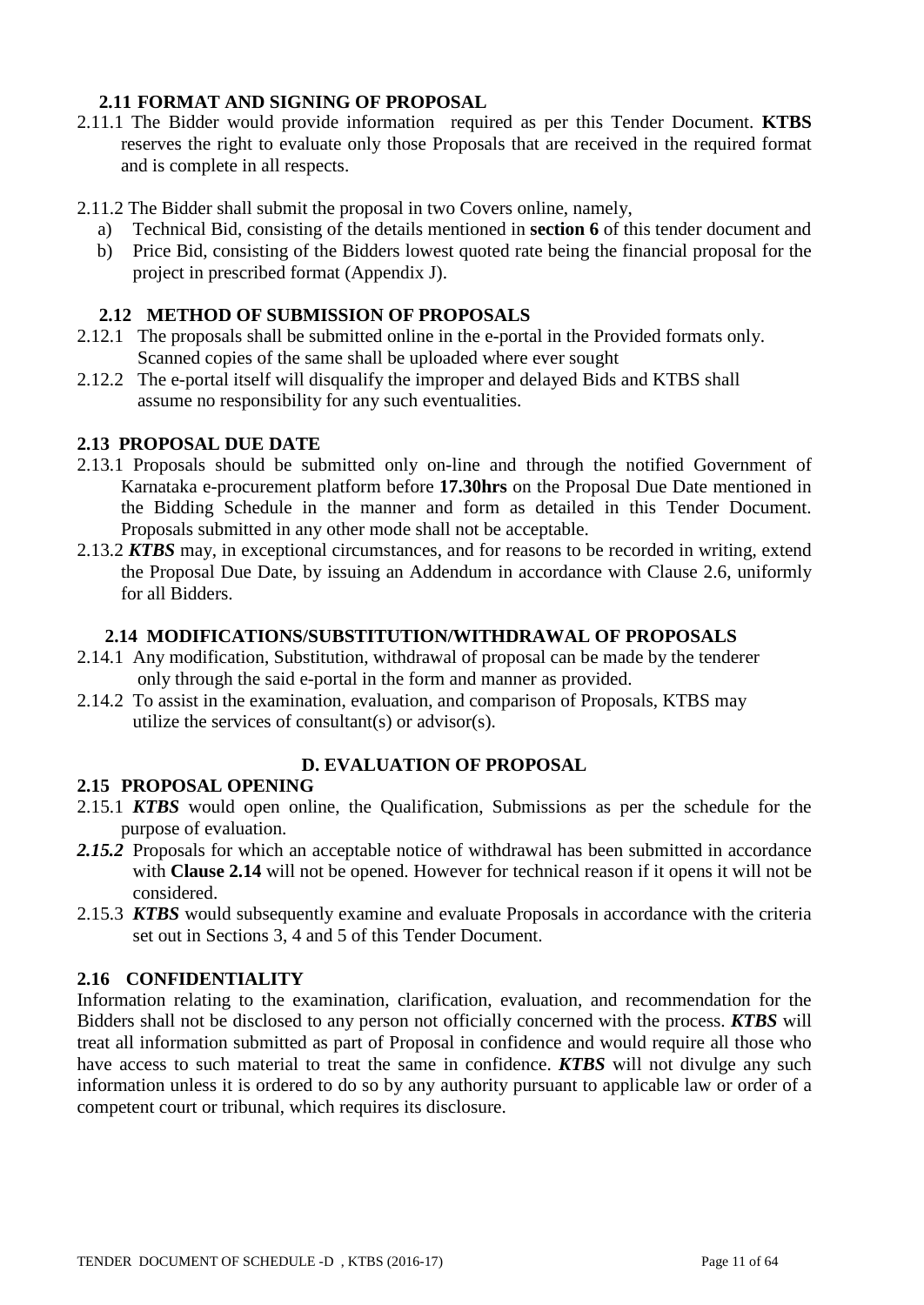# **2.17 TESTS OF RESPONSIVENESS**

- 2.17.1 Prior to evaluation of Proposals, *KTBS* will determine whether each Proposal is responsive to the requirements of the Tender Document. A Proposal shall be considered responsive if the Proposal:
	- a) is received/deemed to be received by the Proposal Due Date including any extension there of pursuant to Clause 2.13
	- b) is accompanied by the Power of Attorney, the format for which is specified in Appendix B
	- c) contains all the information as requested in this document
	- d) contains information in formats same as those specified in this document
	- e) Proof of Ownership of a Printing Press as per the criteria prescribed and their location within the states of India .
	- f) VAT Registration Certificate .
	- g) VAT Returns filed before proper authorities .
	- h) PAN Certificate . IT returns filed before proper authorities .
	- i) Copy of the title deed or lease agreement in support of ownership / hire / lease of infrastructure facilities like building / godown
	- j) mentions the validity period as set out in Clause 2.9.
- 2.17.2 *KTBS* reserves all the rights to reject any Proposal which is non-responsive and no request for alteration, modification, substitution or withdrawal shall be entertained by *KTBS* in respect of such Proposals.

# **2.18 CLARIFICATIONS**

To facilitate evaluation of Proposals, *KTBS* may, at its sole discretion, seek clarifications in writing from any Bidder regarding its Proposal.

# **2.19 QUALIFICATION SUBMISSIONS**

- 2.19.1 The Qualification Submissions of the Bidders would first be checked for responsiveness as set out in Clause 2.17 above. All Proposals found to be substantially responsive shall be evaluated as per the Qualification Criteria set out in Section 3.
- 2.19.2 Bidders who meet the qualification criteria shall be short-listed *("Qualified Bidders")* for further evaluation.
- 2.19.3 The Price Bid of the Bidders who do not meet the Qualification Criteria shall not be opened.
- 2.19.4 The Qualification Submissions of the Qualified Bidders would be evaluated as per the Qualification Evaluation Criteria set out in Section 3. The Purchaser either himself or through his representative may inspect the factory premises of the bidder regarding the availability of the facilities as per qualification documents submitted.

#### *2.20 Qualified Bidders*

Bidders who are found to be acceptable as *"Qualified Bidders"* would be considered for evaluation in the next stage.

# **2.21 PROPOSAL EVALUATION: PRICE BID**

Price Proposal of only the *Qualified Bidders* would be opened and evaluated as per process set out in Section 4 and 5 to identify an *Eligible Bidder*.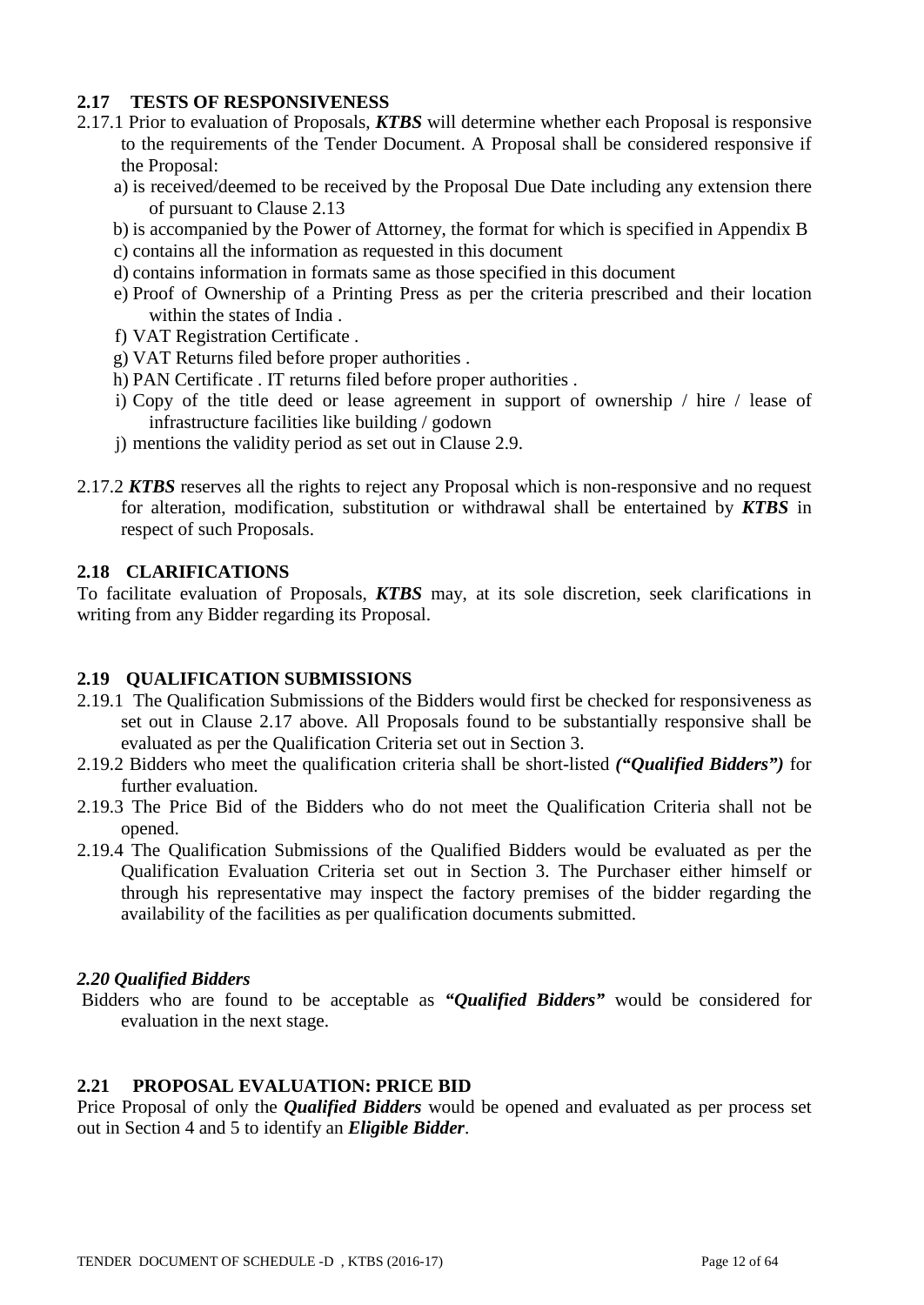# **2.22 DECLARATION OF SUCCESSFUL BIDDER**

- 2.22.1 *KTBS* may either choose to accept the Proposal of an *Eligible Bidder* or invite him for negotiations.
- 2.22.2 Upon acceptance of the Proposal of the *Eligible Bidder* with or without negotiations, *KTBS* shall declare the *Eligible Bidder* as the *Successful Bidder*.

# **2.23 NOTIFICATIONS**

*KTBS* will notify the Successful Bidder through e-procurement platform or by facsimile or e-mail and by a Letter of Acceptance (LOA) that his Proposal has been accepted.

# **2.24 KTBS's RIGHT TO ACCEPT OR REJECT PROPOSAL**

- 2.24.1 *KTBS r*eserves all the rights to accept or reject any or all of the Proposals without assigning any reason and to take any measure as it may deem fit, including annulment of the bidding process, at any time prior to award of the Project, without liability or any obligation for such acceptance, rejection or annulment.
- 2.24.2 *KTBS* reserves all the rights to invite revised Proposals from Bidders with or without amendment of the Tender Document at any stage, without liability or any obligation for such invitation and without assigning any reason.
- 2.24.3 *KTBS* reserves the right to reject any Proposal at any time if:
	- a) a material misrepresentation made at any stage in the bidding process is uncovered; or
	- b) the Bidder does not respond promptly and thoroughly to requests for supplemental information required for the evaluation of the Proposal. This would lead to the disqualification of the Bidder. If such disqualification / rejection occurs after the Proposals have been opened and the Successful Bidder gets disqualified / rejected, then *KTBS* reserves the right to:
		- **i.** declare the Bidder with second lowest Price Proposal/ Modified Price Proposal as the Eligible Bidder and where warranted, invite such Bidder for negotiations; or,
		- **ii.** take any such measure as may be deemed fit in the sole discretion of *KTBS*, including annulment of the bidding process.

### **2.25 SUBMISSION OF LETTER OF ACCEPTANCE AND EXECUTION OF AGREEMENT**

- 2.25.1 Within a week from the date of issue of the Letter of Acceptance ("LOA"), the Successful Bidder shall accept the LOA and return the same to *KTBS***.** The Successful Bidder shall execute an Agreement for the Project, within a week of the issue of LOA or within such further time as **KTBS** may agree to at its sole discretion.
- 2.25.2 If the Successful Bidder wants to authorize any person on behalf of him to sign the agreement, he shall, before signing of the Agreement, submit to *KTBS***,** a power of attorney to sign the Agreement with *KTBS***.**
- 2.25.3 **KTBS** will promptly notify other Bidders that their Proposal has not been accepted and their Bid Security shall be discharged/returned as promptly as possible, but not later than 30 days after the expiration of the period of Tender validity prescribed by the purchaser.

#### **2.26 PERFORMANCE SECURITY**

2.26.1 The successful Bidder shall furnish Performance Security in the form of an Irrevocable Bank Guarantee issued by a Nationalized bank or a Public Sector Bank in India or an Accepted Scheduled Bank in favour of "The Managing Director, Karnataka Text Book Society, Bengaluru", for a sum equivalent to 7.5% of the package value separately for all the packages which may be allotted to the successful bidder within 21 days from receipt of purchase order. The performance bank guarantee should be valid till 31st of March 2017 or covering a period of 120 days after the end of contract obligation whichever is later.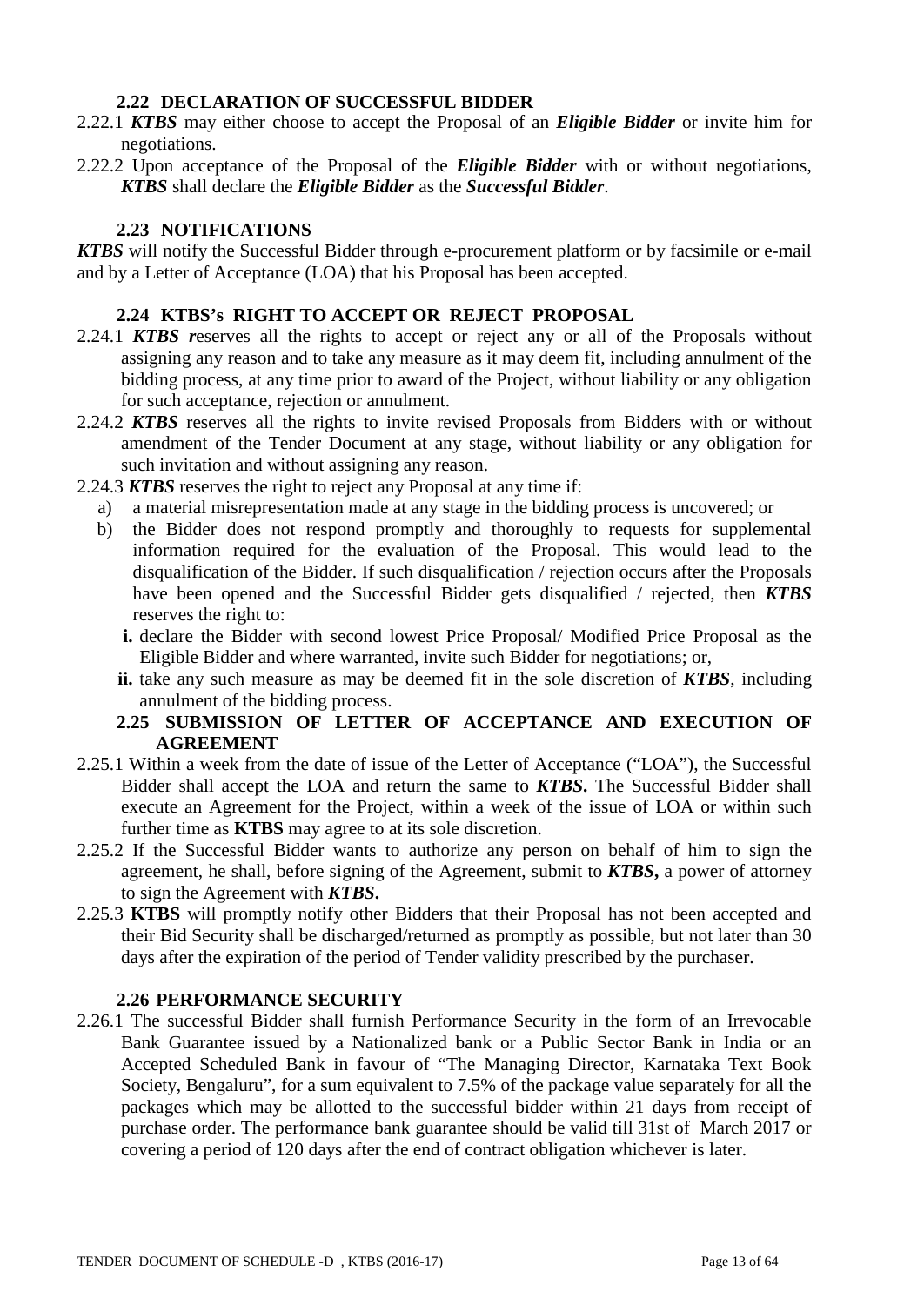2.26.2 Failure of the Successful Bidder to comply with the requirements of Clause 2.26.1 shall constitute sufficient grounds for the annulment of the LOA, and forfeiture of the Bid Security. In such an event, *KTBS* reserves all the rights to take any such measure as may be deemed fit in the sole discretion of KTBS, including annulment of the bidding process.

#### **SECTION 3 EVALUATION FOR QUALIFICATION**

### **3.1 EVALUATION PARAMETERS**

3.1.1 The Bidder's competence and capability is proposed to be established by the following parameters:

# *A. EXPERIENCE IN TERMS OF*

- i. Printing and Supply of books / Textbooks;
- ii. In accordance with time Schedule; and
- iii. Quality of material delivered.
- iv. Previous performance as assessed by the KTBS or any other authorities.

# *B. FINANCIAL CAPABILITY IN TERMS OF*

- i. Annual sales turnover.
- ii. Net worth.
- 3.1.2 On each of these parameters, the Bidder would be required to meet the evaluation criteria as detailed in this Section 3.

#### **3.2 QUALIFICATION CRITERIA FOR EXPERIENCE**

For the purpose of qualification a Bidder shall demonstrate experience as in table given below:

| Slno. | <b>Experience Criteria for bid</b>                                                                                                                                                                                  |  |  |  |  |
|-------|---------------------------------------------------------------------------------------------------------------------------------------------------------------------------------------------------------------------|--|--|--|--|
|       | Billings of at least $\mathbb{R}s.10,00,000/$ -(Rupees Ten lakhs only) from a single project of<br>Printing and supply of books /Textbooks during any one year of these three years<br>2012-13, 2013-14 and 2014-15 |  |  |  |  |

#### **3.3 DETAILS OF EXPERIENCE**

The Bidder shall furnish evidence to support its claim as per Appendix G-1.

# **3.4 INFRASTRUCTURE CAPABILITY REQUIREMENTS**

| Sl no                         |                                                                                                                             |          |  |  |
|-------------------------------|-----------------------------------------------------------------------------------------------------------------------------|----------|--|--|
|                               | Category and the Description of the machinery prescribed                                                                    | Quantity |  |  |
| <b>Pre-Printing machinery</b> |                                                                                                                             |          |  |  |
|                               | Computer to Plate making plant with processor capable of making plates                                                      |          |  |  |
|                               | Double Crown, A-1 and such similar sizes                                                                                    |          |  |  |
|                               | or                                                                                                                          |          |  |  |
|                               | Plate exposing system with processor capable of making plates Double                                                        |          |  |  |
|                               | Crown, A-1 and such similar sizes                                                                                           | one unit |  |  |
|                               | (Note: Since it is single colour books the plates can be made by taking<br><i>tracing sheet output are also acceptable)</i> |          |  |  |
|                               |                                                                                                                             |          |  |  |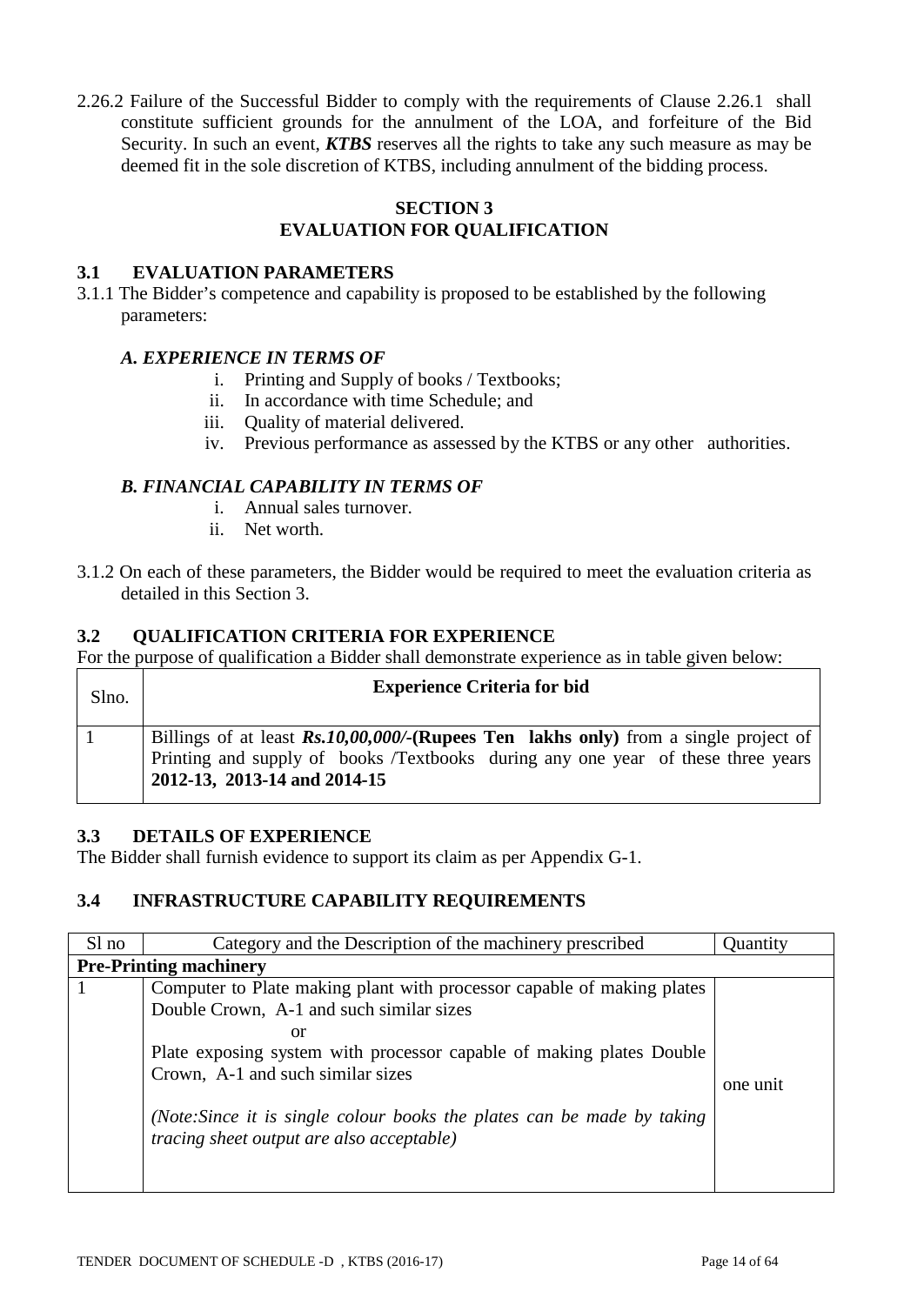|                                                                                                      | <b>Printing machinery</b>                                                    |           |  |  |
|------------------------------------------------------------------------------------------------------|------------------------------------------------------------------------------|-----------|--|--|
|                                                                                                      | Single or multi printing unit web offset machine with a minimum cut off      |           |  |  |
| 1                                                                                                    | 508 mm, reel width 760 mm or more, with one quarter folder. The rated        | one unit  |  |  |
|                                                                                                      | speed of the machine with quarter folding shall not be less than 10,000      |           |  |  |
|                                                                                                      | cycles per hour.                                                             |           |  |  |
|                                                                                                      | <b>Or</b>                                                                    |           |  |  |
|                                                                                                      | Single Colour sheet fed printing machines with a production speed of         |           |  |  |
|                                                                                                      | about 5000 SPH, with a printing format of atleast 20X30 inches.              | Two units |  |  |
|                                                                                                      | (Note: if for any reason like bigger format or both sides printing etc., the |           |  |  |
|                                                                                                      | requirement of number of units will be proportionately less.)                |           |  |  |
|                                                                                                      | Four colour sheet fed CPC offset printing machine with a Sheet size of       |           |  |  |
| $\overline{2}$                                                                                       | 485mm X 660mm (19"x26") or above , capable of printing on Boards of at       |           |  |  |
|                                                                                                      | least 220 GSM.                                                               | one unit  |  |  |
|                                                                                                      | (Note: Optional since the only cover pages are to be printed this service    |           |  |  |
|                                                                                                      | may be outsourced. If so on MOU with the firm possessing the 4 colour        |           |  |  |
|                                                                                                      | printing machine shall be provided)                                          |           |  |  |
|                                                                                                      | <b>Binding and Finishing Machinery</b>                                       |           |  |  |
| 1                                                                                                    | Fully automatic stand alone perfect binding machine of minimum 6             |           |  |  |
|                                                                                                      | clamps with 2000 cycles per hour OR equivalent productivity or more.         | One unit  |  |  |
|                                                                                                      | (Note: required to achieve at least a production of at least 15,000 books    |           |  |  |
|                                                                                                      | per shift.)                                                                  |           |  |  |
|                                                                                                      | Fully automatic 3 side cutting machine capable trimming books of crown       |           |  |  |
|                                                                                                      | $1/4^{\text{th}}$ size on 3 sides at a time.                                 | one unit  |  |  |
| $\overline{2}$                                                                                       | (Note: It is essential to trim the books in a three side trimmer to achieve  |           |  |  |
|                                                                                                      | the speed and correct right angles at the corners.)                          |           |  |  |
|                                                                                                      | Fully automatic programmatic cutting machine 92 cm (32 inches) size          |           |  |  |
|                                                                                                      | (min)                                                                        | one unit  |  |  |
|                                                                                                      | (Note: Required to cut the Cover Boards etc.)                                |           |  |  |
|                                                                                                      | Wet or Thermal lamination machine of minimum feed width of 18".              | one unit  |  |  |
|                                                                                                      | (Essetntial to laminate the covers)                                          |           |  |  |
|                                                                                                      | Fully automatic folding machine capable folding sheets in the size of        |           |  |  |
|                                                                                                      | Double Crown to crown $1/4^{\text{th}}$ size                                 | Two units |  |  |
|                                                                                                      | (Note: Required only for the sheet fed printers)                             |           |  |  |
|                                                                                                      | <b>Manpower, Factory and Storage Space</b>                                   |           |  |  |
| The plant shall be operated by qualified and trained manpower with qualified supervisors for quality |                                                                              |           |  |  |

checking in the production line.

The plant shall be well planned and is required to be in easily accessible location. It is expected to be laid out in an area of about 5,000 sq feet to have easy and safe movement of the materials. The storage space shall be at least another 5,000 sq feet covered area for the safe storage of finished goods as well as to stock the paper.

**Note** :The Specifications mentioned above are at minimum configurations expected , but Superior Machinery in the similar class are also acceptable. However, decision of the Purchaser in this regard shall be final and binding.

a) In the table above, the bidder should own the required number of Printing machines. Additional Machinery, may be hired or taken on lease if required or a necessity arised during the course of production. Infrastructure, viz., minimum space and storage space can be either owned or hired or leased. Where the infrastructure capability/facilities are either hired or leased, the period of hire or lease should be double the period for which performance guarantee is to be furnished by the successful bidder.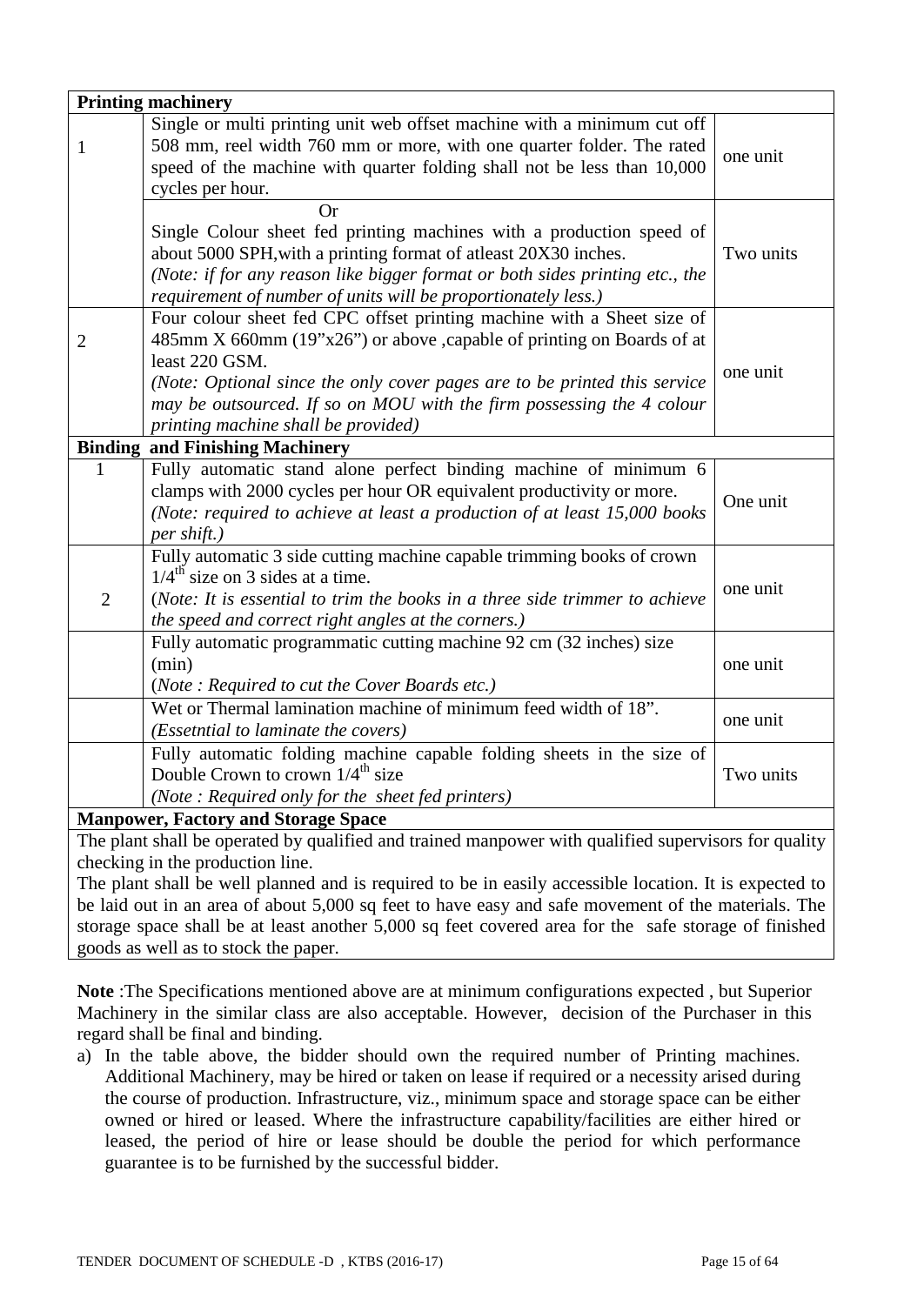b) Mode of ownership and the period of lease or rent of infrastructure capability should be certified by the Statutory Chartered Accountant of the bidder. A chartered Accountant who issues such a certificate shall mention, in the certificate so issued, his name, address, membership number and the documents he has verified to issue the certificate.

| Sl. No. | Year of print | Turnover as per audited annual accounts |
|---------|---------------|-----------------------------------------|
|         | and supply    | Rs.                                     |
|         | 2012-13       |                                         |
| 02      | 2013-14       |                                         |
| 03      | 2014-15       |                                         |

c) Turnover during the last three years of the bidder should be furnished as below:

d) Turnover of the bidder shall be certified by his statutory auditor who should mention his name, address and membership number. Turnover certificate shall be based on the audited accounts of the bidders, or based on the returns filed with the Income tax authority or the Commercial Tax authority.

# **3.5 FINANCIAL CAPABILITY**

3.5.1 Financial Capability of the Bidder would be evaluated on the basis of the following:

| Sl No. | <b>Financial Capability Criteria</b>                                              |  |  |  |  |  |
|--------|-----------------------------------------------------------------------------------|--|--|--|--|--|
|        | Annual turnover of <b>Rs.40,00,000/-</b> (Rupees Forty lakhs only) in each of the |  |  |  |  |  |
|        | preceding three years i.e. $2012-13$ , $2013-14$ and $2014-15$ .                  |  |  |  |  |  |

- 3.5.2 The Bidder should provide information regarding the above based on audited annual accounts for the respective financial years. The financial year would be the same as the one normally followed by the Bidder for its Annual Report.
- 3.5.3 The Proposal must be accompanied by the audited annual financial statements of the Bidder for the last three (3) completed financial years. In case the annual accounts for the latest financial year are not audited, the Bidder shall provide unaudited annual accounts countersigned by the Statutory Auditor and give an undertaking to submit the audited annual accounts, as and when it is ready. In such a case, the Bidder shall provide the Audited Annual Financial Statements for two years preceding the latest financial year.
- 3.5.4 Turnover and net worth of the bidder shall be certified by his statutory auditor who should mention his name, address and membership number. Turnover certificate shall be based on the audited accounts of the bidders, or based on the returns filed with the tax authority.

### **3.6 QUALIFICATION CRITERIA FOR FINANCIAL CAPABILITY**

- 3.6.1 For the purpose of Qualification the Bidder is required to demonstrate the financial capability as set out in 3.2 and 3.5 of this tender document.
- 3.6.2 For the purposes of evaluation financial data from the latest three annual accounts would be considered.

**3.7 QUALIFIED BIDDERS:** Bidders meeting both the Experience Criteria and Financial Capability Criteria as mentioned above shall be declared as **Qualified Bidders**. The Proposals of only the Qualified Bidders shall be considered for further evaluation.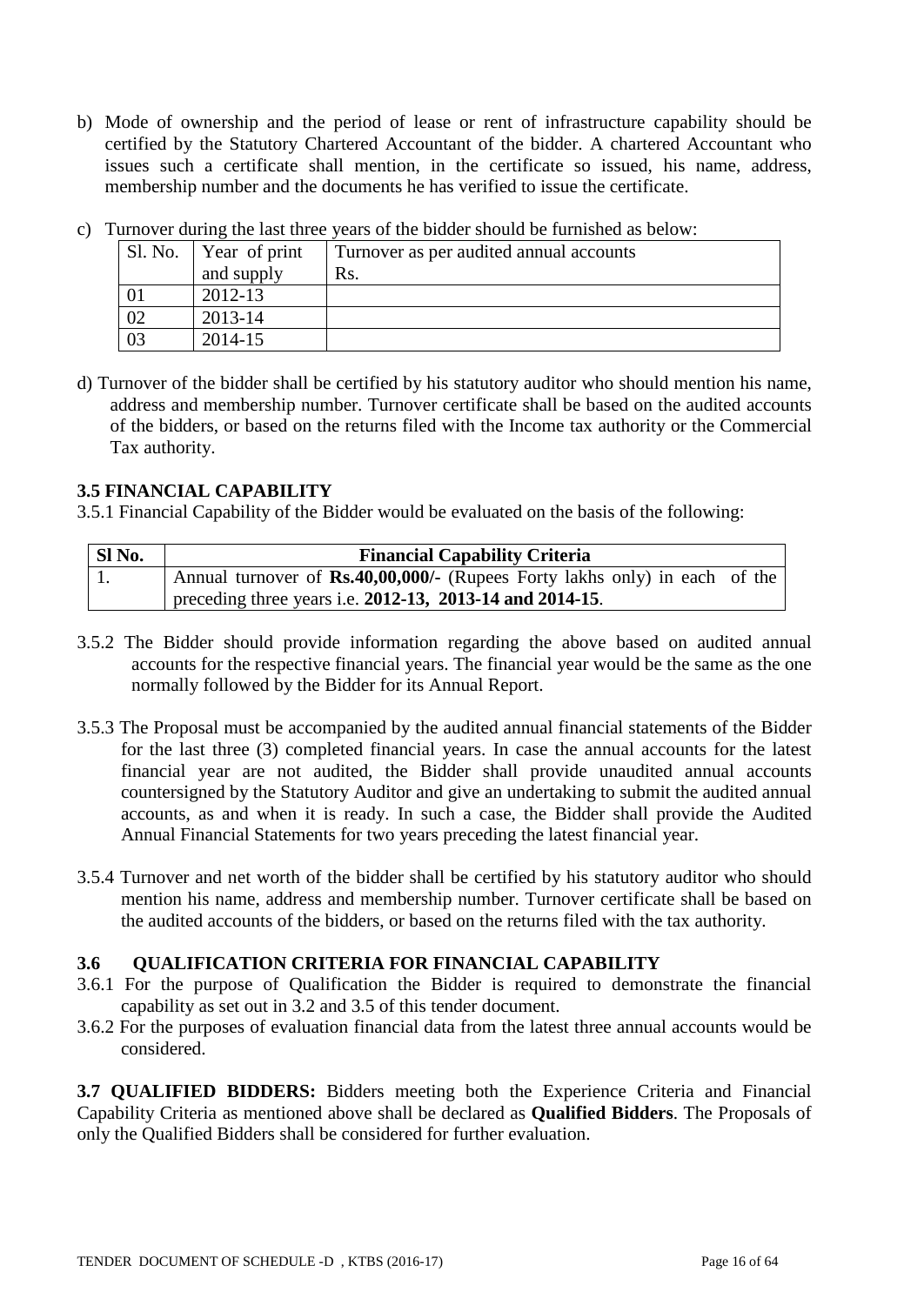#### **SECTION 4 EVALUATION OF PRICE PROPOSAL**

### **4.1 EVALUATION PARAMETERS**

The Price Bids of qualified bidders alone will be evaluated on the basis of

- **a.** Price proposals
- **b.** The satisfactory completion of the printing and supply of textbooks within the time schedule as per any earlier contractual obligations handled.

#### **SECTION 5**

# **5.1 EVALUATION METHODOLOGY**

- 5.1.1 Based on the number of copies of textbooks required to be printed and the rate per page quoted for each title, the cost of production of the total number of copies of textbooks in a package will be calculated and Lowest Rate (L1 Rate) will be determined based on the lowest total cost of production of the required number of copies of all the titles in that package. The Bidders shall be ranked based on the lowest quoted price proposal determined as above and the bidder with the lowest price shall be ranked L1 and other proposals ranked in ascending order.
- 5.1.2. In case the Price Bid of any Bidder does not comply with the aforesaid condition, KTBS may, at its own discretion, reject such Proposal as non responsive.
- 5.1.2 The bidder shall be ranked based on the lowest quoted price proposal. The bidder with the lowest price shall be ranked L1 and other proposals ranked in ascending order.
- 5.1.4 In the event that two or more Bidders have been ranked L1, **KTBS** may;
	- **a.** Invite fresh Price Bids from such Bidders within time schedule as notified by Purchaser,
		- **OR**
	- **b.** Take any such measure as may be deemed fit in its sole discretion.
- 5.1.5 If any of the packages are left unquoted, then KTBS may,
	- **a.** Invite fresh Price Bids from qualified Bidders within time schedule as notified by Purchaser,
		- **OR**
	- **b.** Invite fresh tender or take any such measure as may be deemed fit in its sole discretion.
- 5.1.6The **successful Bidder** and **KTBS** shall proceed with finalizing the agreement in accordance with Clause 2.25

# **SECTION 6 CONTENTS OF PROPOSAL**

#### **6.1 QUALIFICATION BID SUBMISSION**

Qualification Submissions shall consist of two sub-parts: Non-submission of any of the documents may lead to disqualification at the discretion of KTBS .

- a. Qualification Documents
- b. Other Documents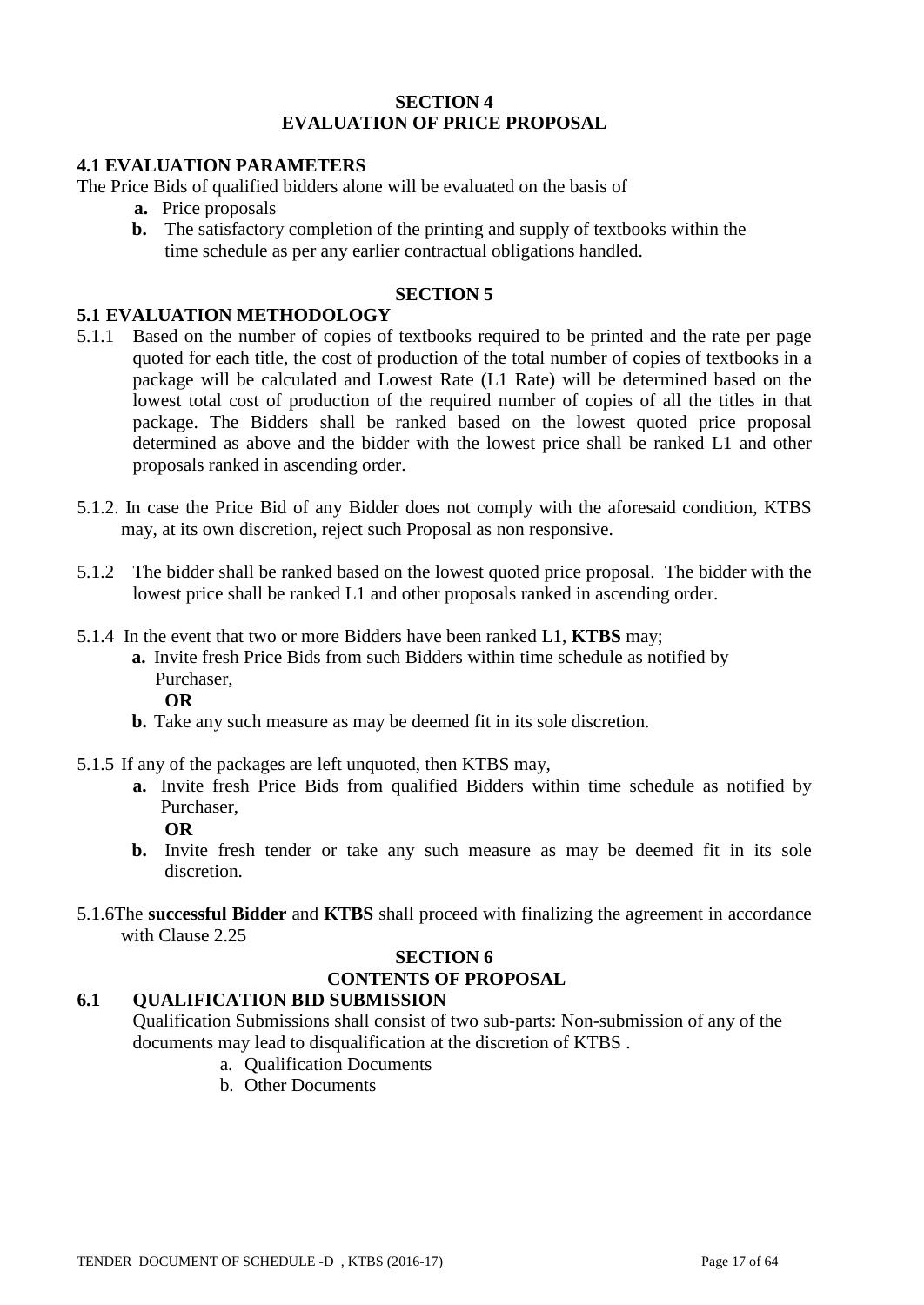# **Qualification Documents***–***Qualification documents shall consist of the following:**

- i. Certificate of Incorporation
- ii. Undertaking of being a Printer as per Appendix F
- iii. Statement of Experience as per Appendix G-1
- iv. Statutory Auditor's Certification of Financial Capability as per Appendix G-2
- v. Statutory Auditor's Certificate for Project Experience of Printing and Supply of Textbooks as per Appendix G-3
- vi. Annual reports as required in Section 3
- vii. Appendix as per Format I indicating whether he is Web sheet offset printer / Sheet fed Printer category and his printing capacity .
- viii. Bid Security
- ix. Qualification Proposal to establish infrastructural capability shall be as per the format set out in Appendix H.
- *x.* Proof of Ownership of Web/Sheetfed offset printing machines and their location within the states of Karnataka, Maharashtra, Andhrapradesh, Telangana, Tamilnadu, Pondicherry, Kerala, Goa
- *xi.* **Other Documents**

#### **Other documents shall consist of the following:**

- i. Letter of Proposal as per Appendix A
- ii. Power of Attorney as per Appendix B, authorizing the signatory of the Proposal to commit on behalf of the Bidder
- iii. Details of Bidder as per Appendix C
- iv. Anti-Collusion Certificate as per Appendix D
- v. Cost of the Tender Document
- vi. An oath for having read the document in full .
- vii. VAT Registration Certificate . VAT Returns / Sales Tax returns Statement as filed before the proper authority
- viii. PAN Certificate . IT returns .
- ix. Copy of the title deed or lease agreement in support of ownership / lease of additional machinery / infrastructure facilities like building & godown
- x. Copy of the address and official e-mail ID.
- xi. Declaration of work completion as per Appendix K

# **6.2 PRICE PROPOSAL**

- 6.2.1 Price Proposal shall consist of:
	- a) Price Proposal as per the format set out in Appendix J and is required to be submitted online in the formats available in the **e-portal**. The scanned copy of the Appendix J shall be uploaded as an additional document.
	- b) The bidders can quote their lowest cost per page, for different size and colour of the Text Book, title wise, for any **02** packages. Prices should be inclusive of printing of text pages, cover page printing, lamination, binding, packing cost, transportation cost, transit insurance, all taxes, any applicable duties etc. and the cost per page shall be quoted in Indian Rupees to the last **4** decimal places.
	- c) In case,price is quoted for the package for which the bidder is not eligible to quote and the rate turns out be L1 then bidder shall be penalized in accordance with the provisions available in the previous clauses of this document .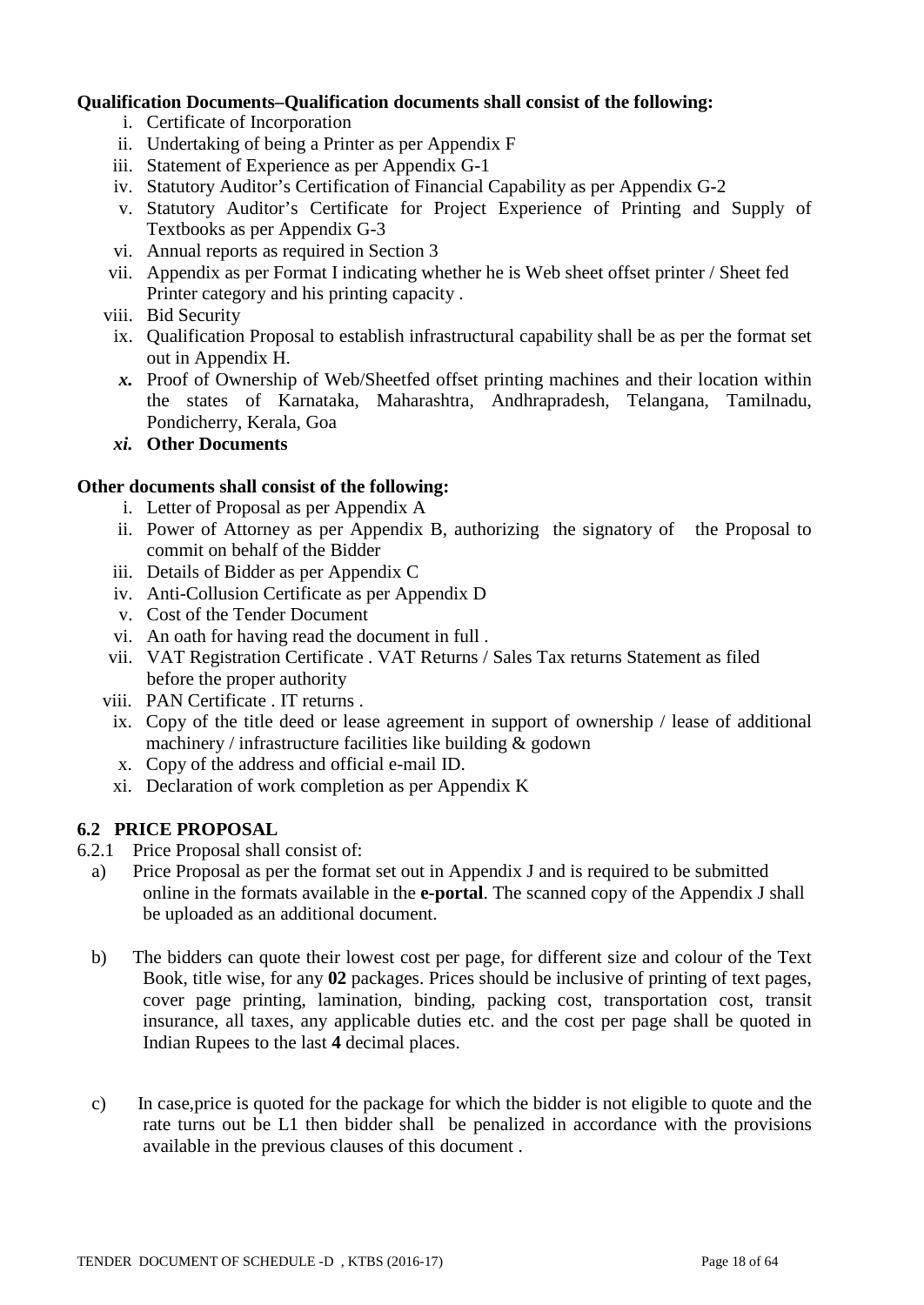#### **SECTION 7 BIDDING SCHEDULE**

*KTBS* would endeavor to adhere to the BID schedule as noted elsewhere in this document.

# **SECTION 8**

# **GENERAL CONDITIONS OF CONTRACT**

### **8.1 DEFINITIONS**

- 8.1.1 In this Contract, the following terms shall mean and be interpreted as indicated:
- (a) *"The Contract"* means the agreement entered into between the Purchaser and the Supplier, as recorded in the Contract Form signed by the parties, including all the attachments and appendices thereto and all documents incorporated under reference therein;
- (b) *"The Contract Price"* means the price payable to the Supplier under the Contract for the full and proper performance of its contractual obligations;
- (c) *"The Contract Period"* means the period which the tender connotes*;*
- (d) "*The School Text Books"* means printed and supplied textbooks which the Supplier is required to supply to the Purchaser under the Contract;
- (e) *"Services"* means services rendered to Block Education Officers (BEOs)in case of Free & sale category textbooks inclusive of transportation, insurance, and any other incidental cost.
- (f) *"GCC"* means the General Conditions of Contract contained in this section.
- (g) *"SCC"* means the Special Conditions of Contract.
- (h) *"The Purchaser"* means the Managing Director, The Karnataka Textbook society® Karnataka, in short " the **KTBS**"
- (i) *"The Purchaser's Country"* is India and State is Karnataka.
- (j) *"The Supplier"* means the *LEGAL ENTITY* supplying the School Text Books under this Contract.
- (k) *"The Government"* means the Government of Karnataka.
- (l) *"Block Education Officer",* means an authority to whom the free & sale category Textbooks are to be supplied at the places scheduled for supply of text books.
- (m) *"Deputy Director for Public Instruction*" means the DDPI.
- (n) *"Day"* means calendar day.
- (o) *"Tender"* means the formal offer made for printing and supply of goods or services in response to an invitation for tender published / notified .
- (p) *"Tender Document"* means the set of papers detailing the schedule of works, calendar of events, requirement of goods and services, technical specifications, procurement criteria and such other particulars, as may be prescribed for evaluation and comparison of tender.
- (q) *"Tender inviting Officer"* means the Managing Director of The Karnataka Text Book Society ®, Karnataka.
- (r) *"Tender accepting authority"* means the Managing Director, The Karnataka Text Book Society ®, Karnataka.
- (s) *"Tender Scrutinizing& Evaluating authority"* means Authority as constituted by the Managing Director of The Karnataka Text Book Society ®, Karnataka.
- (t) *" Tender Appellate Authority" means the Commissioner for Public Instructions(CPI) Bengaluru.*
- (u) *"Notification of award of Contract"* means the intimation in the form of a letter of acceptance by KTBS to the successful bidder. Acceptance by the successful bidder within 24 hours / notified period of time from the date of its receipt will constitute the formation of Contract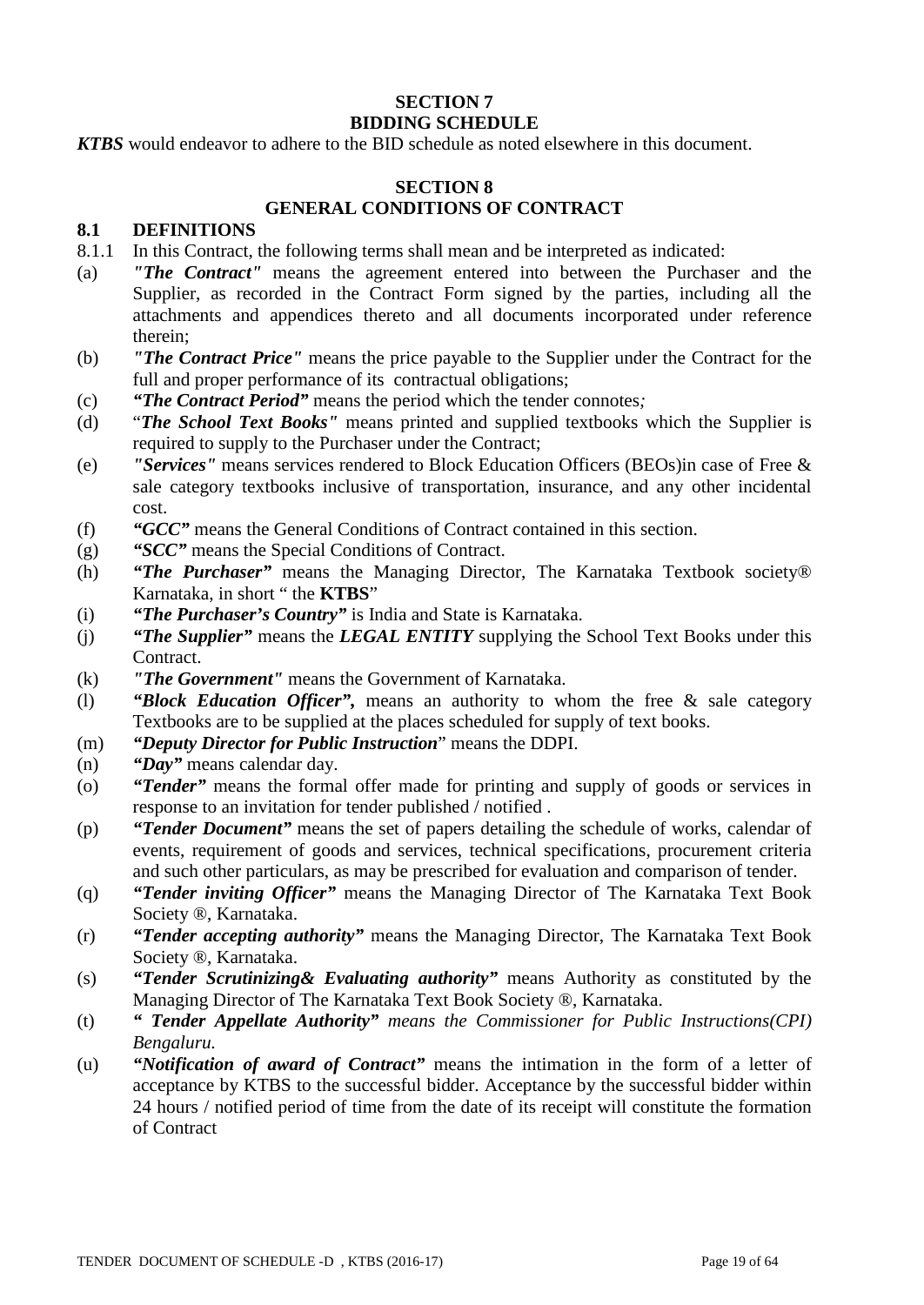(v) **`DPS ` means the ` Director of Printing , Stationery & Publications , Government of Karnataka, Bengaluru`, the third party quality certifying agency appointed for the purpose of Tender by the Purchaser.**

# **8.2 APPLICATION**

These General Conditions shall apply to the extent that they are not superseded by any provisions in other parts of the Contract.

# **8.3 STANDARDS**

The school text books supplied under this contract shall confirm to the standards mentioned in the Technical Specifications and where no applicable standard is mentioned, to the authoritative standard appropriate to the School Text Books.

# **8.4 USE OF CONTRACT DOCUMENTS AND INFORMATION**

- 8.4.1 The Supplier shall not, without the Purchaser's prior written consent, disclose the Contract, or any provision thereof, or any specification, sample or information furnished by or on behalf of the Purchaser in connection therewith, to any person other than a person employed by the Supplier in performance of the Contract. Disclosure to any such employed person shall be made in confidence and shall extend only so far as may be necessary for purposes of such performance.
- 8.4.2 The Supplier shall not, without the Purchaser's prior written consent, make use of any document, pre-press material or information enumerated in GCC Clause 8.4.1 except for purposes of performing the Contract.
- 8.4.3 Any document, other than the Contract itself, enumerated in GCC Clause 8.4.1shall remain the property of the Purchaser and shall be returned (in all copies) to the Purchaser on completion of the Supplier's performance under the Contract if so required by the Purchaser.
- 8.4.4 The supplier shall permit the purchaser to inspect the Supplier's accounts and records relating to the performance of the Supplier and to have them audited by auditors appointed by the purchaser if so required.

#### **8.5 COPY RIGHTS**

The Managing Director, The Karnataka Text Book Society® is the copyright holder and the publisher to all the titles printed under the Tender. The textbooks printed under the Tender are to be supplied only to the Purchaser, viz., The Managing Director, The Karnataka Text Book Society ®. However, the purchaser indemnifies the supplier against all third-party claims of infringement of copyright, trademark arising from use in the school text books.

The supplier shall not print the name and address of his firm / office / organization on the outer page of the cover pages. More specifically, the Supplier shall print the name, address and Contact number of his firm / office / organization only on the Printer page, with prior approval

### **8.6 PERFORMANCE SECURITY**

- 8.6.1 Within **21** days of receipt of the purchase order, the Supplier shall furnish performance security, as mentioned at 2.26. The performance bank guarantee should be valid covering a period of up to **March 31st 2017** or 120 days after the end of contractual obligations , whichever is later .
- 8.6.2 The proceeds of the performance security shall be payable to the Purchaser as compensation for any loss resulting from the Supplier's failure to complete any one of its obligations under the Contract.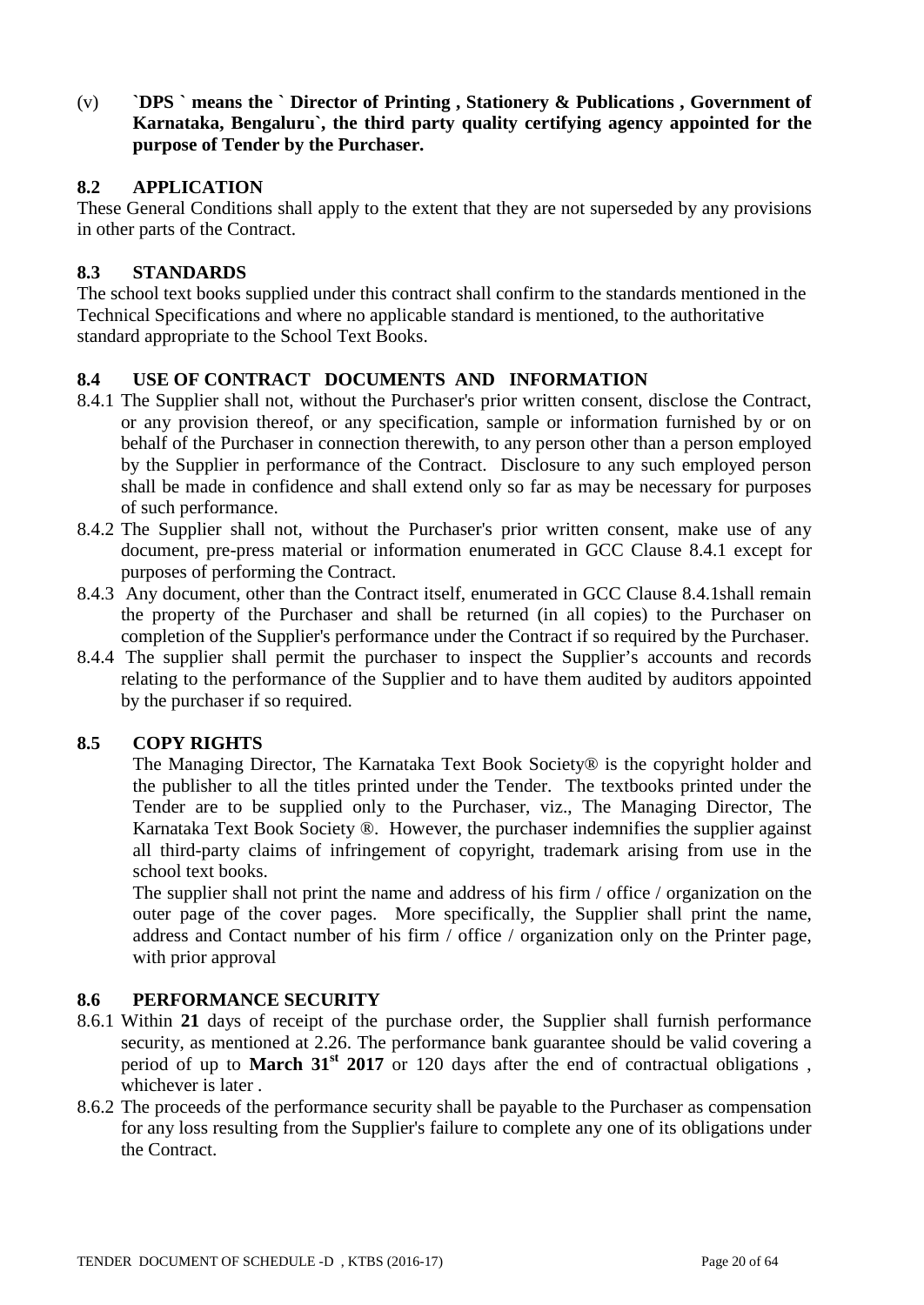- 8.6.3 The Performance Security will be discharged by the Purchaser and returned to the Supplier after **March 31st 2017** subject to the fulfillment of all performance obligations under the contract or otherwise after 120 days of completion of the contract obligations subject to the fulfillment of all performance obligations under the contract, whichever is later.
- 8.6.4 In the event of any contract amendment, the Supplier shall, within 21 days of receipt of such amendment, furnish the amendment to the Performance Security, rendering the same valid for the duration of the Contract, as amended for further period of 90 days thereafter.
- 8.6.5 Failure to submit the performance bank guarantee for the period specified above will constitute sufficient ground for cancellation of the contract and forfeiture of the security deposit.

### **8.7 INSPECTIONS AND TESTS**

- 8.7.1 The Purchaser or its representative shall have the right to inspect and/or to test the school text books to ascertain their conformity to the Contract specifications at no extra cost to the Purchaser. The Purchaser shall notify the Supplier in writing in a timely manner of the identity of any representatives retained for these purposes.
- 8.7.2 The paper to be used for printing of the text book may be inspected and tested at the mill premises of the paper manufacturer and the finished Text books shall be inspected at the printer's premises. The successful bidder shall declare the source of the paper if inspection and tests are conducted on the premises of the Supplier & at above mentioned places all reasonable facilities and assistance, including access to any supporting document and production data shall be furnished to the inspectors at no charge to the Purchaser.
- 8.7.3 If the inspected or tested school books /forms of the books fail to conform to the specifications, the Purchaser may reject such quantity of books/forms and the Supplier shall either replace the rejected text books or make necessary alterations to meet specification requirements free of cost to the Purchaser.
- 8.7.4 The Supplier shall compulsorily obtain "Mill Certification" regarding the quality of the paper purchased. "Mill Certification" shall be for the general quality of paper and more specifically regarding the GSM of the paper, Brightness of the paper and whether the paper is manufactured out of A-grade pulp. The officials of Karnataka Text Book Society<sup>®</sup> or persons duly authorized by KTBS shall inspect the progress in printing, binding, lamination and dispatch of text books from time to time. If the bidder /printer fails to provide the necessary information regarding the progress to the authorities, at the time of inspection, KTBS has all the rights to necessary action against the bidder on the basis of the report by the authorities. In case any textbook is found to be defective, they shall be replaced by the Supplier at his own cost.
- 8.7.5 The Purchaser's right to inspect, test and, where necessary, reject the school text books after the free and sale category text books arrival at Block Education Officer *(BEO)* office/school level shall, in no way, be limited or waived by reason of the books having previously been inspected, tested and passed by the Purchaser or its representative.
- 8.7.6 The pre-delivery inspection will be carried out by the purchaser or by any one authorized by the purchaser for this purpose.
- 8.7.7 Nothing in GCC shall in any way release the Supplier from any other obligations under this Contract.
- 8.7.8 Saving all the clauses above and in addition, the Purchaser shall appoint a Third party Quality testing & certifying agency viz `D P S ` for assessing the Technical Capability of the Bidder in the first instance and then for certifying the quality of the textbooks printed  $\&$ distributed . The `D P S` shall as per the requirement and on his own initiative may visit the Bidder premises any time beginning from the time of Technical Assessment and till the entire process is in progress. The `D P S` shall also monitor the progress. The `D P S` shall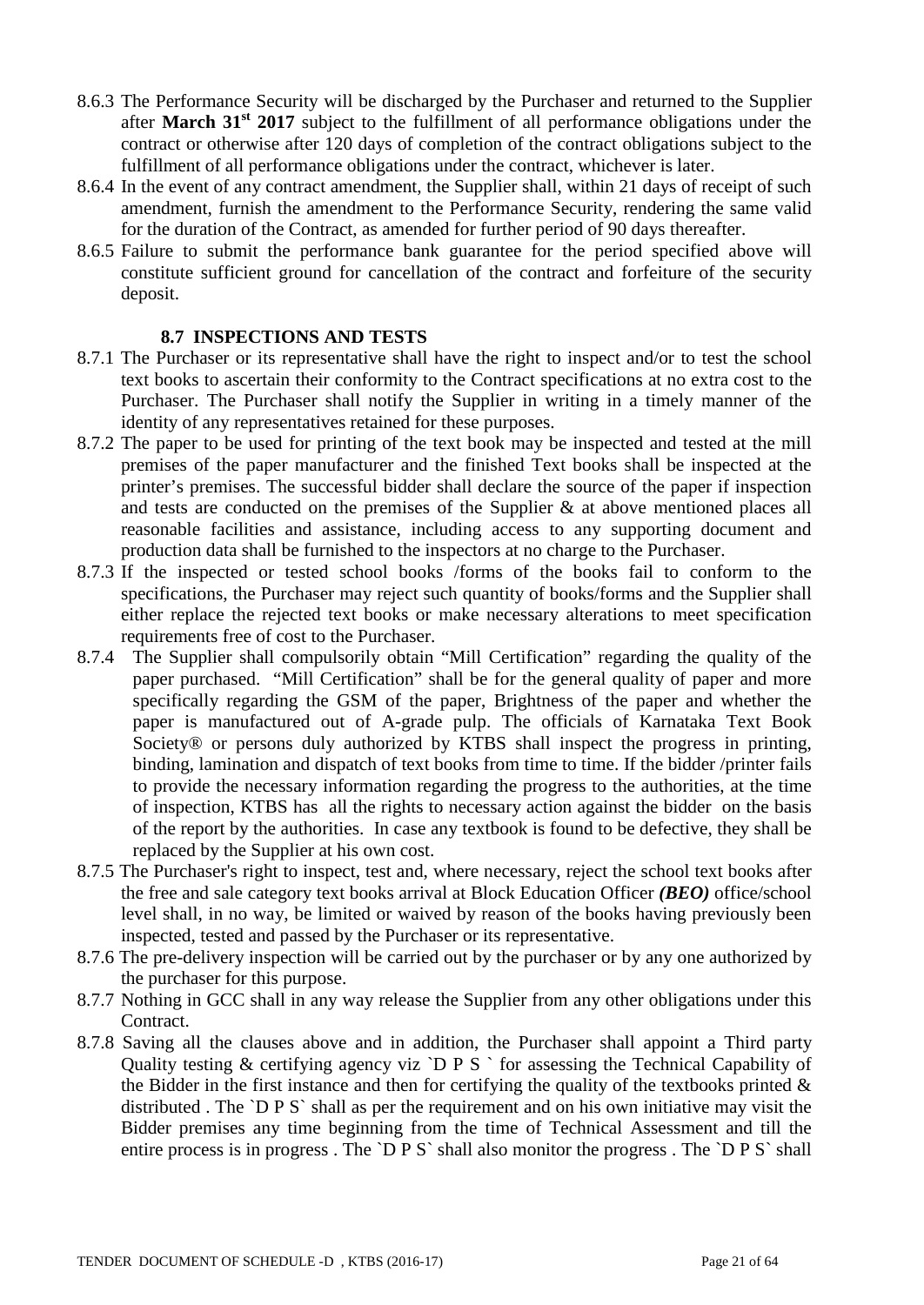certify both for the physical progress and for the quality . The DPS may also conduct random checking at the Godowns of the Purchaser to ascertain the quality levels. The quality parameters that will be put for testing, tolerance limits, method of Inspection, Sample size etc are given in Annexure below .

#### **Quality Parameters**

# **The following quality parameters are required to be strictly adhered to by the Suppliers**

#### **Raw Materials**

#### *Paper:*

The Suppliers shall use **60GSM** Map litho Paper of A - Grade paper from reputed mills (Suggested in Annexure-1) made out of Virgin Pulp and shall not contain any recycled pulp or mechanical pulp not exceeding 20%. The Paper shall be of at least 80% brightness with 85% opacity etc. The reel width for crown  $1/4<sup>th</sup>$  books shall invariably minimum of 760 mm. Similarly the cut off shall be minimum of 508 mm and 578 mm respectively. Usage of lesser width reels is strictly not acceptable. The cut off may be slightly more. However no weightage shall be given for this positive deviation.

#### **Annexure-1**

### **List of Reputed Paper Mills whose quality parameters are tested and proven and the printers are advised to procure the paper required for the printing of Text Books for the academic year 2016-17 preferably from these mills**

- 1. M/s Mysore Paper Mills, Bhadravati, Karnataka
- 2. M/s West Coast Paper Mills, Dandeli, Karnataka
- 3. M/s TNPL, Tamilnadu
- 4. M/s Andhra Pradesh Paper Mills, Rajamundry, Andhra Pradesh
- 5. M/s Seshasai Paper and Boards Limited, Erode, Tamilnadu
- 6. JK Paper Limited, Orissa

#### *Art Board*

The supplier shall use 220gsm double side coated gloss finish Art Boards of industry standards.

#### *Inks*

The Supplier shall use only branded inks and other chemicals.

#### *Printing Plates*

The Supplier shall use only branded printing plates. Wherever soft copies are provided the plate making shall be by CTP method and wherever positives are provided it shall be by using PS plates. Only good quality and branded chemicals shall be used for the making of plates.

#### *Lamination Film*

The lamination of the Cover shall be done by wet lamination method with 12 micron BOPP Gloss film using water based adhesive. Thermal Lamination is a positive deviation and is acceptable. But no weightage will be given though it is a positive deviation.

#### *Hot Melt Adhesive*

Branded hot melt adhesives compatible for the perfect binding machine shall only be used.

#### **Book size**

i. For Crown ¼ Size the print area to be 330 sq. cm or as per positive size and the trimmed size to be 18.3 x 24.5 cms.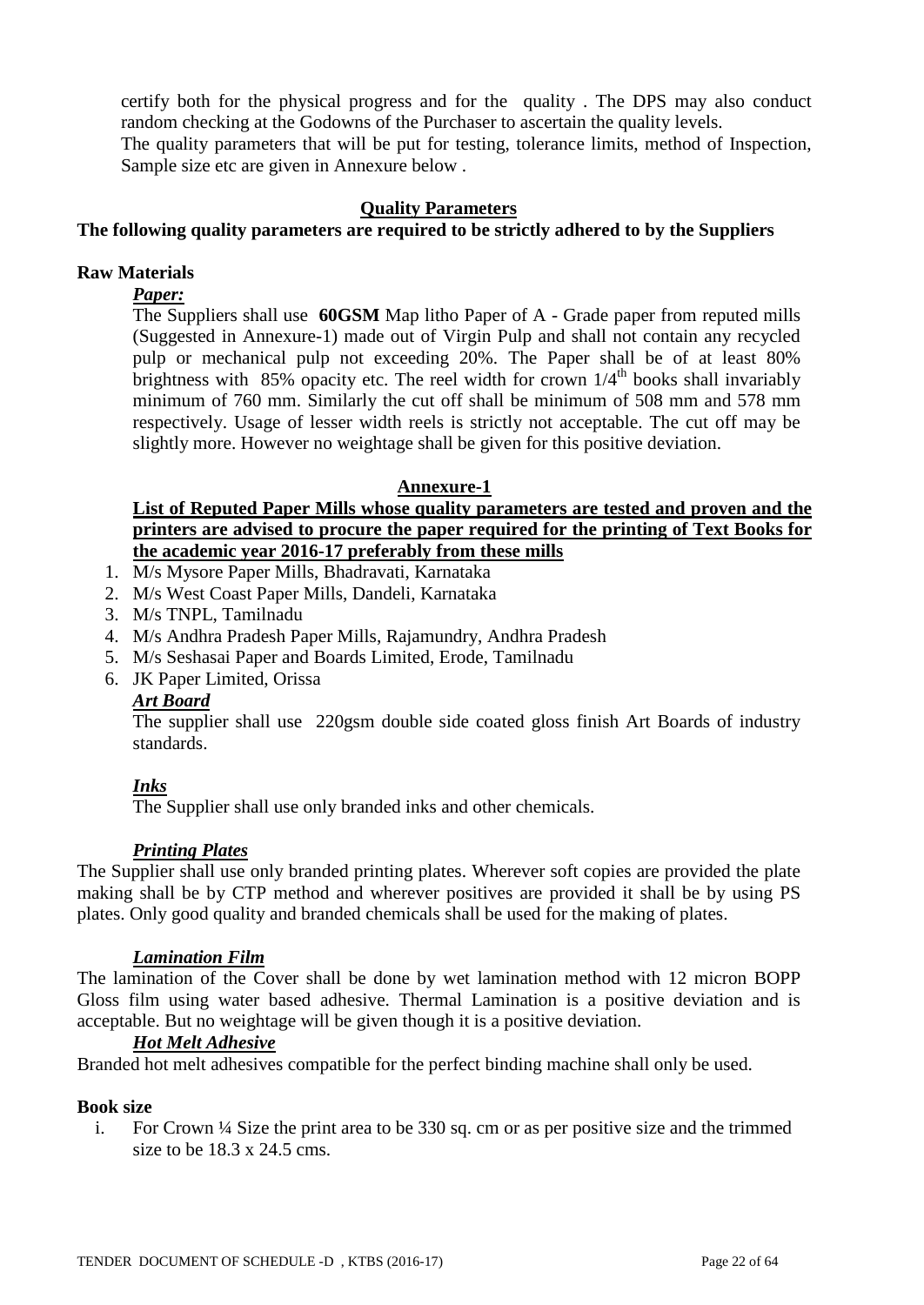**Tolerance limits** - The Size may at the most vary to an extent of 1 mm in length and width. The GSM of the paper used may at the most vary to an extent of 01 GSM or in other words average shall be **60GSM** and the paper shall not consistently measure less than **60GSM**. If the variation is found in more than 5% of the lot then it will be treated as deviation from specifications.

However, the Supplier shall not construe this to be a stipulation and shall read it as an exception.

### **Printing Quality**

i.Printing shall be good, having uniform inking of sufficient colour.

- ii.There shall be no aberration of colours, wherever colour printing is done. In other words colour registration shall be flawless.
- iii.The texts shall be strong, legible and readable.
- iv.The printed illustrations shall be clearly well defined.
- v.The prints shall be free from defects like offsetting, smudging, tilting, miss-register, scumming, slur, ragged print, light and dark shades etc.,
- vi.The text must have balanced margin in each page with a minimum of 15 mm.

vii.The Text book should be in conformity with the approved dummy.

#### **Binding quality**

Binding shall ensure good **appearance,** Proper **Cutting**, proper **Cover adhesion**, good **Page strength**, no **Cavity Spines,** no **Concave spine**, no **Adhesive running in**, no **Chip out at the head etc.**

#### **Lamination quality**

Lamination shall be of good quality with no air bubbles and wrinkles.The adhesive shall be uniformly applied.After binding the film shall not detach at creasing and folding points.

#### **Method of quality Checking**

The quality inspection staff conduct tests at the point of production to ensure that prescribed quality materials only are used and machines good condition are adopted and the manpower engaged has the required technical skills. It is the responsibility of the supplier to provide the proof to establish this.

Approximately 3% of the books will be put for quality testing before they are dispatched in the premises of the supplier. The supplier shall inform before they are packed and dispatched.

The Books will be tested for the above parameters and method adopted is random sampling and physical testing only. Generally by visual and measuring methods. Only when warranted chemical testing will be conducted. The total sample size shall be approximately 5%.

If the defects are found in more than 5% of the lot then it will be construed that the lot is defective beyond the tolerance limits and it will be rejected. Then it will be the responsibility of the Supplier to conduct testing of the complete lot and then replace the defective books and shall invite the purchaser for the quality inspection.

#### **8.8 OPERATIONAL CHARTS**

The Supplier shall furnish in advance, Operational Chart of the printing & supply of the School Text Books to the Purchaser.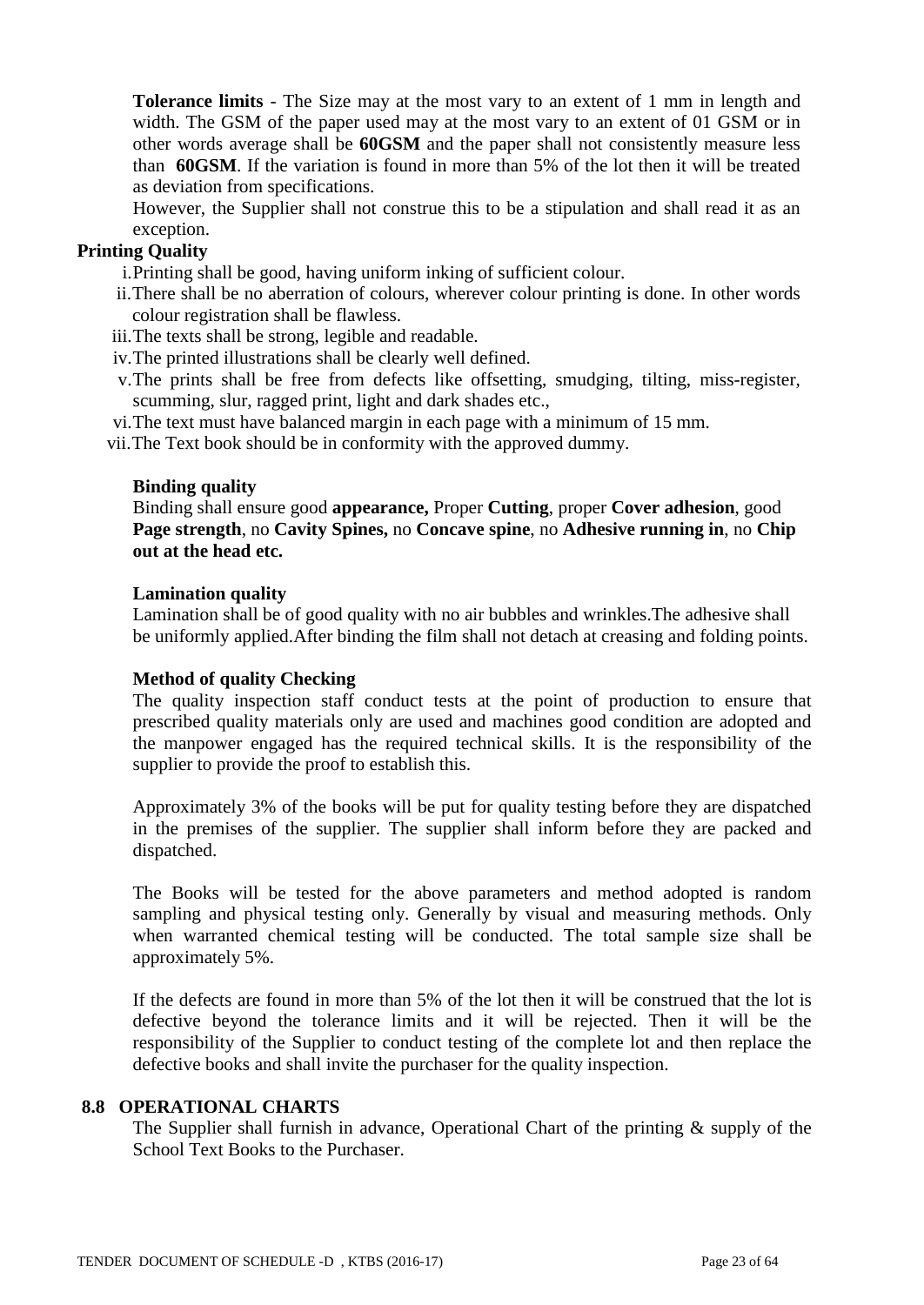# **8.9 PACKING & SUPPLY**

- 8.9.1 Pre-dispatch inspection of the bales/reels of paper, at the Mill and at the printer's premises may be carried out by the authorized third party quality testing and certifying agency appointed by the Society viz $\overline{D} P S$ .
- 8.9.2 The Supplier at the time of delivery of School Textbooks shall give proper account of supply to the concerned Block Educational Officer by bundling the school books in the numbers of 25 or 50 books in each bundle.
- 8.9.3 The Supplier after the satisfactory delivery of School Text Books to the concerned Blocks shall obtain due acknowledgement from the concerned Block Educational Officers or his authorized representative and submit the same along with the **District-wise Bills for payment.** The Supplier shall provide such packing of the School Text Books as is required to prevent their damage or deterioration during transit to their final destination as indicated in the Contract.

# **8.10 DELIVERY AND DOCUMENTS**

Delivery of the School Text Books shall be made by the Supplier in accordance with the terms specified in the Purchase Order. The details of printing & transportation and or other documents to be furnished by the supplier are as specified in Tender Document.

# **8.11. TRANSPORTATION**

Where the Supplier is required under the Contract to transport the Free & Sales category School Text Books to all 204 BEO's of Karnataka as shall be specified in the Contract, it shall be arranged by the Supplier and the related cost including insurance, shall be included in the Contract Price.

# **8.12. PAYMENT**

### **8.12.1 The payment to the supplier shall be made as under**

- a) First payment after supply of 30% of the package books within 60 days subject to maximum of 60% of the package books on seniority basis subject to availability of funds.
- b) Final payment of balance package books after 60 days of first payment on seniority basis subject to availability of funds.

# **Payment to suppliers shall be made as per Clause 9.4 of Special Conditions of Contract (SCC**).

#### **8.13. CHANGE ORDERS**

The purchaser may at any time by written order given to the supplier pursuant to GCC clause, make changes within the general scope of the contract in any one or more of the following:

- a. Method of transportation or packing
- b. The place of delivery
- c. Copies to be supplied within 20 days from date of additional order.

### **8.14. CONTRACT AMENDMENTS**

Subject to GCC Clause 8.13, no variation in or modification of the terms of the Contract shall be made except by written amendment signed by both the parties.

#### **8.15. ASSIGNMENT**

The Supplier shall not assign, in whole or in part, its obligations to perform under the Contract, except with the Purchaser's prior written consent.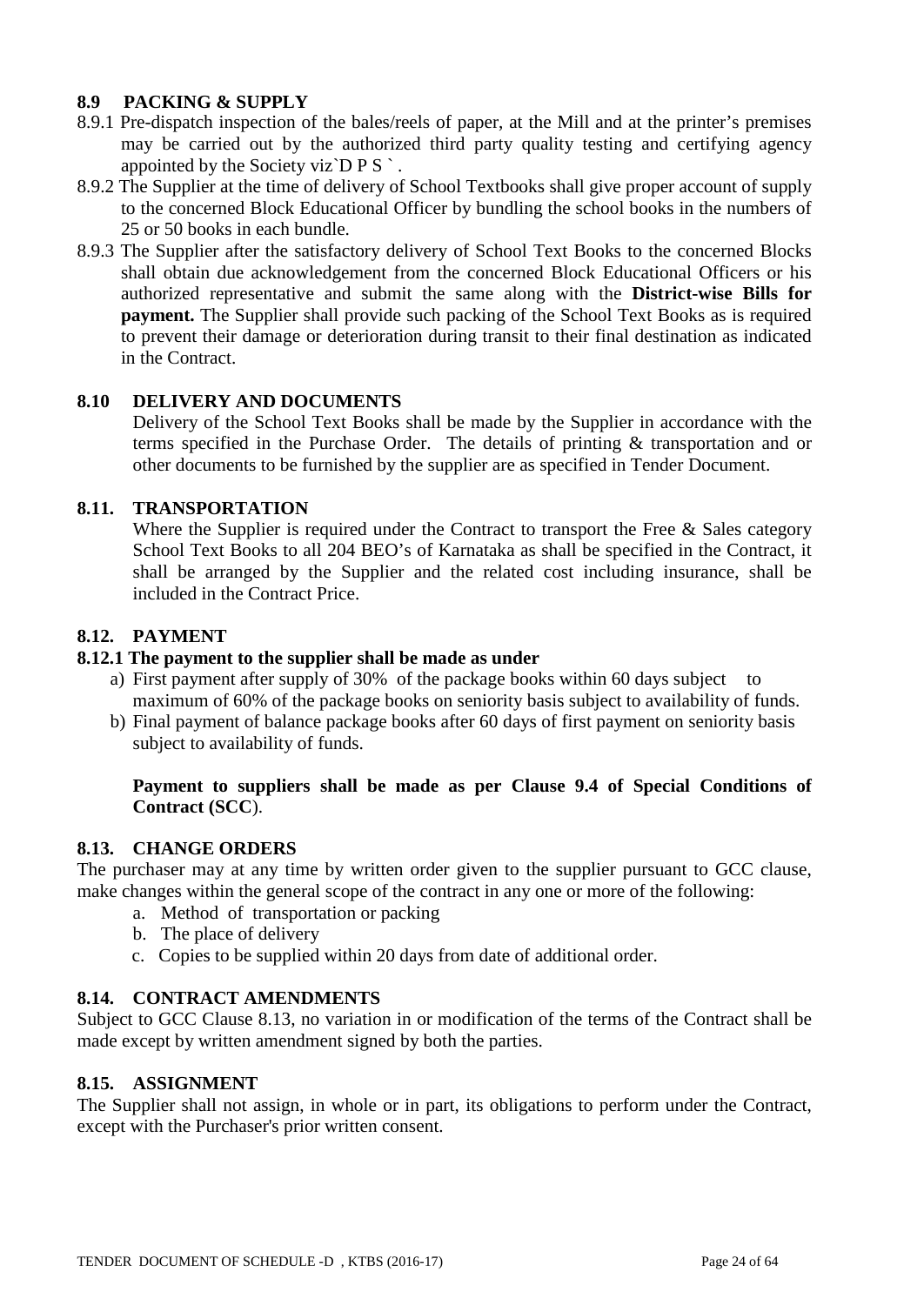# **8.16. SUBCONTRACTS**

Subcontract in printing and supply of textbooks is strictly prohibited.

# **8.17. DELAYS IN THE SUPPLIER'S PERFORMANCE**

- 8.17.1 Delivery of the School Text Books shall be made by the Supplier in accordance with the time schedule specified by the Purchaser in the Schedule of Requirements.
- 8.17.2 If at any time during performance of the Contract, the Supplier should encounter conditions impeding timely delivery of the School Text Books, the Supplier shall promptly notify the Purchaser in writing of the fact of the delay, its likely duration and its cause(s). As soon as practicable after receipt of the Supplier's reply, the Purchaser shall evaluate the situation and may, at its discretion, extend the Supplier's time for performance with or without liquidated damages, in which case the extension shall be effected by amendment of the Contract.
- 8.17.3 Except as provided under GCC Clause 8.23, a delay by the Supplier in the performance of its delivery obligations shall render the Supplier liable to the imposition of liquidated damages pursuant to GCC Clause 8.18, unless an extension of time is agreed upon pursuant to revision in contract without the application of liquidated damages.

# **8.18. LIQUIDATED DAMAGES**

#### **a. For non fulfillment of contract**

Subject to GCC Clause 8.19, if the Supplier fails to deliver any or all of the School Text Books within the period(s) specified in the Contract, the Purchaser shall, without prejudice to its other remedies under the Contract, deduct from the Contract Price, as liquidated damages, a sum equivalent to 0.5% of the delivered price of the delayed School Text Books for each day of delay until actual delivery up to a maximum deduction equal to the 10% of the contract price as levied by the purchaser. Once the maximum is reached, the purchaser may consider termination of the contract pursuant to Clause 8.20 or as agreed upon between the purchaser and the supplier and the Purchaser shall further levy @ of 1% for each day of delay until actual delivery up to a maximum deduction equal to the 20% of the contract price as additional damages. However in some deliberated circumstances, the purchaser may limit the quantity of the order , to the actual number delivered in accordance with the clause 8.22.1 .

#### **b. For defective materials**

If any defect is found / any report in this regard is received from the Block Educational Officers, such defective materials may be rejected and the Supplier shall have to replace such defective materials and will have to bear the cost of replacement.

However, the Purchaser also reserves the right to show some tolerance as below and use them depending on the circumstances by levying the damages and recovering the cost . The Supplier may suffer blacklisting where the purchaser perceives a complete breach of terms on the part of the Supplier while executing the contract .

The Tolerance Limit regarding the size of the book is specified elsewhere. Apart, the Tolerance limit with respect to the general defects is up to less than 2% or. In the circumstances wherein the Society has not rejected the material but some marginal defects including the variations in the size of the book, GSM of the paper etc. are noticed , the same are assessed and the supplier shall be penalized as per the decision of the experts and the damages are recovered. In such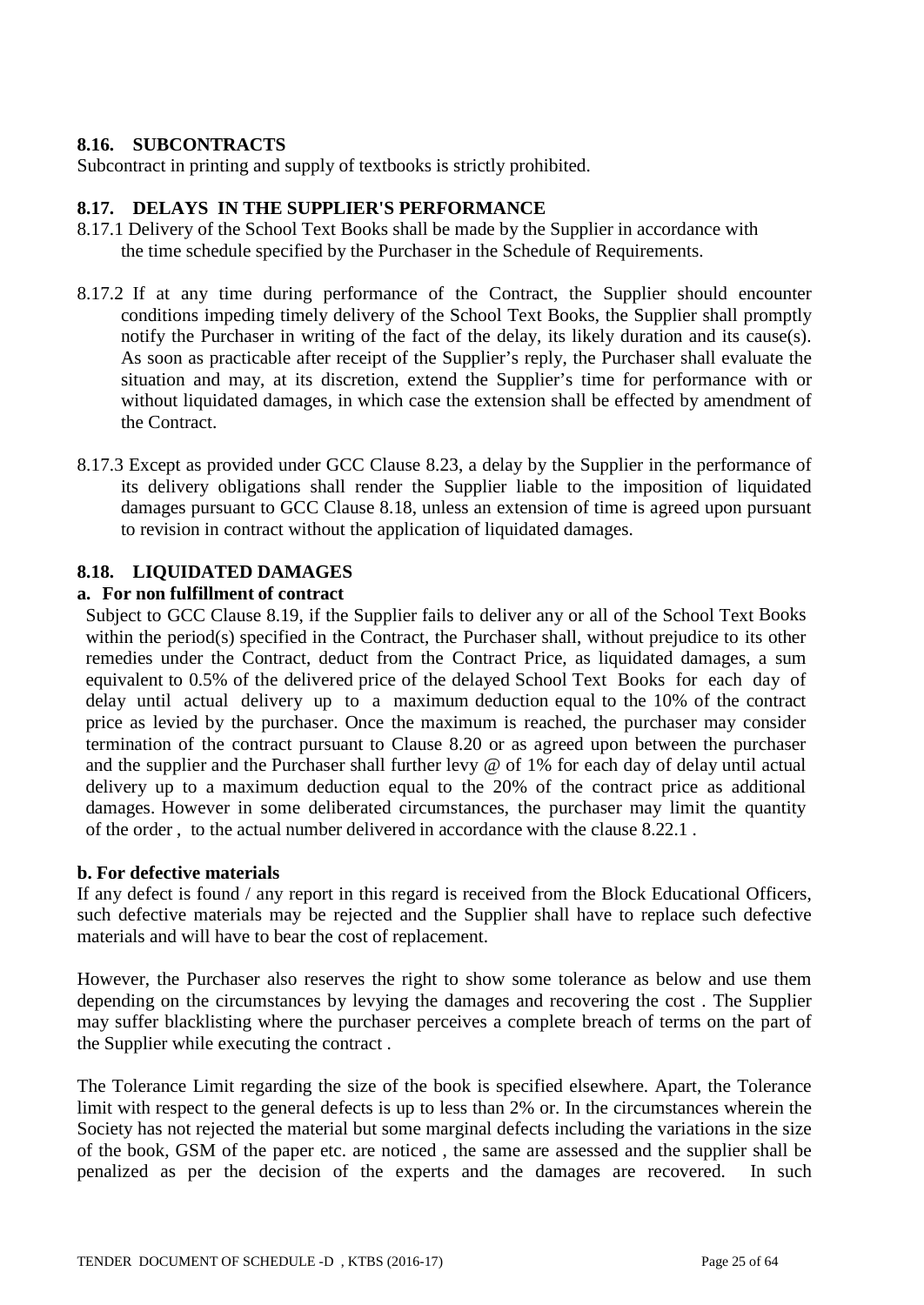circumstances, such defects if noticed in more than 5% of randomly picked sample, Purchaser shall perceive that the entire supply contain such defects and damages are recovered accordingly . In the circumstances where in the general defects are more than the tolerance limit and which are used by the society, the damages are recovered as per the above calculation and printer may face consequences including black listing where warranted

#### **Delay in supply of books**

In case of delay in supply of any quantity of books, beyond the delivery time schedule as indicated in the agreement, the penalty will be levied. For imposing penalty the date of receipt of Purchase order and the work schedule which shall be notified is reckoned.

#### **Time schedule**

Printing & Supply of text books to specified destinations should be completed within 120 days from the date of issue of Purchase order including Pre-Printing Activities. Supplier shall submit a fortnightly progress report to the purchaser. The Supplier is also bound by the conditions of the Purchaser and shall submit the progress in the modes as required by the Purchaser. Herein, noncompliance shall be construed as breach of contract terms.

### **Printing Activity & Distribution :**

| S1             | Printing Activity & | <b>Schedule for Printers</b>   | Schedule for KTBS  |
|----------------|---------------------|--------------------------------|--------------------|
| N <sub>O</sub> | Distribution        |                                |                    |
|                | Printing $\&$       | Printing & supply of textbooks | Monitoring by KTBS |
|                | Distribution        | as per distribution statement  |                    |
|                |                     | within 120 days from the date  |                    |
|                |                     | of issue of purchase order.    |                    |

The supplier should adhere to the time schedule specified in the contract. Otherwise Purchaser reserves the right to terminate the contract, at any time without assigning any reasons and the Supplier cannot claim any compensation in this respect.

#### **8.19. TERMINATION FOR DEFAULT**

- 8.19.1 The Purchaser may, without prejudice to any other remedy for breach of contract, by written notice of default sent to the Supplier, terminate the Contract in whole or part:
	- a) if the Supplier fails to deliver any or all of the School Text Books within the period(s) specified in the Contract, or within any extension thereof granted by the Purchaser, or,
	- b) if the Supplier fails to perform any other obligation(s) under the Contract, or,
	- c) if the Supplier, in the judgment of the Purchaser, has engaged in corrupt or fraudulent practices in competing for or in executing the Contract.

### For the purpose of this Clause:

*"Corrupt practice"* means the offering, giving, receiving or soliciting of anything of value to influence the action of a public official in the procurement process or in contract execution.

*"Fraudulent practice"* means a misrepresentation of facts in order to influence a procurement process or the execution of a contract to the detriment of the Purchaser, and includes collusive practice among Bidders (prior to or after bid submission) designed to establish bid prices at artificial non-competitive levels and to deprive the purchaser of the benefits of free and open competition.

8.19.2 In the event the Purchaser terminates the Contract in whole or in part, pursuant to GCC Clause 8.22.1, the Purchaser may procure, upon such terms and in such manner as it deems appropriate, School Text Books similar to those undelivered, and the Supplier shall be liable to the Purchaser for any excess costs for such similar School Text Books. However, the Supplier shall continue the performance of the Contract to the extent not terminated.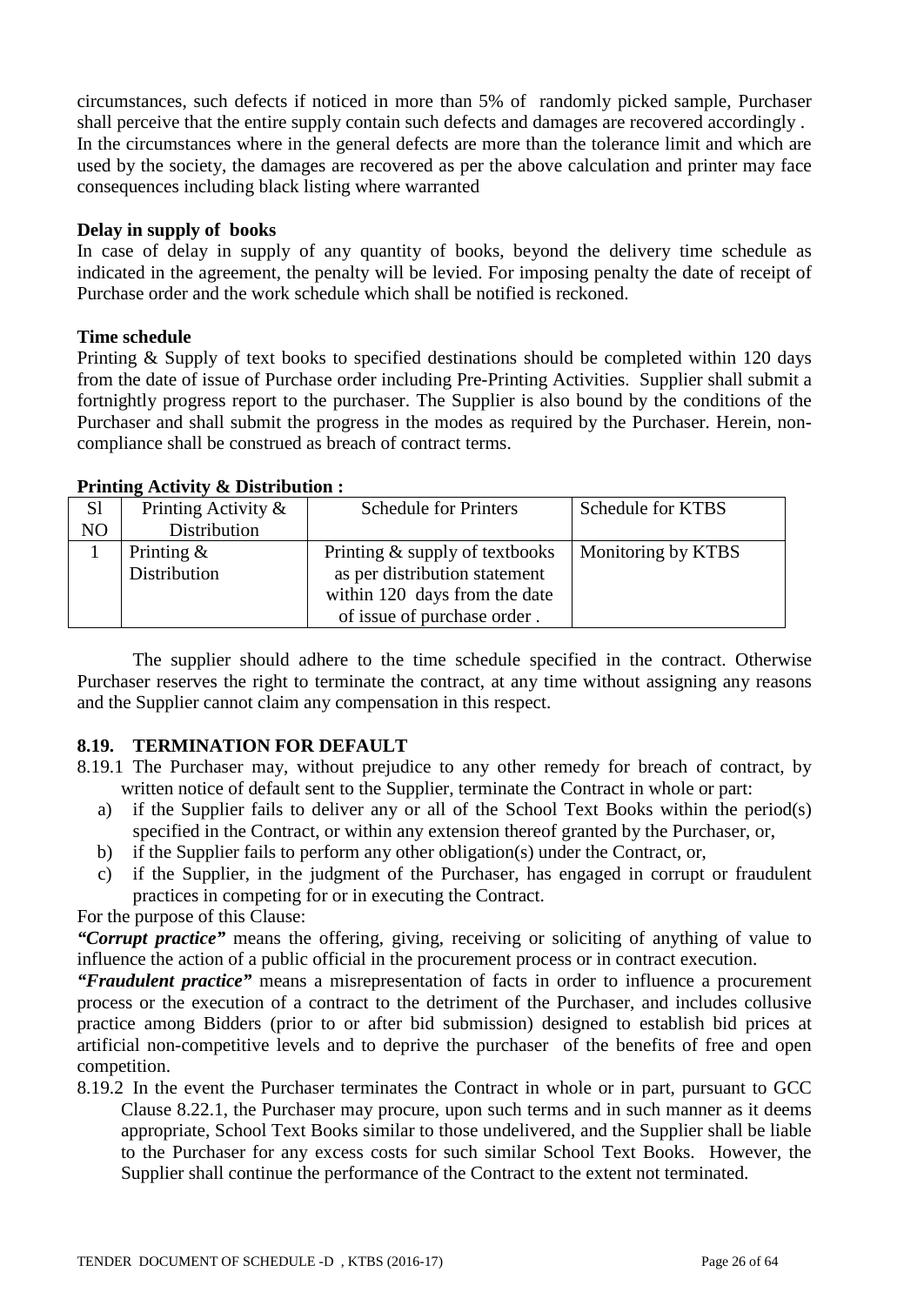# **8.20. FORCE MAJEURE**

- 8.20.1 Notwithstanding the provisions of GCC Clauses 8.17, 8.18, 8.19, the Supplier shall not be liable for forfeiture of its performance security, liquidated damages or termination for default, if and to the extent that, its delay in performance or other failure to perform its obligations under the Contract is the result of an event of Force Majeure.
- 8.20.2 For purposes of this Clause, *"Force Majeure"* means an event beyond the control of the Supplier and not involving the Supplier's fault or negligence and not foreseeable. Such events may include, but are not limited to, acts of the Purchaser either in its sovereign or contractual capacity, wars or revolutions, fires, floods, epidemics, quarantine restrictions and freight embargoes.
- 8.20.3 If a *Force Majeure* situation arises, the Supplier shall promptly notify the Purchaser in writing of such conditions and the cause thereof. Unless otherwise directed by the Purchaser in writing, the Supplier shall continue to perform its obligations under the Contract as far as is reasonably practical, and shall seek all reasonable alternative means for performance not prevented by the *Force Majeure* event.

# **8.21. TERMINATION FOR INSOLVENCY**

The Purchaser may at any time terminate the Contract by giving written notice to the Supplier, if the Supplier becomes bankrupt or otherwise insolvent. In this event, termination will be without compensation to the Supplier, provided that such termination will not prejudice or affect any right of action or remedy which has accrued or will accrue thereafter to the Purchaser.

### **8.22. TERMINATION FOR CONVENIENCE**

- 8.22.1 The Purchaser, by written notice sent to the Supplier, may terminate the Contract, in whole or in part, at any time for its convenience. The notice of termination shall specify that termination is for the Purchaser's convenience, the extent to which performance of the Supplier under the Contract is terminated, and the date upon which such termination becomes effective.
- 8.22.2 The School Text Books that are complete and ready for transport within 30 days after the Supplier's receipt notice of termination shall be accepted by the Purchaser at the Contract terms and prices. For the remaining School Text Books, the Purchaser may elect:
	- (a) to have any portion completed and delivered at the Contract terms and prices; and/or
	- (b) to cancel the remainder and pay to the Supplier an agreed amount for partially completed School Text Books and for materials previously procured by the Supplier.

#### **8.23. RESOLUTION OF DISPUTES**

- 8.23.1 The Purchaser and the supplier shall make every effort to resolve amicably by direct informal negotiation any disagreement or dispute arising between them under or in connection with the Contract.
- 8.23.2 If, after thirty (30) days the parties fail to resolve their dispute or difference by such consultations, then either the Purchaser or the Supplier may give notice to the other party of its intention to commence arbitration, as hereinafter provided, as to the matter in dispute, and no arbitration in respect of this matter may be commenced unless such notice is given.
- 8.23.3 Any dispute or difference in respect of which a notice of intention to commence arbitration has been given in accordance with this clause shall be finally settled by arbitration. Arbitration may be commenced prior to or after delivery of the School Text Books under the contract.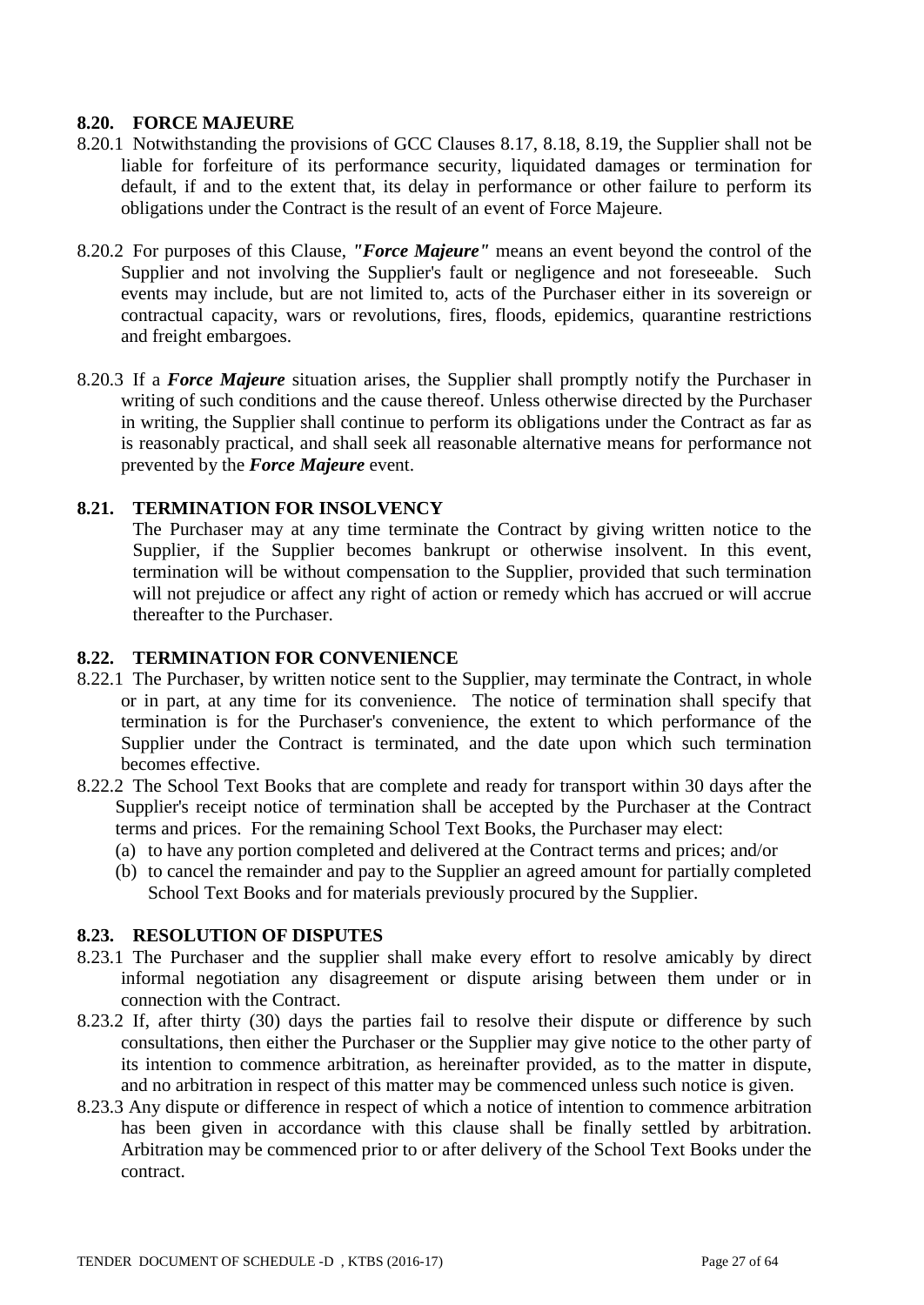- 8.23.4 Arbitration proceedings shall be conducted in accordance with the rules of procedure specified in SCC.
- 8.23.5 Notwithstanding to any reference to arbitration herein;
	- (a) The parties shall continue to perform their respective obligations under the contract unless they otherwise agree, and,
	- (b) The purchaser shall pay the supplier any money due to the supplier.

# **8.24. LIMITATION OF LIABILITY**

Except in case of criminal negligence or willful misconduct, and in the case of infringement pursuant to clause 5,

- (a) The supplier shall not be liable to the Purchaser, whether in contract, tort, or otherwise, for any indirect or consequential loss or damage, loss of use, loss of profits or interest costs, provided that this exclusion shall not apply to any obligation of the supplier to pay liquidated damage to the purchaser; and this exclusion shall not apply to any obligation of the supplier to pay liquidated damages to the Purchaser; and,
- (b) The aggregate liability of the supplier to the Purchaser, whether under the contract, in tort or otherwise, shall not exceed the total contract price.

# **8.25. GOVERNING LANGUAGE**

The contract shall be written in English language. All correspondence and other documents pertaining to the Contract which are exchanged by the parties shall be written in the same language.

#### **8.26. APPLICABLE LAW**

The Contract shall be interpreted in accordance with the laws of the State of Karnataka. And any disputes shall only be addressed at the jurisdictional courts located in Bengaluru .

#### **8.27. NOTICES**

- 8.27.1 Any notice given by one party to the other pursuant to this Contract shall be sent to other party in writing or by facsimile or email and confirmed in writing to the other Party's address specified in Tender document.
- 8.27.2 A notice shall be effective when delivered or on the notice's effective date, whichever is later.

#### **8.28 TAXES AND DUTIES**

Suppliers shall be entirely responsible for all taxes, duties, license fees, Octroi, road permits, etc., incurred until delivery of the contracted School Text Books to the Purchaser.

# **8.29 IMPLEMENTATION OF THE CONTRACT**

The Supplier should as soon as agreement is signed begin the process for implementation of the Contract by procuring pre press material from KTBS and then purchasing printing paper and other materials at his own cost and bearing entire investment from printing to transportation. The Supplier further agrees to get 100% sample testing from the Purchaser.

The work relating to supply of School Books should be implemented by the Supplier as per the implementation schedule as per Purchaser's Notification of award of Contract.

The purchaser may at his discretion extend the above time schedule if he desires so. However, supplier cannot claim this as matter of right.

The successful bidders should give their acceptance of the implementation schedule in the agreement. The entire work of printing and supply should be completed within 120 days from the date of issue of the Purchase Order.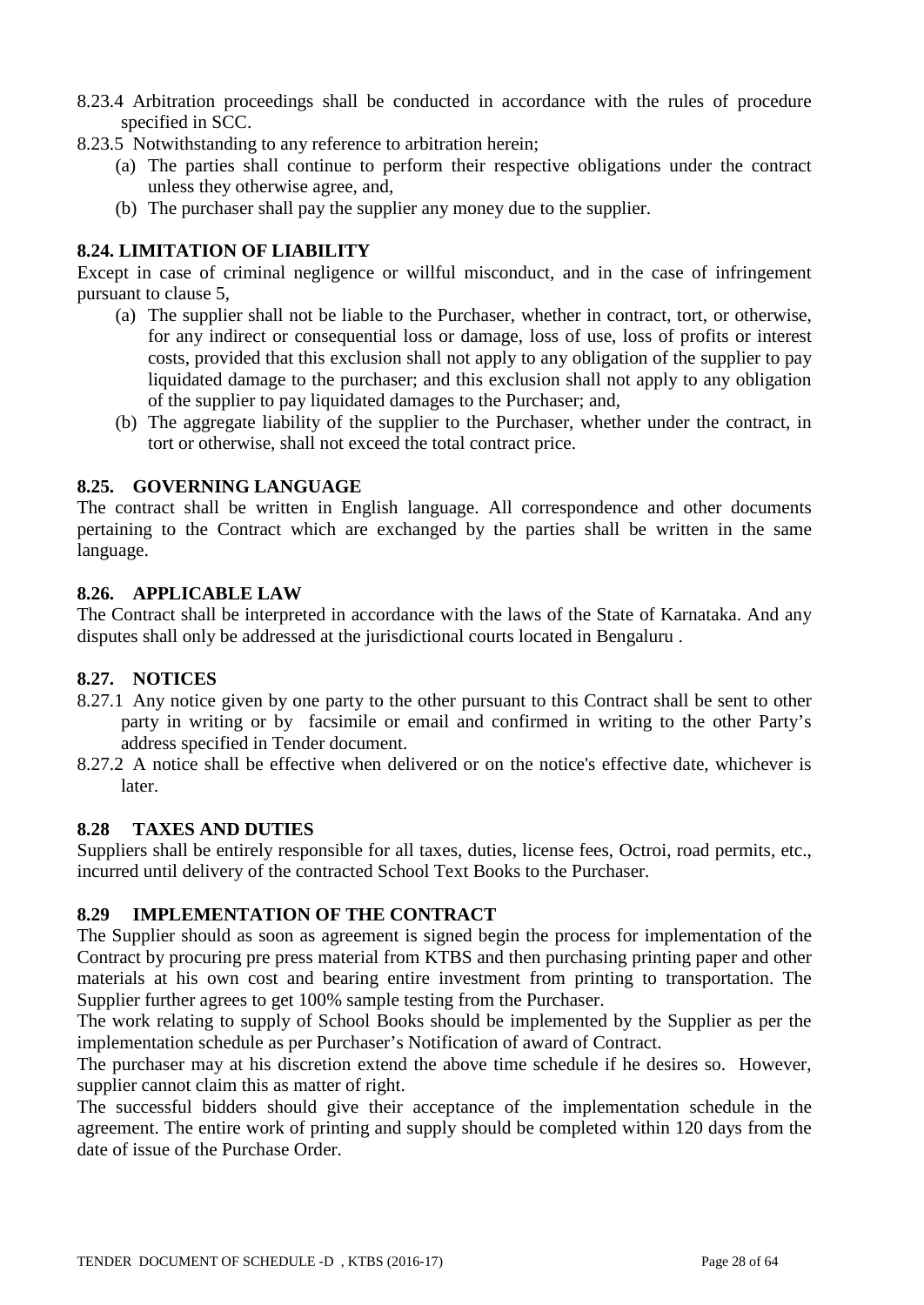# **8.30 ASSIGNING OF TENDER IN WHOLE OR PART**

The Supplier shall not assign or make over the contract, the benefit or burden thereof to any other person or persons or body corporate. No under letting or subletting to any persons or body corporate for the execution of the contract or any other part thereof is permitted, without the written consent of the Managing Director, Karnataka Textbook Society<sup>®</sup>.

### **8.31 PENALTY AND TERMINATION FOR NON-FULFILMENT OF CONTRACT**

- 8.31.1 If supplier does not execute the work as per the implementation schedule, penalty will be imposed at the rate of 1% of the contract amount of the delayed portion of the work per week or part thereof such delay for the first 4 weeks and at the rate of 2% per week thereafter until completion of supplies if the Purchaser decides to accept the supplies. Part of the week will be considered as one week.
- 8.31.2 The supplier entrusted with the work of supply of School Books should execute the work in good conditions. If the inferior quality material is found before distribution or after distribution to the schools, such defective materials will be rejected outright. The supplier will have to replace the rejected items at his own responsibility and expense.
- 8.31.3 The School Books will have to be transported without causing any damage and in good condition to all the Block Educational Offices Godowns in the State. If any defect is found / any report in this regard is received from the Block Educational Officers, such defective books will be rejected and the Supplier will have to replace the defective books and will have to bear the cost of such replacements.
- 8.31.4 While Calculating penalty in case of default, total cost of a particular package including transportation and insurance cost will be taken into consideration and penalty will be imposed.

# 8.32 **GENERAL POINTS TO BE OBSERVED**

- 8.32.1 The Supplier should execute an undertaking in the prescribed form stipulating that he has agreed to the Terms & Conditions mentioned in the tender for submission of Technical & Commercial Bids.
- 8.32.2 The Commissioner for Public Instruction and chairman of Executive committee the Karnataka Textbook Society $(R)$  reserves the right to allot the package other than those indicated by the bidder in the bid and the bidder shall be bound by the decision of the Commissioner for Public Instruction.
- 8.32.3 The Commissioner for Public Instruction and chairman of Executive committee the Karnataka Textbook Society $(R)$  reserves the right to award the contract to more than one bidder and fix the number of packages to different bidders based on the financial, technical and service capability of the bidder.
- 8.32.4 The total quantities of School Text Books to be purchased are subject to variation during the course of Contract period.

# **8.33 DISCRIPTION OF PACKAGES**

8.33.1 Total number of books/titles to be printed is divided into 11 packages in this Schedule-D. Each package may consist of different Titles / Languages / Mediums and different size and colours. All books shall have multi-coloured cover pages and inner cover pages also multicoloured. The packages are arrived at on the basis of the segregation of print work of multi coloured books, two coloured books, black & white books and the size of the books. However there may be combinations in some packages.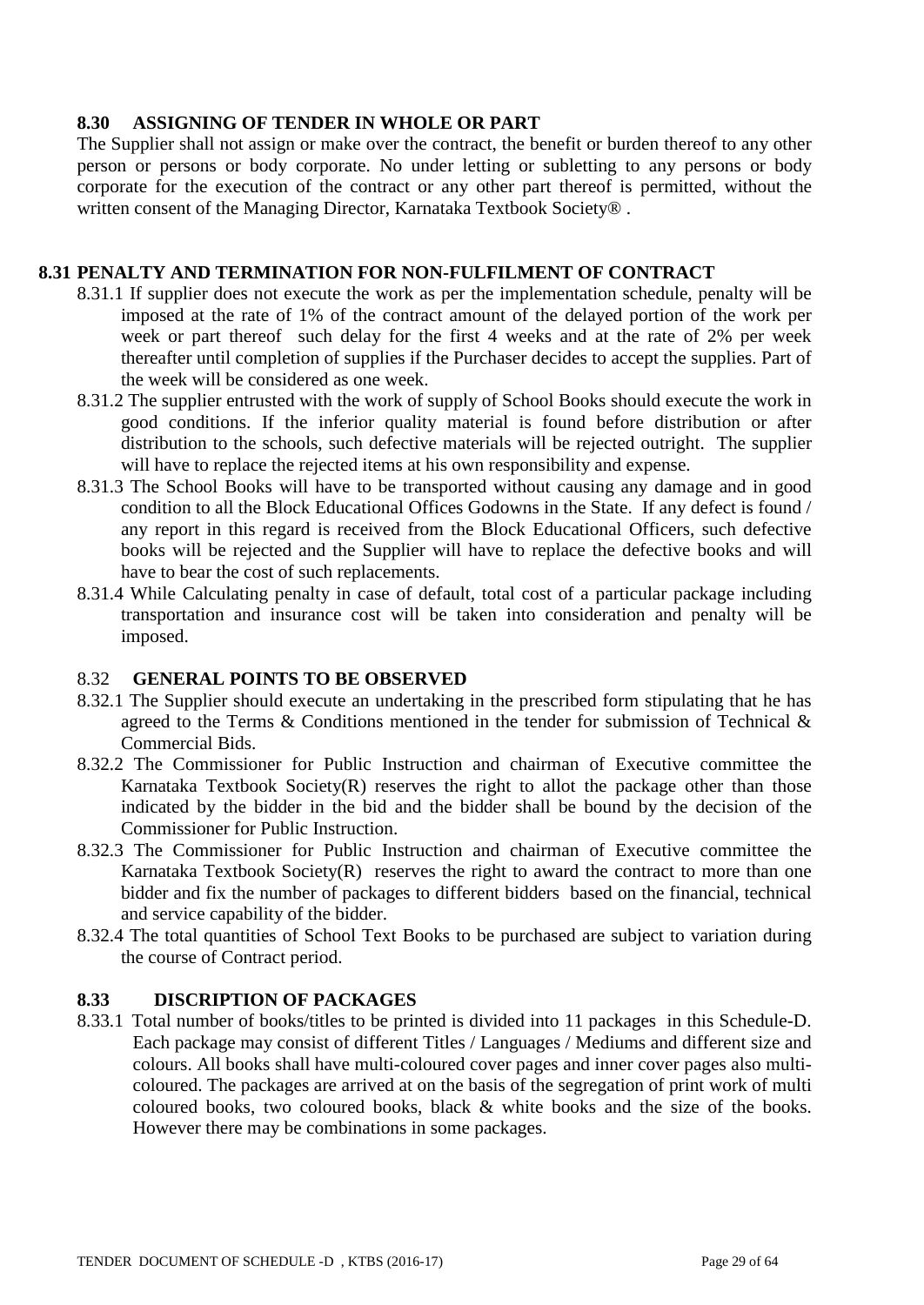- 8.33.2 The packages contains sale component of text books and free text books.
- 8.33.3 Number of titles in the package, no of copies of the books and page numbers of books specified in the tender are approximate.
- 8.33.4 The details of packages are as per Volume 5.

# **8.34 BARRING OF SELLING TEXTBOOKS IN THE MARKET**

The Supplier shall execute an undertaking that he shall supply the entire quantity of textbooks printed, only to the purchaser and he is not permitted to sell or reproduce the textbooks in open market. Failing to adhere to this clause shall lead to legal action against the supplier and also shall be liable for blacklisting.

#### **8.35 SAMPLE COPIES**

Supplier shall supply 100 sample copies (free & Sale) of each major titles (Kan\_FL, Eng\_SL, Hin\_TL, all core subjects in Kannada & English medium) and 50 for each other titles free of cost, to the copyright holder failing which, it shall be treated as breach of Contract terms.

#### **8.36 APPROVAL FOR PRINTING**

- 8.36.1 The successful bidder will be given CD's/Positives of the book to be printed as per the package allotted to them. The bidder shall take all the necessary action to convert the CD into positives and prepare the dummy book.
- 8.36.2 Before printing, final proof of the Text books and newly printed two dummy copies shall be approved by the Officer authorized by the Managing Director of the Karnataka Text Book Society®, Bengaluru.

# **8.37 LIMITATIONS FOR TENDERERS**

The Supplier shall not

- a. Publish or sell or encourage any guides / workbooks/key books (Questions and Answers) for any text book brought out by the Karnataka Text Book Society®.
- b. Insert any advertisement on any text books in any form.
- c. Employ child labour for printing, binding, packing and supply of text books.

#### **8.38 CATEGORY OF BOOKS**

- a) The price of books should not be noted on text books, printed under scheme of the free distribution. On these books, the following words should be printed in bold letter – "FREE SUPPLY", on Cover Pages only.
- b) The Price of books as given by the purchaser should be prominently printed in the printer's page and on the back cover page in a box suitably inserted.
- c) **Class, title name** and **Free Supply** shall be printed on the Spine for Free Books Category. In the same way **Class, title name** and **Price** shall be printed on the Spine for Sale Books Category.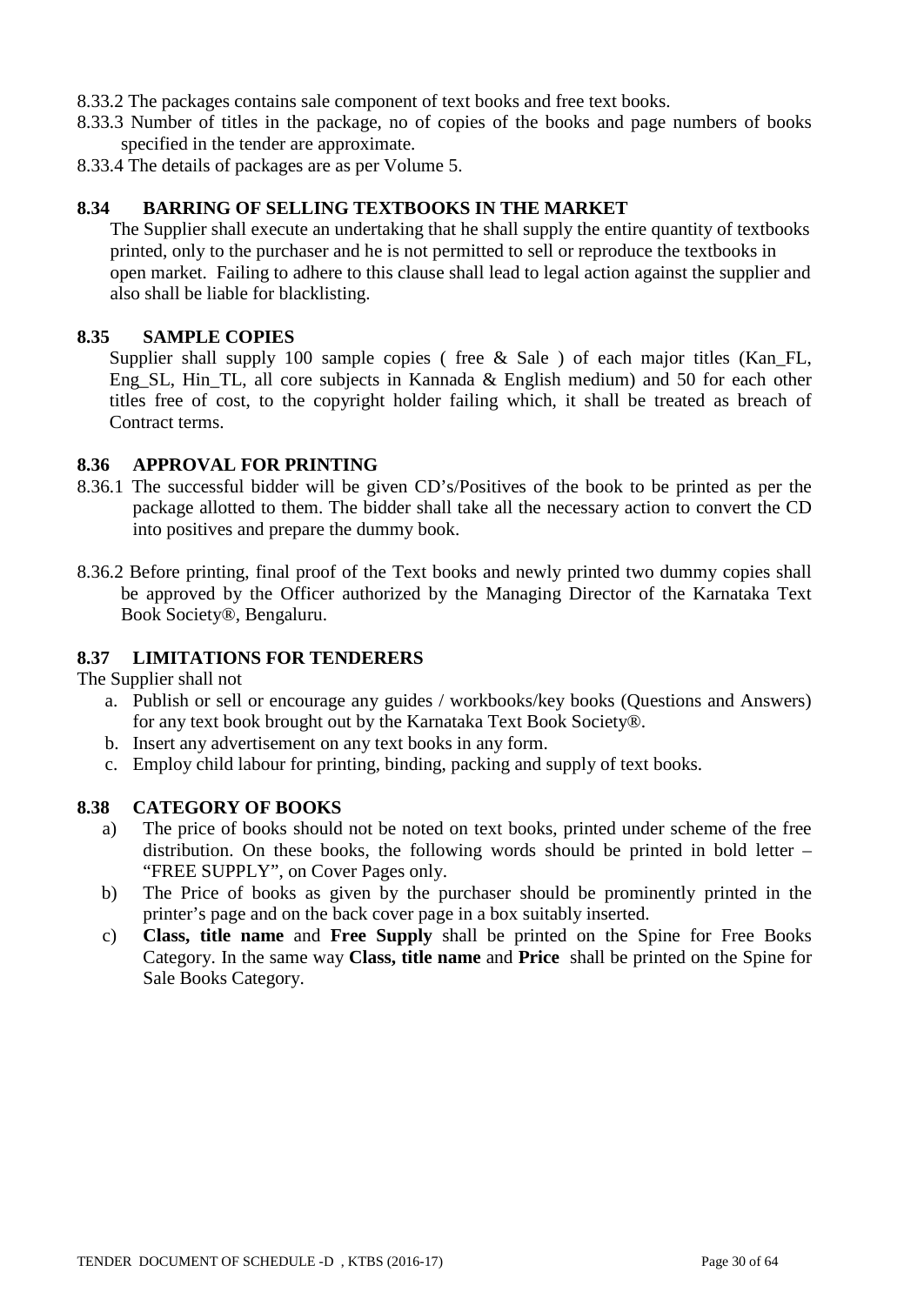#### **SECTION 9 SPECIAL CONDITIONS OF CONTRACT**

The following Special Conditions of Contract shall supplement the General Conditions of Contract. Whenever there is a conflict, the provisions herein shall prevail over those in the **General Conditions of Contract.** The corresponding clause number of the General Conditions is indicated in parentheses, wherever applicable.

### **9.1. DEFINITIONS (GCC CLAUSE 8.1)**

**"The Supplier"** is \_\_\_ (to be filled at the time of issue and acceptance of Purchase Order)

# **9.2. INSPECTION AND TESTS (GCC CLAUSE 8.7)**

- 9.2.1 Place of Inspection and manufacturer of Paper
	- Inspection of base paper for printing and cover may be carried out by the authorized third party quality testing and certifying agency appointed by the Society viz`the D P S` prior to dispatch to printers, in the mill premises of the manufacturer. The final inspection may be carried out at the godown of the printers in association with the representative of the Managing Director, Karnataka Text Book Society®. The successful bidders are advised to purchase papers for text book and cover page from the paper mill capable of manufacturing the quality paper as per contract specifications and having adequate quality control and inhouse testing facilities as per IS:1848/1991 with the latest amendments. The capacity/capability assessment on the paper manufacturing mill may be carried out by the Quality Assurance Wing before placing the order if the circumstances warrant.

The bale width of the paper purchased shall not be of less than 76 cms and the copy of the invoices shall be submitted to the Purchaser on a regular basis .

9.2.2 Inspection and tests prior to transportation of School Text Books, at final acceptance and at schools at any time within the contracted period are as given below and the successful bidder shall comply with the following technical specifications fixed for the books:

#### **Inner Pages**

- i. Only Map litho paper of **60GSM** or more shall be made use of for inner pages of the books.
- ii. Paper for the textbooks shall be procured from recognized and reputed paper mills. Printer should use the paper as per specifications prescribed in annexure section - 8
- iii. The minimum brightness of the paper shall be 80 %.

# **Binding or Cover**

- i) Outer and inner cover pages should be in **four colours.**
- ii) Art Board, double side coated, Gloss finish of 220 GSM shall be made use for the covers of the books and shall be gloss laminated on the outside with at least 12 micron thickness BOPP film.
- iii) The size of the books, color specifications and number of pages shall be as specified in the table.
- iv) All books shall have perfect binding. No book shall be bound by centre pinning.

#### **Printing Quality**

- i. Printing shall be good, having uniform inking of sufficient colour.
- ii. There shall be no aberration of colours, wherever colour printing is done. In other words colour registration shall be flawless.
- iii. The texts shall be strong, legible and readable.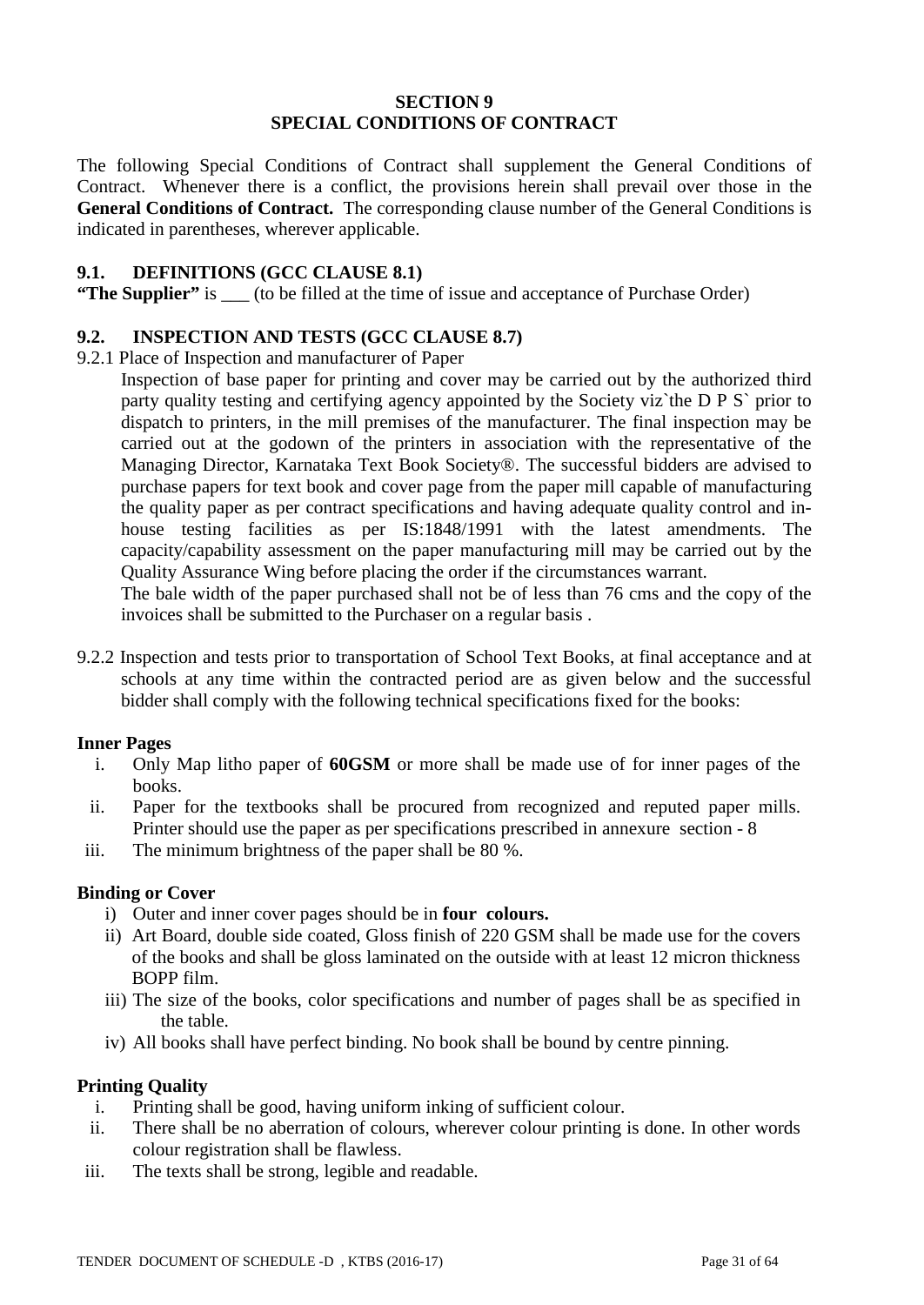- iv. The printed illustrations shall be clearly well defined.
- v. The prints shall be free from defects like offsetting, smudging, tilting, mis-register, scumming, slur, ragged print etc.,
- vi. The text must have balanced margin around each page with a minimum of 15 mm.
- vii. The Text book should be in conformity with the approved dummy.

# **Book size**

i. For Crown ¼ Size , the print area to be 330 sq. cm or as per positive size and the trimmed size to be **18.3 x 24.5cms.**

**Tolerance limits** - The Size may at the most vary to an extent of 1 mm in length and width. The GSM of the paper used may at the most vary to an extent of 01 GSM or in other words average shall be **60GSM** and the paper shall not consistently measure less than **60GSM**. If the variation is found in more than 5% of the lot then it will be treated as deviation from specifications.

However, the Supplier shall not construe this to be a stipulation and shall read it as an exception.

- 9.2.3 The Managing Director, KTBS is empowered to test the quality through an independent third party agency as specified in various clauses and take such action as deems fit, if quality of text book falls below the prescribed standards.
- 9.2.4 The work relating to supply of School Books should be executed without any delay as per the implementation schedule mentioned in this document.
- 9.2.5 The Purchaser reserves the right to depute authorized representatives from his office for the supervision and inspection at the time of implementation of the contract. The supplier should submit periodical progress report to the purchaser regarding the implementation of the contract.
- 9.2.6 The supplier should supply School Books by using good quality material strictly in accordance with the samples submitted along with qualification Bid. If any defect in the material comes to the notice of the purchaser after the supply to the schools, the same will have to be replaced by the supplier at his own expense.
- 9.2.7 If the contract is not executed within the stipulated period as per implementation schedule the Purchaser reserves the right to cancel the contract and the Purchaser will not be liable for any pecuniary loss or damage incurred by the supplier in this regard.
- 9.2.8 The purchaser or his representative shall have the right of entry into the work premises of the supplier to monitor quality and progress.
- 9.2.9 The supplier shall supply School Textbooks strictly as per the prescribed quality paper, size, colours, specification and measurements to the Educational Blocks as prescribed by the purchaser. He should comply with all the tests specified by the purchaser or any other Officer authorized for this purpose, satisfactorily. The supplier shall ensure timely delivery of quality School Textbooks as per the implementation schedule given in the contract.
- 9.2.10 The Managing Director, KTBS, shall not pay any higher costs over and above the agreed value of the supply, on account of any revision due to increase in duties, taxes and surcharges during the contact period.

# **9.3. DELIVERY AND DOCUMENTS (GCC CLAUSE 8.10)**

Upon delivery of the School Text Books, the supplier shall notify the purchaser and the insurance company by cable/telex/fax, the full details of the transport including contact number, vehicle receipt number and date, description of School Text Books, quantity, name of the consignee etc. The supplier shall mail the following documents to the purchaser with a copy to the insurance company:

a) Three copies of the Supplier invoice showing School Text Books description, quantity, unit price, total amount;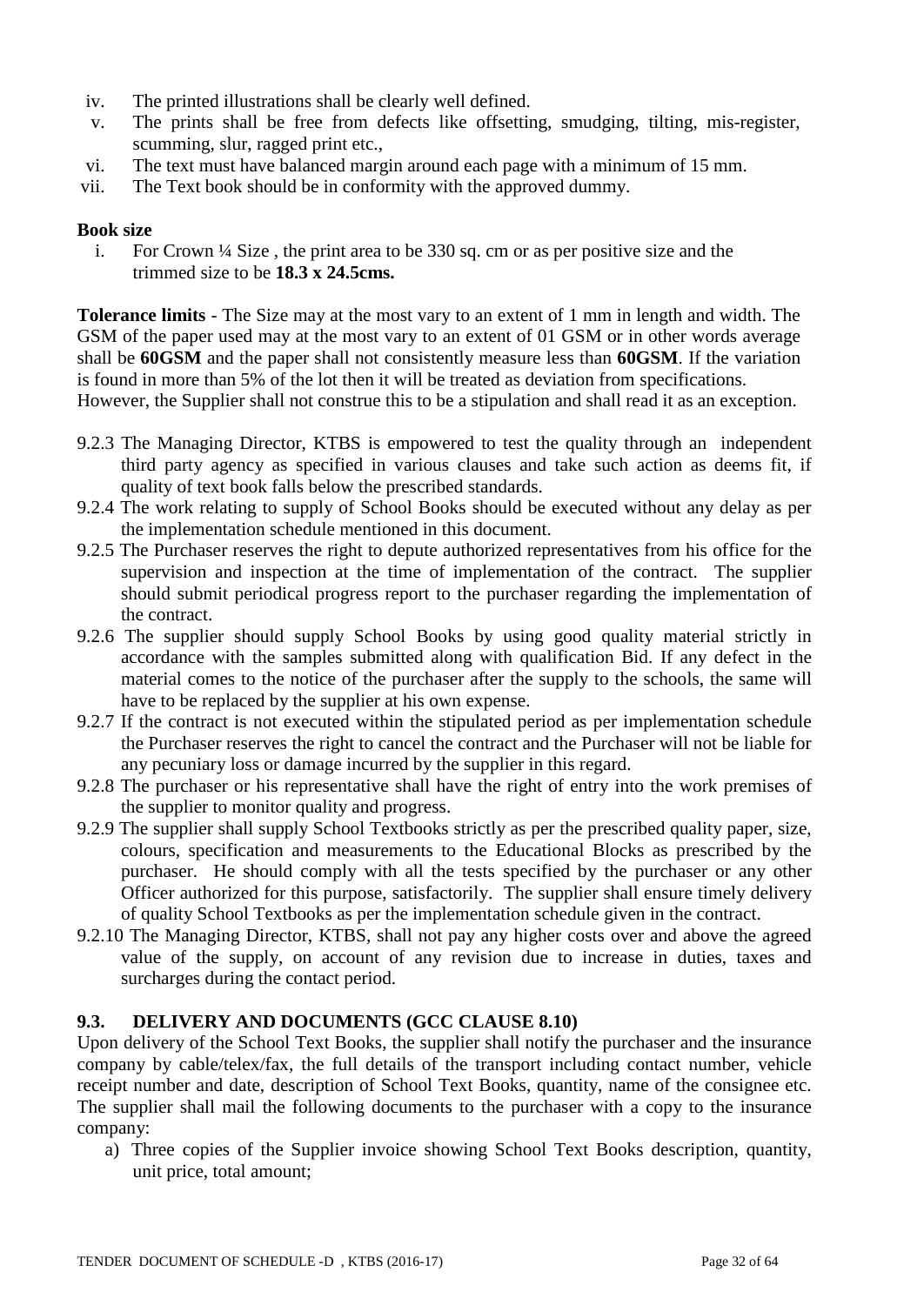- b) Vehicle receipt/acknowledgment of receipt of School Text Books from the consignee(s);
- c) Insurance Certificate;
- d) Inspection Certificate issued by the third party inspection agency viz the **D P S**

The above documents shall be received by the Purchaser before arrival of the School Text Books (except where the School Text Books have been delivered directly to the Consignee with all documents) and, if not received, the Supplier will be responsible for any consequent expenses.

#### **9.4**. **PAYMENT (GCC Clause 8.12)**

9.4.1 The Supplier's request(s) for payment shall be made to the Purchaser in writing, accompanied by an invoice describing class, title of the book, number of copies of the School Text Books delivered, and by related documents, submitted pursuant to GCC Clause 8.9 & 8.10 and upon fulfillment of other obligations stipulated in the contract including the original delivery Challan copy.

**The Delivery Challans of the Text Books accepted by the authorized 204 Blocks without acknowledgements of Original Seal and Signature of the concerned BEOs/Authorized representative of BEOs for having received the Text Books in good condition, showing title wise number of books received, shall not be considered for payments under any circumstances. The Delivery Challans shall be in the approved coloured formats only i.e. White for Free category and Yellow for Sale category. All Bill/Invoice formats and acknowledgement formats submitted by the printers i.e. D.C's shall be printed legibly, not hand written and should be in 70 GSM and above paper only. Any deviations in the above conditions will be treated as rejected Bills/D.C's are liable for liquidated damages as per Tender clause 8.18.** 

9.4.2 Payments shall be made by the Purchaser after submission of the invoice claim by the Supplier duly enclosing the **Dated Acknowledgement with seal** of the receiver in the accepted Delivery Challan format within 60 working days. The invoices/bills shall always be submitted along with the Mill certification regarding the paper and the report / certification of the Authorized Third Party Quality checking and certifying agency. Where-ever applicable Taxes and other levies shall be deducted at source.

#### **9.5. SETTLEMENT OF DISPUTES (GCC CLAUSE 8.23)**

- 9.5.1 In case of Dispute or difference arising between the Purchaser and Supplier relating to any matter arising out of or connected with this agreement, such dispute or difference shall be settled in accordance with the Arbitration and Conciliation Act, 1996, by a Sole Arbitrator. The Sole Arbitrator shall be appointed by agreement between the parties; failing such agreement, by the appointing authority namely the Indian Council of Arbitration/President of the Institution of Engineers (India)/The International Centre for Alternative Dispute Resolution (India). A certified copy of the appointment Order shall be supplied to each of the Parties.
- 9.5.2 Arbitration proceedings shall be held at Bengaluru, Karnataka, and the language of the arbitration proceedings and that of all documents and communications between the parties shall be English.
- 9.5.3 The decision of arbitrators shall be final and binding upon both parties. The cost and expenses of Arbitration proceedings will be as determined by the Arbitrator and paid equally by the parties to the arbitration. However, the expenses incurred by each party in connection with the preparation, presentation etc. of its proceedings shall be borne by each party themselves.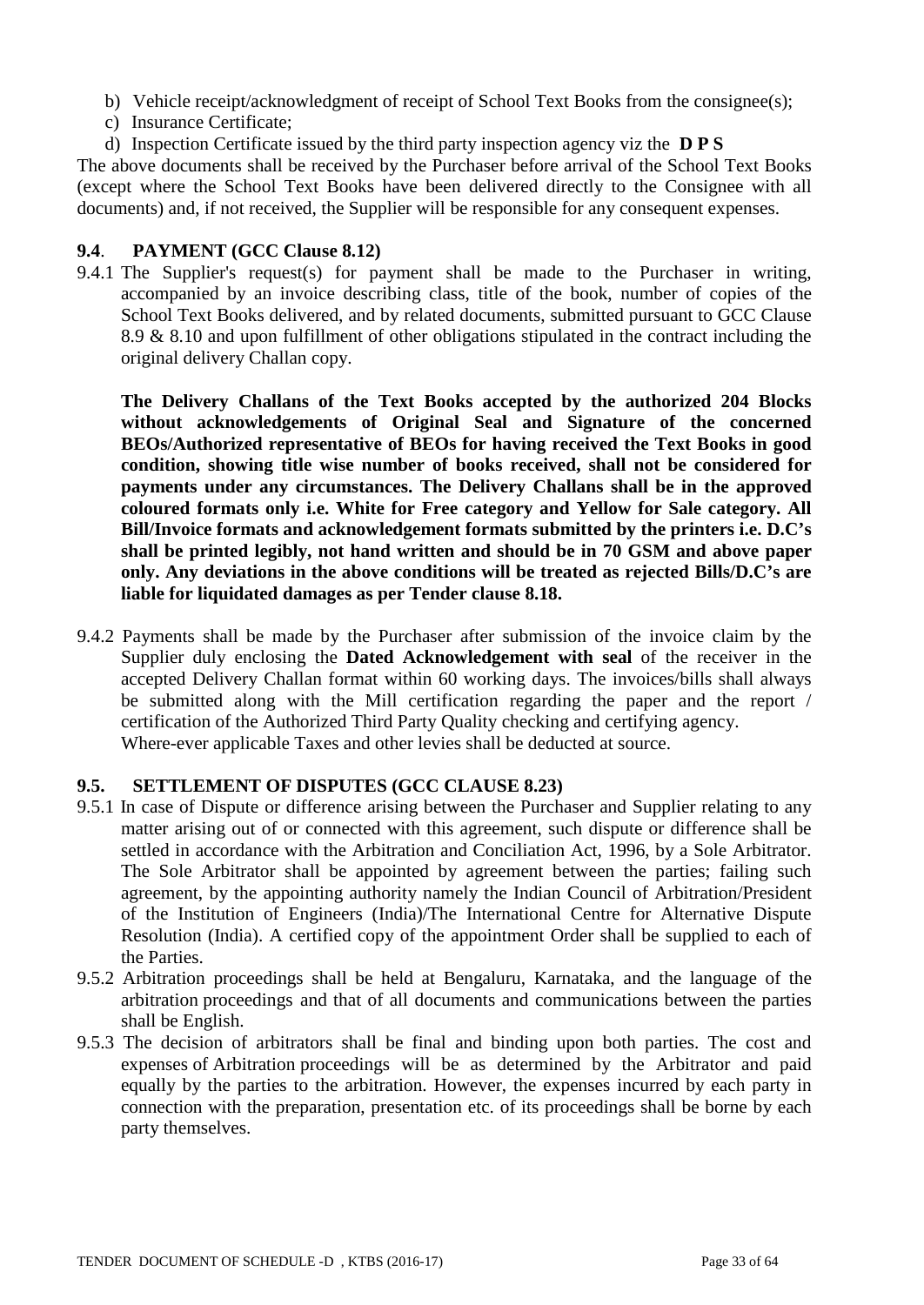# **9.6. NOTICES (GCC CLAUSE 8.27)**

For the purpose of all notices, the following shall be the address of the Purchaser and Supplier.<br>Purchaser:

The Managing Director, Karnataka Textbook Society®, No.4, DSERT Building,100 Ft ring Road, BSK III Stage, Bengaluru - 560 085 Karnataka, India

Supplier: (To be filled in at the time of Contract signature)

# **9.7. PROGRESS OF SUPPLY**

Supplier shall regularly intimate progress of supply, in writing to the Purchaser on a weekly basis as under and also in the form and manner as may be stipulated by the Purchaser .

- Quantity offered for inspection and date
- Quantity accepted/rejected by inspection agency and date
- Ouantity dispatched/delivered to consignees and date
- Date of completion of entire contract if any, and
- Date of receipt of entire payment under the contract.

# **9.8. SUPPLIER INTEGRITY**

The supplier is responsible for and obliged to conduct all contracted activities in accordance with the Contract using state-of-the-art methods and economic principles and exercising all means available to achieve the performance specified in the Contract.

# **9.9. SUPPLIER'S OBLIGATIONS**

- 9.9.1 The Supplier is obliged to work closely with the Purchaser's staff, act within its own authority and abide by directives issued by the Purchaser and implementation activities.
- 9.9.2 The Supplier will abide by the job safety measures prevalent in India and will free the Purchaser from all demands or responsibilities arising from accidents or loss of life the cause of which is the Supplier's negligence. The Supplier will pay all indemnities arising from such incidents and will not hold the Purchaser responsible or obligated.
- 9.9.3 The Supplier is responsible for managing the activities of its personnel or sub-contracted personnel and will hold itself responsible for any misdemeanors.
- 9.9.4 The Supplier will treat as confidential, all data and information about the Purchaser, obtained in the execution of his responsibilities, in strict confidence and will not reveal such information to any other party without the prior written approval of the Purchaser.
- 9.9.5 The supplier should safely return the pre-press materials in good condition to the purchaser within 10 days from the date of receipt of the intimation in this regard from the purchaser.

Managing Director Karnataka Textbook Society®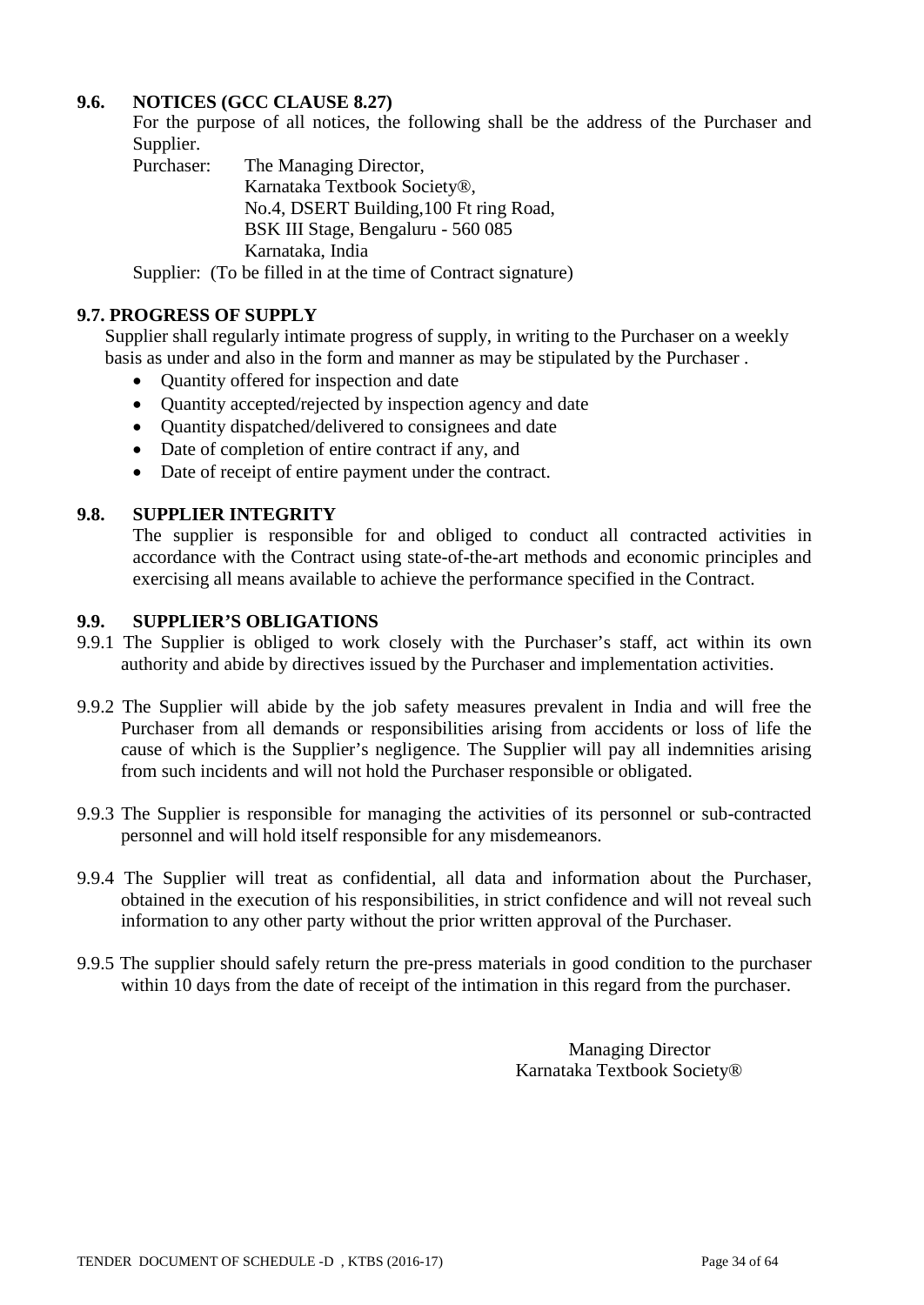#### **VOLUME 3**

#### **CONTRACT FORM (to be executed on Rs 500/- Stamp Paper)**

**THIS AGREEMENT** entered into on this the day of (Month), Two Thousand and \_\_\_\_\_ in Bengaluru,

#### **BETWEEN**

The Managing Director, The Karnataka Textbook Society®, Government of Karnataka, ("KTBS"), having its office at No.4, DSERT Building,100 Ft ring Road, BSK III Stage, Bengaluru - 560 085, Karnataka State, India (hereinafter referred to as "**PURCHASER**") which expression shall unless repugnant to the context include the successors and assigns), on the one part,

#### **AND**

\_\_\_\_\_\_\_\_\_\_\_\_\_\_\_\_\_\_(name and address), a Legal Entity having its registered office at \_\_\_\_\_\_\_\_\_\_\_\_\_\_\_\_\_\_\_(hereinafter referred to as "**SUPPLIER**") which expression shall unless repugnant to the context include its successors and permitted assigns, on the other part,

#### **WHEREAS,**

KTBS, floated a Tender to print and supply school textbooks to students of standard 1-10 of all Government Schools, all students of 1-10 of all aided schools as sponsored by the SSA/Government free textbooks scheme and all students of unaided schools in Karnataka on Sale basis and has accepted the Tender submitted by the Supplier for the printing and supply of those School Textbooks for a sum of Rs. (Rupees\_only) (hereinafter called "The Contract Price").

After evaluating the proposals, KTBS, has accepted the proposal submitted by M/s. and issued to such **Successful Bidder** a Purchase Order No.  $\qquad \qquad$  dated  $\qquad \qquad$ .

The Parties hereto are required to enter into an Agreement, being these presents, to record the terms & conditions and covenants set forth hereunder.

#### **NOW THIS AGREEMENT WITNESSETH AS FOLLOWS:**

- 1. In this Agreement words and expressions shall have the same meanings as are respectively assigned to them in Conditions of Contract referred to.
- 2. The following documents shall be deemed to form and be read and construed as part of this Agreement, viz.,
	- a) The Tender Form and the Price Schedule submitted by the Tenderer
	- b) The Schedule of requirements
	- c) The Technical Specifications
	- d) The General Conditions of Contract
	- e) The Special Conditions of Contract, and
	- f) The Purchase Order
- 3. In consideration of the payments to be made by the Purchaser to the Supplier as hereinafter mentioned, the Supplier hereby covenants with the Purchaser to print and supply school text books and to remedy defects therein in conformity in all respects with the provisions of contract.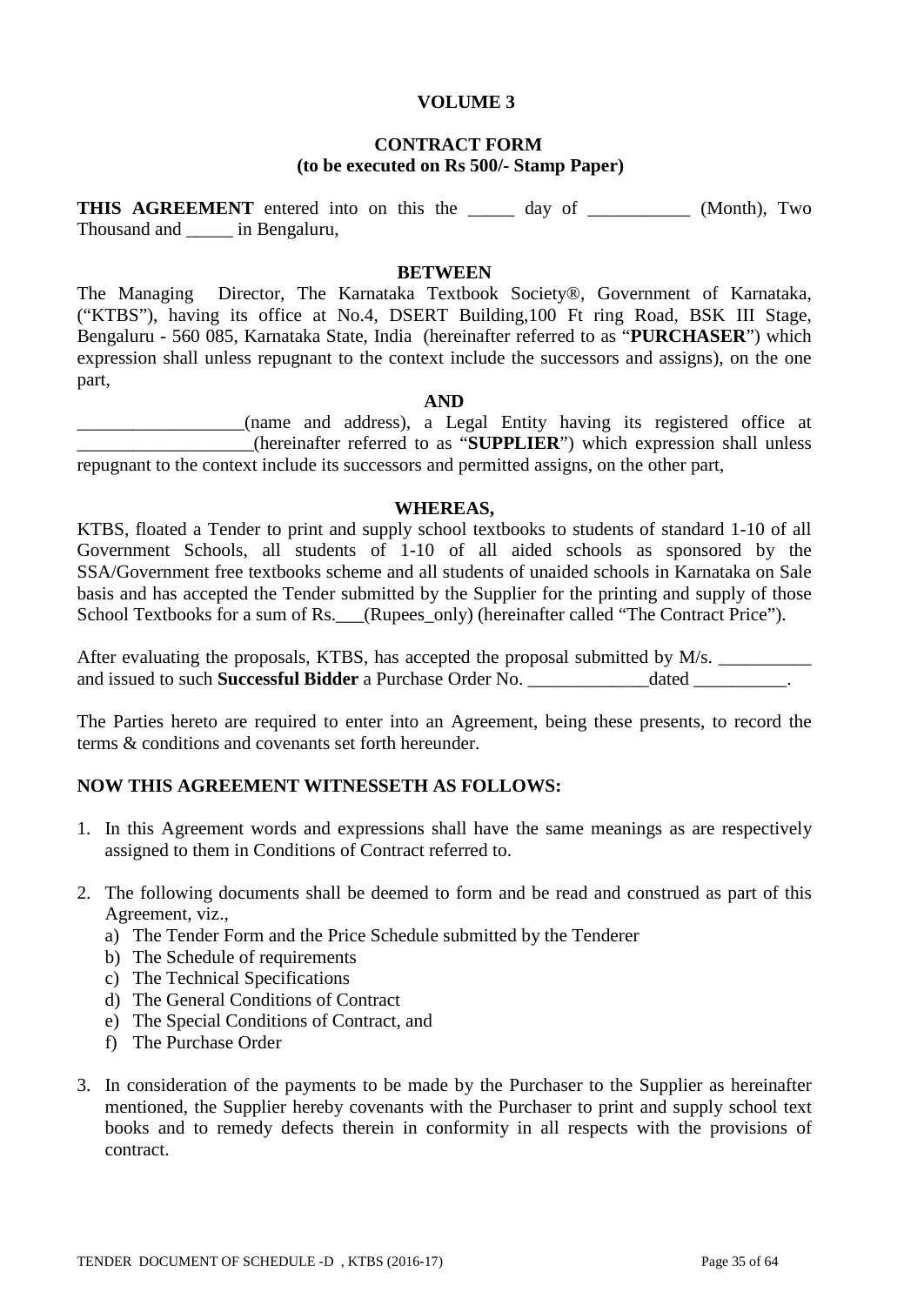4. The Purchaser hereby covenants to pay the Supplier in consideration of the printing & supply of school text books and the remedying of defects therein, the Contract Price or such other sum as may become payable under the provisions of the Contract at the times and in the manner prescribed by the Contract.

Brief particulars of the School Textbooks which shall be supplied by the Supplier are as follows:

| Package No | Title | Color/Size | Page Nos | No of Copies | Agreed<br>Price |
|------------|-------|------------|----------|--------------|-----------------|
|            |       |            |          |              |                 |

Total Value: Rs.\_\_\_\_\_\_\_(Rupees\_\_\_\_\_\_\_only)

Delivery Schedule: 120 days from the date of receipt of the Purchase Order Performance Bank Guarantee: Security Deposit:

### 5. **Assigning of Contract Agreement in whole or part**

The Supplier shall not assign or make over the contract, the benefit or burden thereof to any other person or persons or body corporate. No under letting or subletting to any persons or body corporate for the execution of the contract or any other part thereof is permitted, without the written consent of the Purchaser.

6. Supplier agrees to supply the entire quantity of textbooks printed, to the Karnataka Text Books Society ® and no textbook shall be sold or any portion reproduced in the open market. He further agrees that failing to adhere to this clause shall attract penal provisions and invite blacklisting of Supplier.

IN WITNESS whereof, the parties hereto have caused this Agreement to be executed in accordance with their respective laws the day and year first above written. Signed, Sealed and Delivered by the

Said\_\_\_\_\_\_\_\_\_\_\_\_\_\_\_\_\_\_\_\_(For the Purchaser) In the presence of :\_\_\_\_\_\_\_\_\_\_\_\_\_\_\_\_\_\_

Signed, Sealed and Delivered by the Said\_\_\_\_\_\_\_\_\_\_\_\_\_\_\_\_\_\_\_\_\_(For the Supplier)

In the presence of :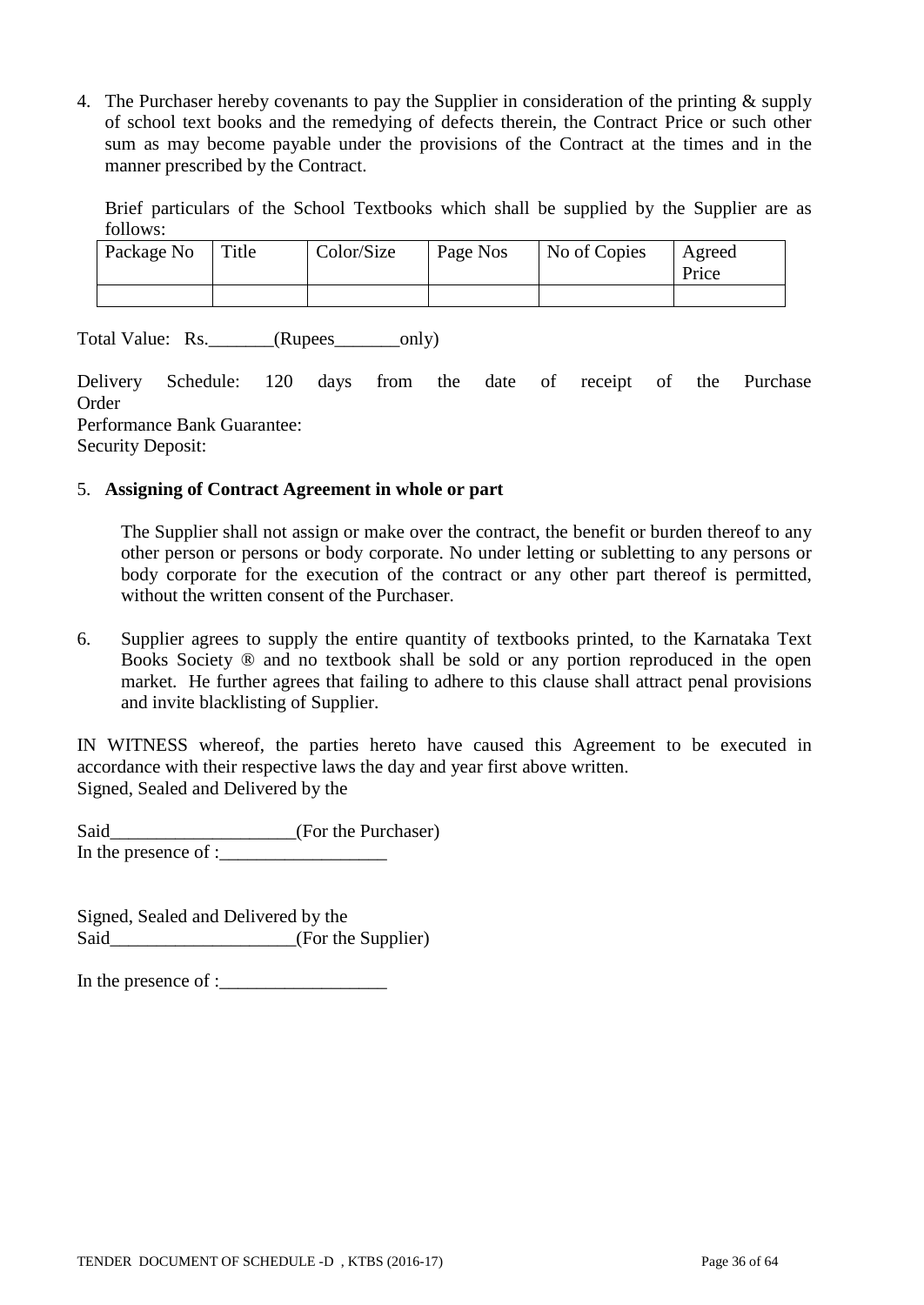### **VOLUME 4**

# **SCHEDULE OF PLACE OF DELIVERY**

The School Textbooks under free & sale categories will have to be supplied to all the Block Educational Offices Godowns in the state as shown below. The actual number of copies of text books to be supplied to the delivery points shall be provided as "**Distribution List**" along with the Purchase Order.

| SL.<br>NO.   | <b>NAME OF</b><br><b>THE</b><br><b>DIVISION</b> | SL.<br>NO.     | <b>NAME OF THE</b><br><b>DISTRICT</b> | SL.<br>NO.     | <b>NAME OF THE</b><br>TALUKA /<br><b>RANGES</b> | <b>NUMBER OF FREE</b><br>& SALE BOOKS TO<br><b>BE SUPLIED TO</b><br><b>BLOCKS</b> |
|--------------|-------------------------------------------------|----------------|---------------------------------------|----------------|-------------------------------------------------|-----------------------------------------------------------------------------------|
|              |                                                 |                |                                       | $\mathbf{1}$   | NORTH <sub>1</sub>                              |                                                                                   |
|              |                                                 | 1              | <b>BENGALURU</b><br><b>NORTH DIST</b> | $\overline{2}$ | <b>NORTH2</b>                                   |                                                                                   |
|              |                                                 |                | <b>TOTAL</b>                          | 3              | <b>NORTH3</b>                                   |                                                                                   |
|              |                                                 |                |                                       | $\overline{4}$ | NORTH4                                          |                                                                                   |
|              |                                                 |                | <b>BENGALURU</b>                      | 5              | <b>DEVANAHALLI</b>                              |                                                                                   |
|              |                                                 | $\overline{2}$ | <b>RURAL DIST</b>                     | 6              | <b>DODDABALAPURA</b>                            |                                                                                   |
|              |                                                 |                | <b>TOTAL</b>                          | $\overline{7}$ | <b>HOSAKOTE</b>                                 |                                                                                   |
|              |                                                 |                |                                       | 8              | <b>NELAMANGALA</b>                              |                                                                                   |
|              |                                                 |                |                                       | 9              | SOUTH-1                                         |                                                                                   |
|              |                                                 |                | <b>BENGALURU</b>                      | 10             | SOUTH-2<br>SOUTH-3                              |                                                                                   |
|              | <b>BENGALURU</b><br><b>DIVISION</b>             | 3              | <b>SOUTH DIST</b><br><b>TOTAL</b>     | 11             |                                                 |                                                                                   |
|              |                                                 |                |                                       | 12             | SOUTH-4                                         |                                                                                   |
|              |                                                 |                |                                       | 13             | <b>ANEKAL</b>                                   |                                                                                   |
| $\mathbf{1}$ |                                                 | $\overline{4}$ | <b>CHIKKABALLAPU</b>                  | 14             | <b>BAGEPALLI</b>                                |                                                                                   |
|              |                                                 |                |                                       | 15             | <b>CHIKKABALLAPUR</b>                           |                                                                                   |
|              |                                                 |                | R DIST                                | 16             | <b>CHINTAMANI</b>                               |                                                                                   |
|              |                                                 |                | <b>TOTAL</b>                          | 17             | <b>GOWRIBIDANUR</b>                             |                                                                                   |
|              |                                                 |                |                                       | 18             | <b>GUDIBANDE</b>                                |                                                                                   |
|              |                                                 |                |                                       | 19             | <b>SHIDLAGATTA</b>                              |                                                                                   |
|              |                                                 |                |                                       | 20             | <b>HIRIYUR</b>                                  |                                                                                   |
|              |                                                 |                |                                       | 21             | <b>CHITRADURGA</b>                              |                                                                                   |
|              |                                                 | 5              | <b>CHITRADURGA</b><br><b>DIST</b>     | 22             | <b>CHALLAKERE</b>                               |                                                                                   |
|              |                                                 |                | <b>TOTAL</b>                          | 23             | <b>HOLALKERE</b>                                |                                                                                   |
|              |                                                 |                |                                       | 24             | <b>HOSADURGA</b>                                |                                                                                   |
|              |                                                 |                |                                       | 25             | <b>MOLAKALMURU</b>                              |                                                                                   |
|              |                                                 |                |                                       | 26             | <b>CHANNAGIRI</b>                               |                                                                                   |
|              |                                                 | 6              | <b>DAVANAGERE</b>                     | 27             | <b>DAVANGERE NORTH</b>                          |                                                                                   |
|              |                                                 |                | <b>DIST</b>                           | 28             | <b>DAVANGERE SOUTH</b>                          |                                                                                   |
|              |                                                 |                | <b>TOTAL</b>                          | 29             | <b>HARAPANAHALLI</b>                            |                                                                                   |
|              |                                                 |                |                                       | 30             | <b>HARIHAR</b>                                  |                                                                                   |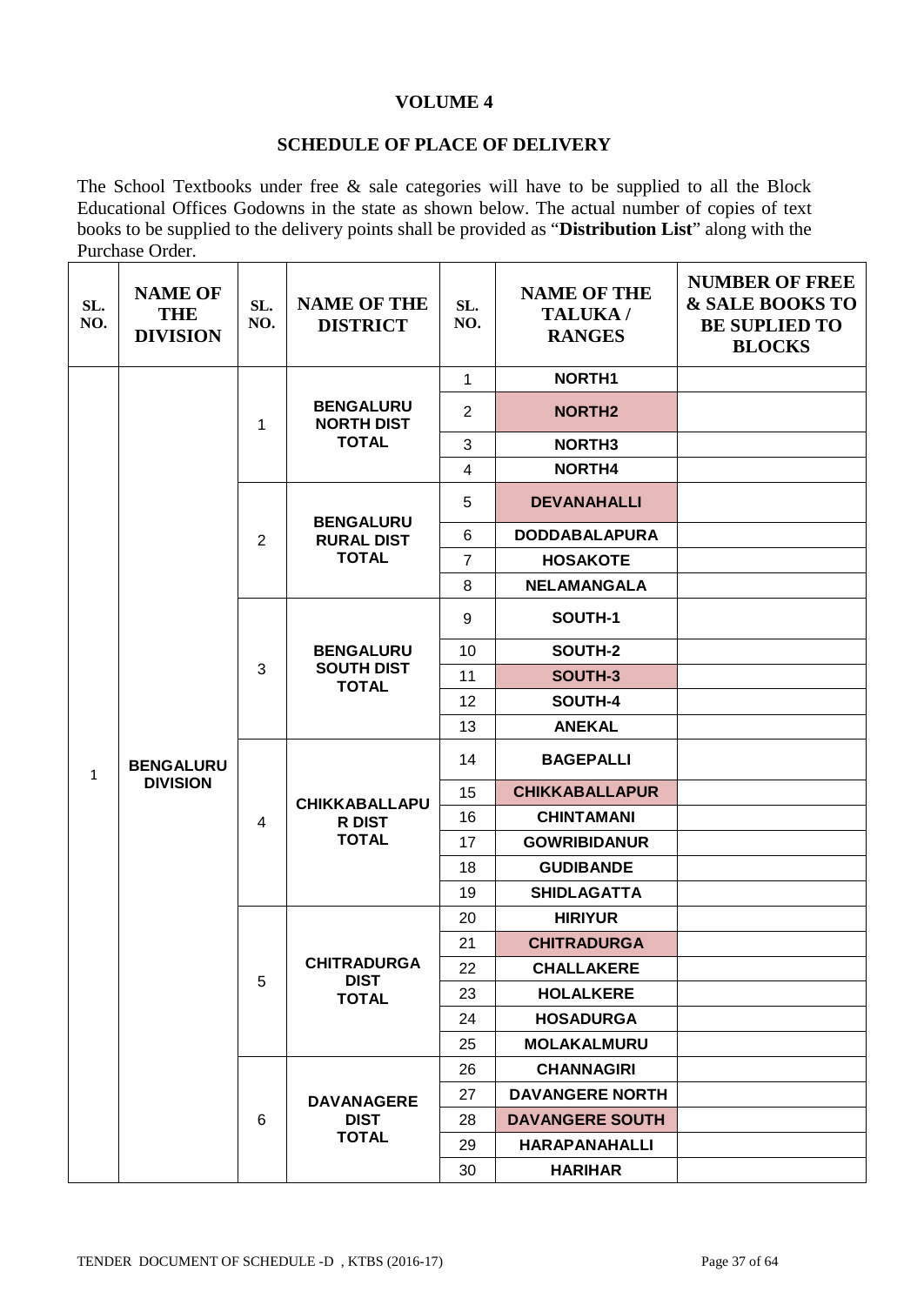|                |                 |                |                                          | 31 | <b>HONNALI</b>        |  |
|----------------|-----------------|----------------|------------------------------------------|----|-----------------------|--|
|                |                 |                |                                          | 32 | <b>JAGALUR</b>        |  |
|                |                 |                |                                          | 33 | <b>BANGARPET</b>      |  |
|                |                 |                |                                          | 34 | K.G.F                 |  |
|                |                 |                | <b>KOLAR DIST</b><br><b>TOTAL</b>        | 35 | <b>KOLAR</b>          |  |
|                |                 | $\overline{7}$ |                                          | 36 | <b>MALUR</b>          |  |
|                |                 |                |                                          | 37 | <b>MULABAGAL</b>      |  |
|                |                 |                |                                          | 38 | <b>SRINIVASPUR</b>    |  |
|                |                 |                |                                          | 39 | <b>KORATAGERE</b>     |  |
|                |                 | 8              | <b>MADHUGIRI DIST</b>                    | 40 | <b>MADHUGIRI</b>      |  |
|                |                 |                | <b>TOTAL</b>                             | 41 | <b>PAVAGADA</b>       |  |
|                |                 |                |                                          | 42 | <b>SIRA</b>           |  |
|                |                 |                |                                          | 43 | <b>CHANNAPATNA</b>    |  |
|                |                 | 9              | <b>RAMANAGAR</b><br><b>DIST</b>          | 44 | <b>KANAKAPURA</b>     |  |
|                |                 |                | <b>TOTAL</b>                             | 45 | <b>MAGADI</b>         |  |
|                |                 |                |                                          | 46 | <b>RAMANAGAR</b>      |  |
|                |                 |                |                                          | 47 | <b>BADRAVATHI</b>     |  |
|                |                 |                |                                          | 48 | <b>HOSANAGARA</b>     |  |
|                |                 |                | <b>SHIVAMOGGA</b><br><b>DIST</b>         | 49 | <b>SAGARA</b>         |  |
|                |                 | 10             |                                          | 50 | <b>SHIKARIPURA</b>    |  |
|                |                 |                | <b>TOTAL</b>                             | 51 | <b>SHIVAMOGGA</b>     |  |
|                |                 |                |                                          | 52 | <b>SORABA</b>         |  |
|                |                 |                |                                          | 53 | <b>TIRTHAHALLI</b>    |  |
|                |                 |                |                                          | 54 | <b>CN HALLY</b>       |  |
|                |                 | 11             | <b>TUMAKURU DIST</b><br><b>TOTAL</b>     | 55 | <b>GUBBI</b>          |  |
|                |                 |                |                                          | 56 | <b>KUNIGAL</b>        |  |
|                |                 |                |                                          | 57 | <b>TIPTUR</b>         |  |
|                |                 |                |                                          | 58 | <b>TUMAKURU</b>       |  |
|                |                 |                |                                          | 59 | <b>TURVEKERE</b>      |  |
|                |                 |                |                                          | 60 | <b>CHAMARAJ NAGAR</b> |  |
|                |                 |                |                                          | 61 | <b>GUNDLUPET</b>      |  |
|                |                 | 12             | <b>CHAMRAJNAGAR</b><br><b>DIST TOTAL</b> | 62 | <b>KOLLEGALA</b>      |  |
|                |                 |                |                                          | 63 | <b>HANURU</b>         |  |
|                |                 |                |                                          | 64 | YALANDURU             |  |
|                | <b>MYSURU</b>   |                |                                          | 65 | <b>BIRURU</b>         |  |
| $\overline{2}$ | <b>DIVISION</b> |                |                                          | 66 | <b>CHIKKAMAGALURU</b> |  |
|                |                 |                |                                          | 67 | <b>KADUR</b>          |  |
|                |                 | 13             | CHIKKAMAGALU                             | 68 | <b>KOPPA</b>          |  |
|                |                 |                | <b>RU DIST TOTAL</b>                     | 69 | <b>MUDIGERE</b>       |  |
|                |                 |                |                                          | 70 | <b>N.R.PURA</b>       |  |
|                |                 |                |                                          | 71 | <b>SRINGERI</b>       |  |
|                |                 |                |                                          | 72 | <b>TARIKERE</b>       |  |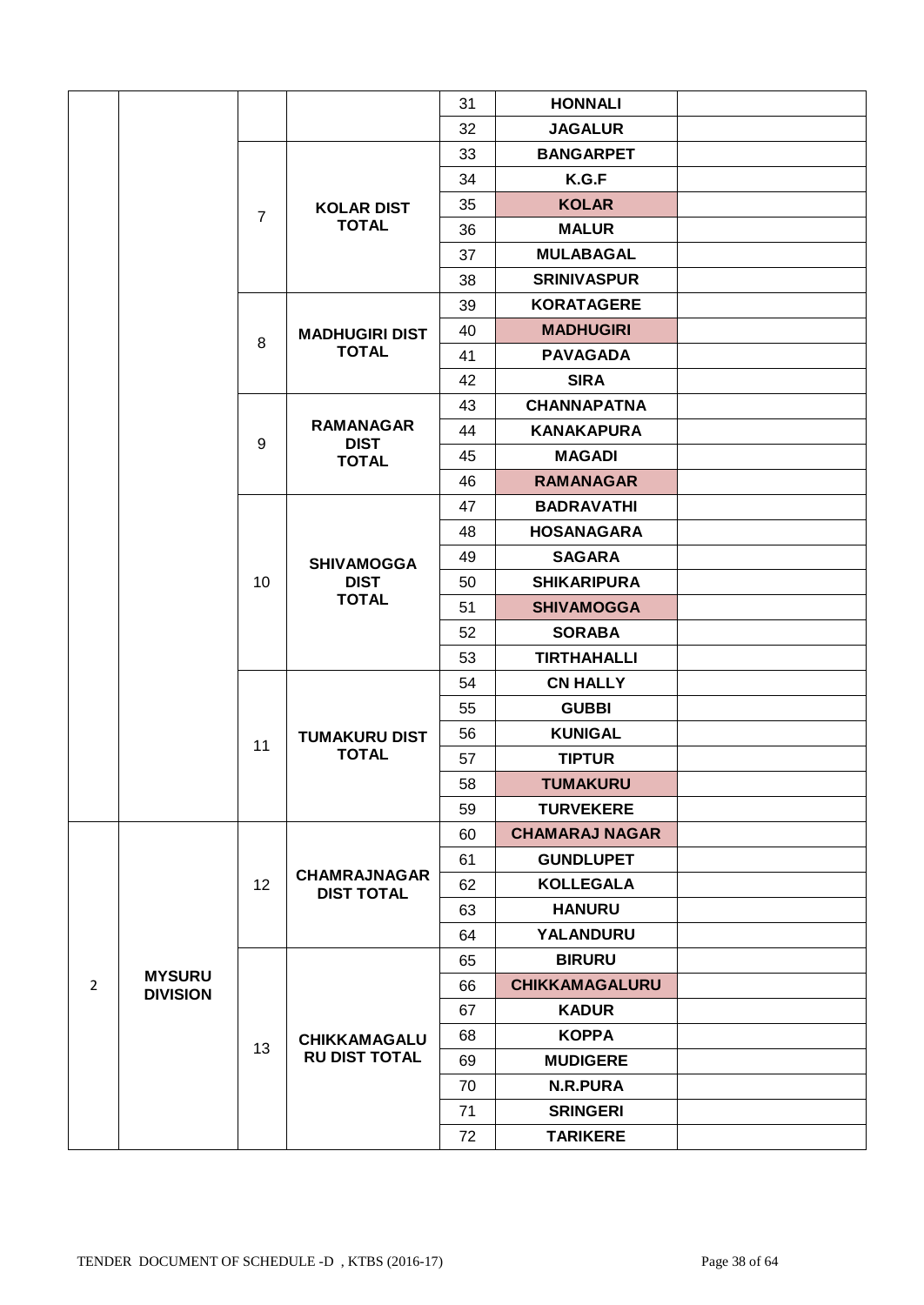|  |  |    |                                                            | 73  | <b>BANTWAL</b>         |  |
|--|--|----|------------------------------------------------------------|-----|------------------------|--|
|  |  |    |                                                            | 74  | <b>BELTHANGADY</b>     |  |
|  |  |    | <b>DAKSHINA</b><br><b>KANNADA</b><br><b>DISTRICT TOTAL</b> | 75  | <b>MANGALURU CITY</b>  |  |
|  |  | 14 |                                                            | 76  | <b>MANGALURU TALUK</b> |  |
|  |  |    |                                                            | 77  | <b>MOODABIDRE</b>      |  |
|  |  |    |                                                            | 78  | <b>PUTTUR</b>          |  |
|  |  |    |                                                            | 79  | <b>SULLYA</b>          |  |
|  |  |    |                                                            | 80  | <b>ALUR</b>            |  |
|  |  |    |                                                            | 81  | <b>ARAKALGUD</b>       |  |
|  |  |    |                                                            | 82  | <b>ARSIKERE</b>        |  |
|  |  |    | <b>HASSAN DIST</b>                                         | 83  | <b>BELUR</b>           |  |
|  |  | 15 | <b>TOTAL</b>                                               | 84  | <b>CHANNARAYAPATNA</b> |  |
|  |  |    |                                                            | 85  | <b>HASSAN</b>          |  |
|  |  |    |                                                            | 86  | <b>HOLENARASIPURA</b>  |  |
|  |  |    |                                                            | 87  | <b>SAKALESHPURA</b>    |  |
|  |  |    |                                                            | 88  | <b>MADIKERI</b>        |  |
|  |  | 16 | <b>KODAGU DIST</b><br><b>TOTAL</b>                         | 89  | <b>SOMAWARPET</b>      |  |
|  |  |    |                                                            | 90  | <b>VIRAJPET</b>        |  |
|  |  |    |                                                            | 91  | <b>KR PET</b>          |  |
|  |  |    |                                                            | 92  | <b>MADDUR</b>          |  |
|  |  |    |                                                            | 93  | <b>MALAVALLY</b>       |  |
|  |  | 17 | <b>MANDYA DIST</b><br><b>TOTAL</b>                         | 94  | <b>MANDYA SOUTH</b>    |  |
|  |  |    |                                                            | 95  | <b>MANDYA NORTH</b>    |  |
|  |  |    |                                                            | 96  | <b>NAGAMANGALA</b>     |  |
|  |  |    |                                                            | 97  | <b>PANDAVAPURA</b>     |  |
|  |  |    |                                                            | 98  | <b>S.R.PATNA</b>       |  |
|  |  |    |                                                            | 99  | <b>HDKOTE</b>          |  |
|  |  |    |                                                            | 100 | <b>HUNSUR</b>          |  |
|  |  |    |                                                            | 101 | <b>K.R NAGAR</b>       |  |
|  |  |    |                                                            | 102 | <b>MYSURU NORTH</b>    |  |
|  |  | 18 | <b>MYSURU DIST</b><br><b>TOTAL</b>                         | 103 | <b>MYSURU TALUK</b>    |  |
|  |  |    |                                                            | 104 | <b>MYSURU SOUTH</b>    |  |
|  |  |    |                                                            | 105 | <b>NANJANGUD</b>       |  |
|  |  |    |                                                            | 106 | <b>PERIAPATNA</b>      |  |
|  |  |    |                                                            | 107 | <b>T. NARASAPUR</b>    |  |
|  |  |    |                                                            | 108 | <b>BYNDOOR</b>         |  |
|  |  |    |                                                            | 109 | <b>KUNDAPURA</b>       |  |
|  |  | 19 | <b>UDUPI DIST</b><br><b>TOTAL</b>                          | 110 | <b>BRAHMMAVARA</b>     |  |
|  |  |    |                                                            | 111 | <b>UDUPI</b>           |  |
|  |  |    |                                                            | 112 | <b>KARKALA</b>         |  |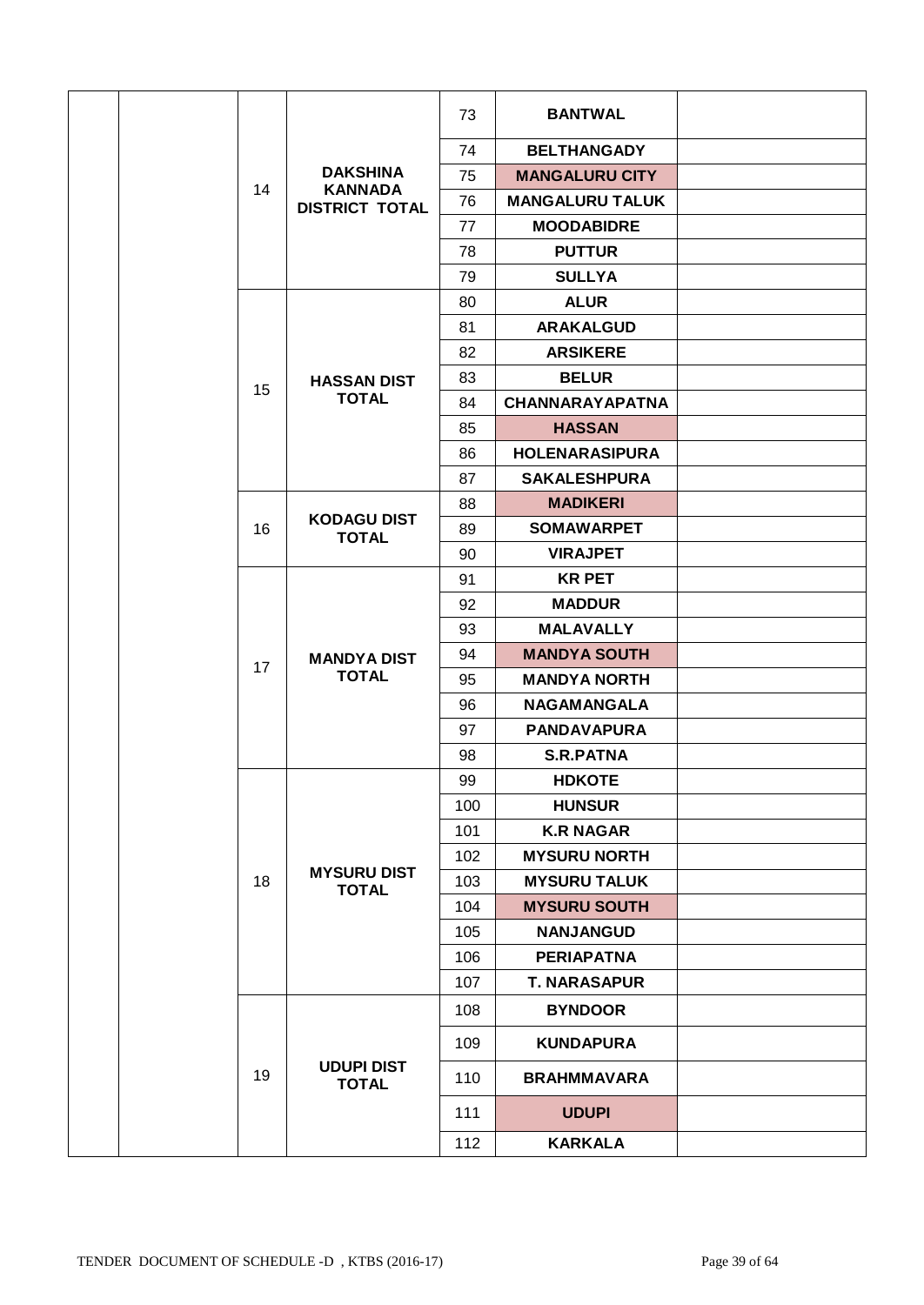|   |                                                    |    |                                        | 113 | <b>BADAMI</b>           |  |
|---|----------------------------------------------------|----|----------------------------------------|-----|-------------------------|--|
|   |                                                    |    | <b>BAGALKOT DIST</b>                   | 114 | <b>BAGALAKOT</b>        |  |
|   |                                                    | 20 | <b>TOTAL</b>                           | 115 | <b>BILAGI</b>           |  |
|   |                                                    |    |                                        | 116 | <b>HUNAGUND</b>         |  |
|   |                                                    |    |                                        | 117 | <b>JAMAKHANDI</b>       |  |
|   |                                                    |    |                                        | 118 | <b>MUDHOL</b>           |  |
|   |                                                    |    |                                        | 119 | <b>BELAGAVI TALUK</b>   |  |
|   |                                                    |    |                                        | 120 | <b>BELAGAVI CITY</b>    |  |
|   |                                                    |    |                                        | 121 | <b>BAILHONGAL</b>       |  |
|   |                                                    | 21 | <b>BELAGAVI DIST</b><br><b>TOTAL</b>   | 122 | <b>KITTURU</b>          |  |
|   |                                                    |    |                                        | 123 | <b>KHANAPUR</b>         |  |
|   |                                                    |    |                                        | 124 | <b>RAMADURGA</b>        |  |
|   |                                                    |    |                                        | 125 | <b>SAVADATTI</b>        |  |
|   |                                                    |    |                                        | 126 | <b>BAGEWADI</b>         |  |
|   |                                                    |    |                                        | 127 | <b>VIJAYAPURA CITY</b>  |  |
|   |                                                    |    |                                        | 128 | <b>VIJAYAPURA RURAL</b> |  |
|   | <b>BELAGAVI</b><br><b>DIVISION</b><br><b>TOTAL</b> | 22 | <b>VIJAYAPURA</b><br><b>DIST TOTAL</b> | 129 | <b>CHADACHAN</b>        |  |
|   |                                                    |    |                                        | 130 | <b>INDI</b>             |  |
|   |                                                    |    |                                        | 131 | <b>MUDDEBIHAL</b>       |  |
| 3 |                                                    |    |                                        | 132 | <b>SINDAGI</b>          |  |
|   |                                                    |    | <b>CHIKKODI DIST</b><br><b>TOTAL</b>   | 133 | <b>ATHANI</b>           |  |
|   |                                                    | 23 |                                        | 134 | <b>KAGWAD</b>           |  |
|   |                                                    |    |                                        | 135 | <b>CHIKKODI</b>         |  |
|   |                                                    |    |                                        | 136 | <b>NIPPANI</b>          |  |
|   |                                                    |    |                                        | 137 | <b>GOKAK</b>            |  |
|   |                                                    |    |                                        | 138 | <b>MUDALAGI</b>         |  |
|   |                                                    |    |                                        | 139 | <b>HUKKERI</b>          |  |
|   |                                                    |    |                                        | 140 | <b>RAIBAG</b>           |  |
|   |                                                    |    |                                        | 141 | <b>DHARWAD RURAL</b>    |  |
|   |                                                    |    |                                        | 142 | <b>DHARWAD CITY</b>     |  |
|   |                                                    |    |                                        | 143 | <b>HUBBALLI RURAL</b>   |  |
|   |                                                    | 24 | <b>DHARWAD DIST</b><br><b>TOTAL</b>    | 144 | <b>HUBBALLI CITY</b>    |  |
|   |                                                    |    |                                        | 145 | <b>KALAGATAGI</b>       |  |
|   |                                                    |    |                                        | 146 | <b>KUNDGOLA</b>         |  |
|   |                                                    |    |                                        | 147 | <b>NAVALGUNDA</b>       |  |
|   |                                                    |    |                                        | 148 | <b>GADAG CITY</b>       |  |
|   |                                                    |    |                                        | 149 | <b>GADAG RURAL</b>      |  |
|   |                                                    |    |                                        | 150 | <b>MUNDARGI</b>         |  |
|   |                                                    | 25 | <b>GADAG DIST</b><br><b>TOTAL</b>      | 151 | <b>NARGUND</b>          |  |
|   |                                                    |    |                                        | 152 | <b>RON</b>              |  |
|   |                                                    |    |                                        | 153 | <b>SHIRAHTTI</b>        |  |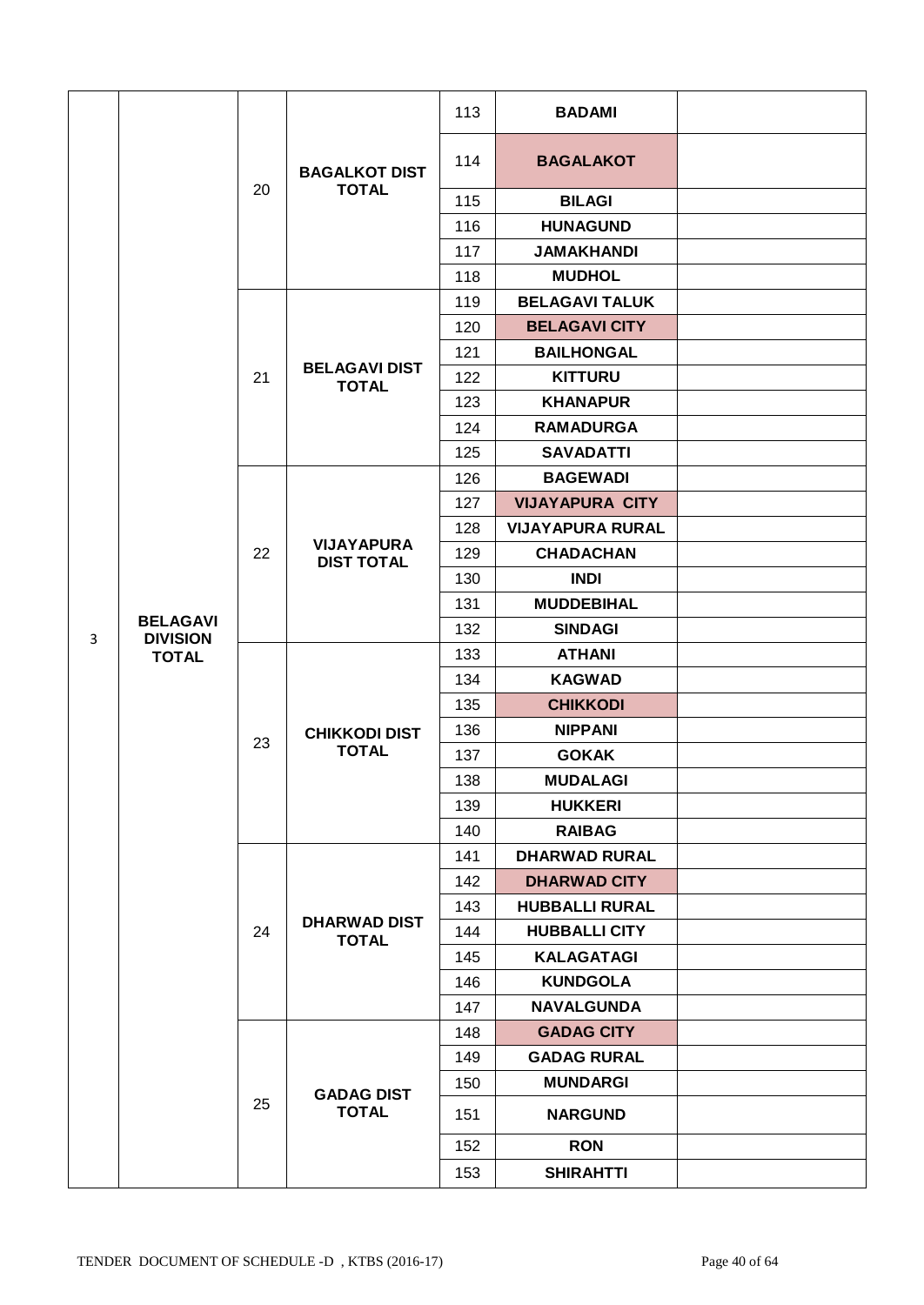|   |                   |    |                                           | 154 | <b>BYADAGI</b>          |  |
|---|-------------------|----|-------------------------------------------|-----|-------------------------|--|
|   |                   |    |                                           | 155 | <b>HANGAL</b>           |  |
|   |                   |    |                                           | 156 | <b>HAVERI</b>           |  |
|   |                   | 26 | <b>HAVERI DIST</b><br><b>TOTAL</b>        | 157 | <b>HIERKERUR</b>        |  |
|   |                   |    |                                           | 158 | <b>RANEBENNUR</b>       |  |
|   |                   |    |                                           | 159 | <b>SAVANUR</b>          |  |
|   |                   |    |                                           | 160 | <b>SHIGGAON</b>         |  |
|   |                   |    |                                           | 161 | <b>SIRSI</b>            |  |
|   |                   |    |                                           | 162 | <b>SIDDAPUR</b>         |  |
|   |                   | 27 | <b>SIRSI DIST TOTAL</b>                   | 163 | <b>YELLAPUR</b>         |  |
|   |                   |    |                                           | 164 | <b>MUNDAGOD</b>         |  |
|   |                   |    |                                           | 165 | <b>HALIYAL</b>          |  |
|   |                   |    |                                           | 166 | <b>JOIDA</b>            |  |
|   |                   |    |                                           | 167 | <b>KARWAR</b>           |  |
|   |                   |    |                                           | 168 | <b>ANKOLA</b>           |  |
|   |                   | 28 | <b>UTTAR KANNADA</b><br><b>DIST TOTAL</b> | 169 | <b>KUMATA</b>           |  |
|   |                   |    |                                           | 170 | <b>HONNAVAR</b>         |  |
|   |                   |    |                                           | 171 | <b>BHATKAL</b>          |  |
|   |                   |    |                                           | 172 | <b>BALLARI EAST</b>     |  |
|   |                   |    |                                           | 173 | <b>KURUGODU</b>         |  |
|   |                   |    |                                           | 174 | <b>HADAGALI</b>         |  |
|   |                   | 29 | <b>BALLARI DIST</b>                       | 175 | <b>HBHALLI</b>          |  |
|   |                   |    | <b>TOTAL</b>                              | 176 | <b>HOSPET</b>           |  |
|   |                   |    |                                           | 177 | <b>KUDLIGI</b>          |  |
|   |                   |    |                                           | 178 | <b>SANDUR</b>           |  |
|   |                   |    |                                           | 179 | <b>SIRUGUPPA</b>        |  |
|   |                   | 30 |                                           | 180 | <b>AURAD</b>            |  |
|   |                   |    |                                           | 181 | <b>BASAVAKALYAN</b>     |  |
|   |                   |    | <b>BIDAR DIST</b><br><b>TOTAL</b>         | 182 | <b>BHALKI</b>           |  |
|   | <b>KALABURAG</b>  |    |                                           | 183 | <b>BIDAR</b>            |  |
| 4 | <b>I DIVISION</b> |    |                                           | 184 | <b>HUMNABAD</b>         |  |
|   | <b>TOTAL</b>      |    |                                           | 185 | <b>AFZALPUR</b>         |  |
|   |                   |    |                                           | 186 | <b>ALAND</b>            |  |
|   |                   |    |                                           | 187 | <b>CHINCHOLI</b>        |  |
|   |                   | 31 | <b>KALABURAGI</b>                         | 188 | <b>CHITTAPUR</b>        |  |
|   |                   |    | <b>DIST TOTAL</b>                         | 189 | <b>KALABURAGI NORT</b>  |  |
|   |                   |    |                                           | 190 | <b>KALABURAGI SOUTH</b> |  |
|   |                   |    |                                           | 191 | <b>JEWARGI</b>          |  |
|   |                   |    |                                           | 192 | <b>SEDAM</b>            |  |
|   |                   |    | <b>KOPPAL DIST</b>                        | 193 | <b>KOPPAL</b>           |  |
|   |                   | 32 | <b>TOTAL</b>                              | 194 | <b>GANGAVTI</b>         |  |
|   |                   |    |                                           | 195 | <b>KUSTAGI</b>          |  |
|   |                   |    |                                           | 196 | <b>YELBURGA</b>         |  |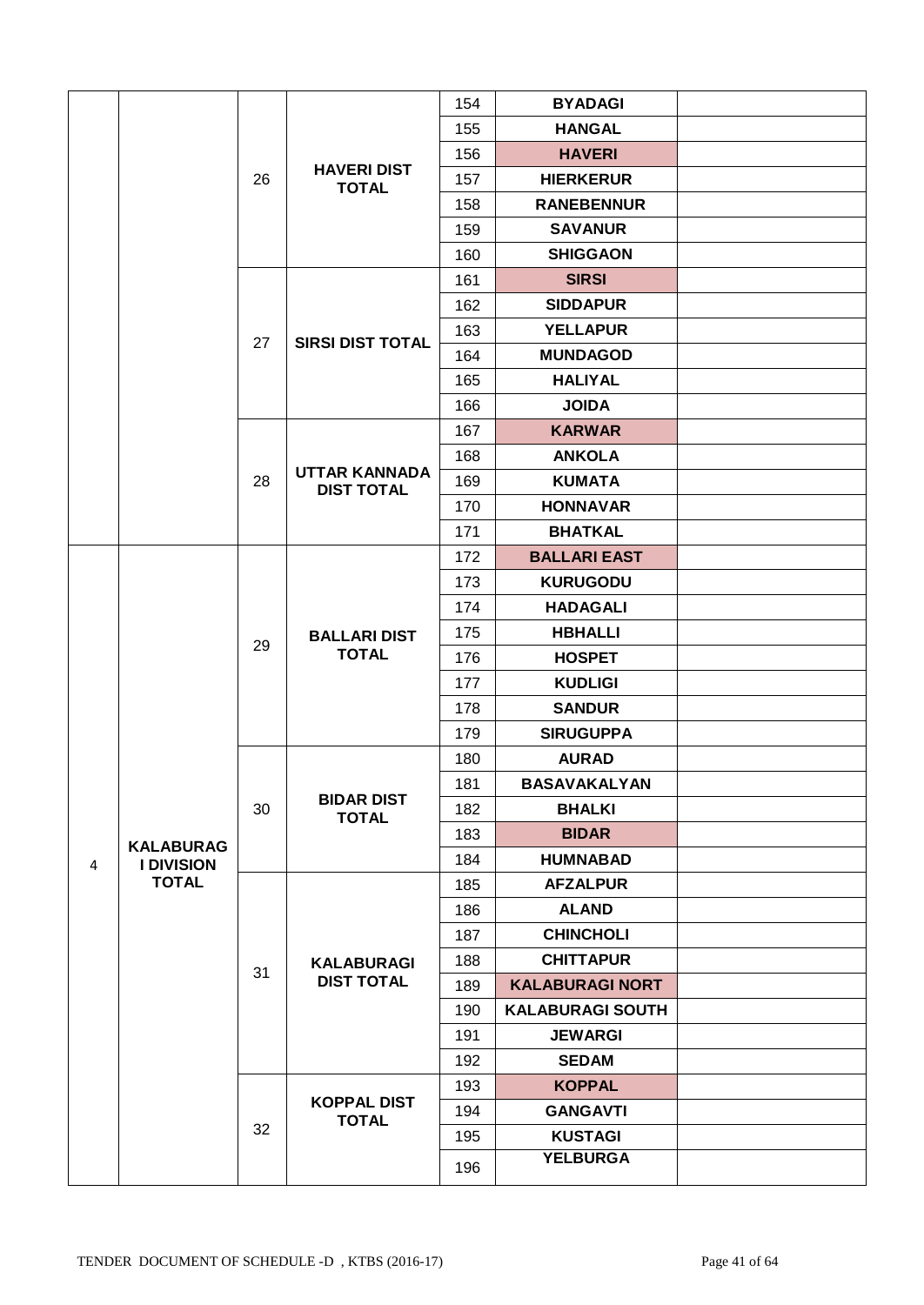|  |    |                                    | 197 | <b>DEVADURGA</b>       |  |
|--|----|------------------------------------|-----|------------------------|--|
|  |    |                                    | 198 | <b>LINGASUGURU</b>     |  |
|  |    |                                    | 199 | <b>MANVI</b>           |  |
|  | 33 | <b>RAICHUR DIST</b>                | 200 | <b>RAICHUR</b>         |  |
|  |    | <b>TOTAL</b>                       | 201 | <b>SINDHANUR</b>       |  |
|  |    |                                    | 202 | <b>SHAHAPUR</b>        |  |
|  | 34 | <b>YADGIR DIST</b><br><b>TOTAL</b> | 203 | <b>SURPUR</b>          |  |
|  |    |                                    | 204 | <b>YADGIR</b>          |  |
|  |    | <b>STATE GODOWN</b>                | 205 | <b>MADIWALA GODOWN</b> |  |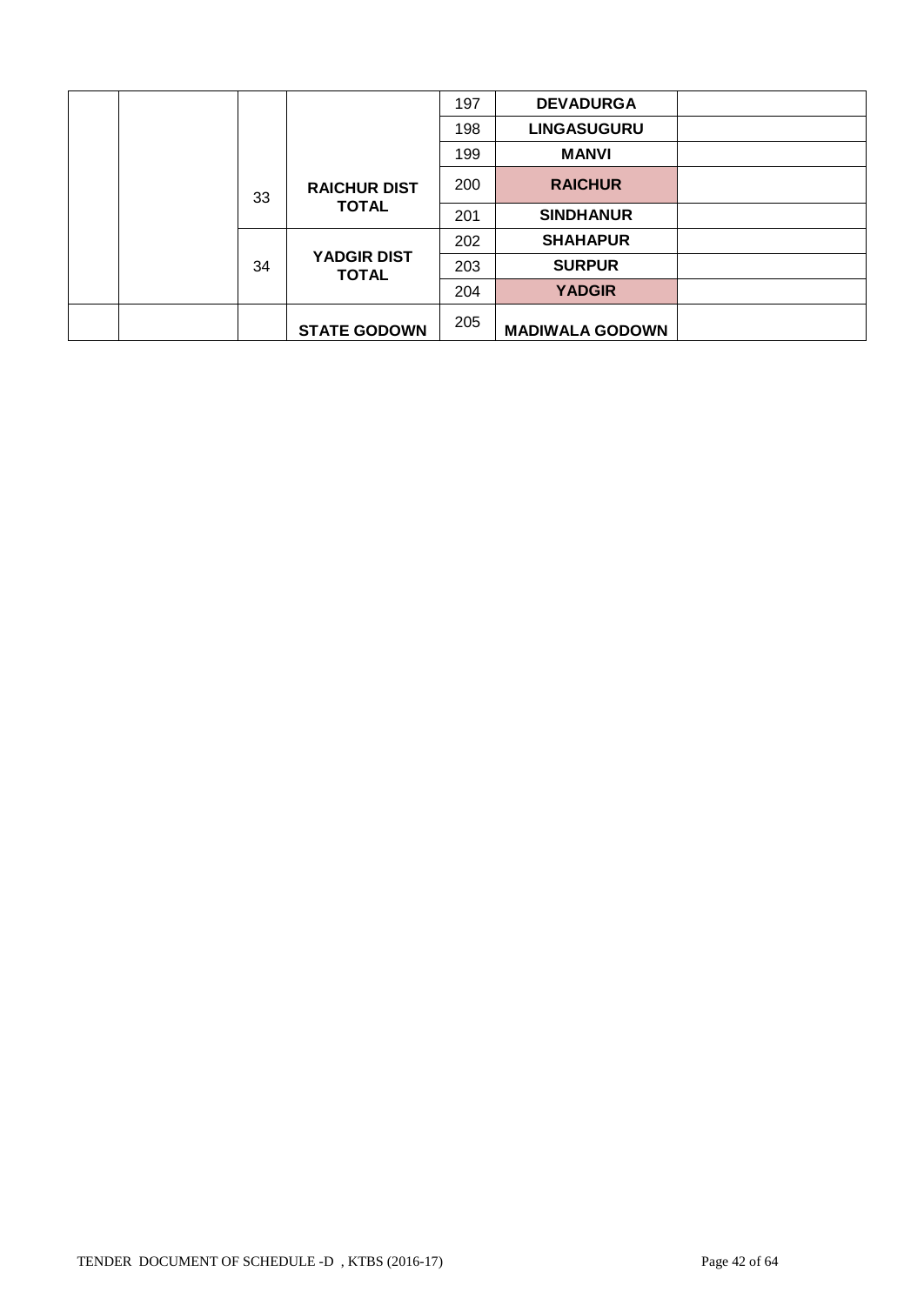# **VOLUME 5 PACKAGEWISE TITLES 2016-17**

| <b>Pkg</b><br>wise<br><b>SI</b><br>No. | <b>Title</b><br><b>Code</b> | Pkg<br>No.        | Class    | <b>Titles</b>          | <b>Size</b> | Colour<br><b>Approx No. of</b><br><b>Pages</b> |                  | <b>Approxim</b><br>at e No. of<br><b>Books</b> | <b>Total No. of</b><br>pages |
|----------------------------------------|-----------------------------|-------------------|----------|------------------------|-------------|------------------------------------------------|------------------|------------------------------------------------|------------------------------|
|                                        |                             |                   |          | Package-54             |             |                                                |                  |                                                |                              |
| 268                                    | 255                         | 54                | 8        | Konkani TL - Deva      | 1/4th Crown | B/W                                            | 116              | 60                                             | 6,960                        |
| 269                                    | 256                         | 54                | 8        | Tulu_TL                | 1/4th Crown | B/W                                            | 146              | 15                                             | 2,190                        |
| 270                                    | 251                         | 54                | 8        | TEL_MED_PHY_EDU        | 1/4th Crown | B/W                                            | 132              | 553                                            | 72,996                       |
| 271                                    | 247                         | 54                | 8        | TELUGU MANJARI _ (FL)  | 1/4th Crown | B/W                                            | 140              | 460                                            | 64,400                       |
| 272                                    | 214                         | 54                | 8        | KAN_SOCIAL_SCIENCE     | 1/4th Crown | B/W                                            | 268              | 5,43,134                                       | 14,55,59,912                 |
| 273                                    | 232                         | 54                | 8        | <b>MARTHI_MATHS</b>    | 1/4th Crown | B/W                                            | 368              | 12,779                                         | 47,02,672                    |
| 274                                    | 225                         | 54                | 8        | URDU_FL                | 1/4th Crown | B/W                                            | 108              | 36,399                                         | 39,31,092                    |
|                                        |                             | Package-54- Total | 5,93,400 | 15,43,40,222           |             |                                                |                  |                                                |                              |
|                                        |                             |                   |          | Package-55             |             |                                                |                  |                                                |                              |
| 275                                    | 226                         | 55                | $\bf{8}$ | <b>URDU_MATHS</b>      | 1/4th Crown | B/W                                            | 400              | 28,994                                         | 1,15,97,600                  |
| 276                                    | 231                         | 55                | 8        | MAYA MARTI (FL)        | 1/4th Crown | B/W                                            | 148              | 13,109                                         | 19,40,132                    |
| 277                                    | 234                         | 55                | 8        | MARTHI_SOCIAL_SCIENCE  | 1/4th Crown | B/W<br>260                                     |                  | 12,969                                         | 33,71,940                    |
| 278                                    | 219                         | 55                | 8        | ENGLISH_MATHS          | 1/4th Crown | B/W                                            | 360              | 2,34,685                                       | 8,44,86,600                  |
| 279                                    | 216                         | 55                | 8        | KAN_SL                 | 1/4th Crown | B/W                                            | 112              | 1,19,208                                       | 1,33,51,296                  |
| 280                                    | 217                         | 55                | 8        | Kan_TL                 | 1/4th Crown | B/W                                            | 100              | 33,819                                         | 33,81,900                    |
| 281                                    | 248                         | 55                | 8        | TELUGU_MATHS           | 1/4th Crown | B/W                                            | 402              | 551                                            | 2,21,502                     |
| 282                                    | 249                         | 55                | 8        | TELUGU_SCIENCE         | 1/4th Crown | B/W                                            | 344              | 551                                            | 1,89,544                     |
| 283                                    | 250                         | 55                | 8        | TELUGU_SOCIAL_SCIENCE  | 1/4th Crown | B/W                                            | 328              | 551                                            | 1,80,728                     |
|                                        |                             |                   |          |                        |             |                                                | Package-55-Total | 4,44,437                                       | 11,87,21,242                 |
|                                        |                             |                   |          | Package-56             |             |                                                |                  |                                                |                              |
| 284                                    | 240                         | 56                | 8        | HIN_MED_PHY_EDU        | 1/4th Crown | B/W                                            | 132              | 225                                            | 29,700                       |
| 285                                    | 257                         | 56                | 8        | Arabic_TL              | 1/4th Crown | $\mathbf{B}/\mathbf{W}$                        | 88               | 2182                                           | 1,92,016                     |
| 286                                    | 258                         | 56                | 8        | Persian_TL             | 1/4th Crown | B/W                                            | 66               | 65                                             | 4,290                        |
| 287                                    | 221                         | 56                | 8        | ENGLISH_SOCIAL_SCIENCE | 1/4th Crown | B/W                                            | 260              | 2,38,074                                       | 6,18,99,240                  |
| 288                                    | 228                         | 56                | 8        | URDU_SOCIAL_SCIENCE    | 1/4th Crown | B/W                                            | 292              | 28,900                                         | 84,38,800                    |
| 289                                    | 218                         | 56                | 8        | ENG_FL                 | 1/4th Crown | B/W                                            | 162              | 89,614                                         | 1,45,17,468                  |
| 290                                    | 237                         | 56                | 8        | <b>HINDI_MATHS</b>     | 1/4th Crown | B/W                                            | 410              | 225                                            | 92,250                       |
| 291                                    | 238                         | 56                | 8        | HINDI_SCIENCE          | 1/4th Crown | B/W                                            | 400              | 225                                            | 90,000                       |
| 292                                    | 239                         | 56                | 8        | HINDI_SOCIAL_SCIENCE   | 1/4th Crown | B/W                                            | 300              | 225                                            | 67,500                       |
| 293                                    | 236                         | 56                | 8        | HINDI_FL               | 1/4th Crown | B/W                                            | 184              | 2,513                                          | 4,62,392                     |
| 294                                    | 230                         | 56                | 8        | URDU_TL                | 1/4th Crown | B/W                                            | <b>100</b>       | 384                                            | 38,400                       |
| 295                                    | 242                         | 56                | 8        | TAMIL_FL               | 1/4th Crown | B/W                                            | 164              | 269                                            | 44,116                       |
| 296                                    | 224                         | 56                | 8        | ENG_TL                 | 1/4th Crown | $\mathbf{B}/\mathbf{W}$                        | 102              | 34,843                                         | 35,53,986                    |
|                                        |                             |                   |          |                        |             |                                                | Package-56-Total | 3,97,744                                       | 8,94,30,158                  |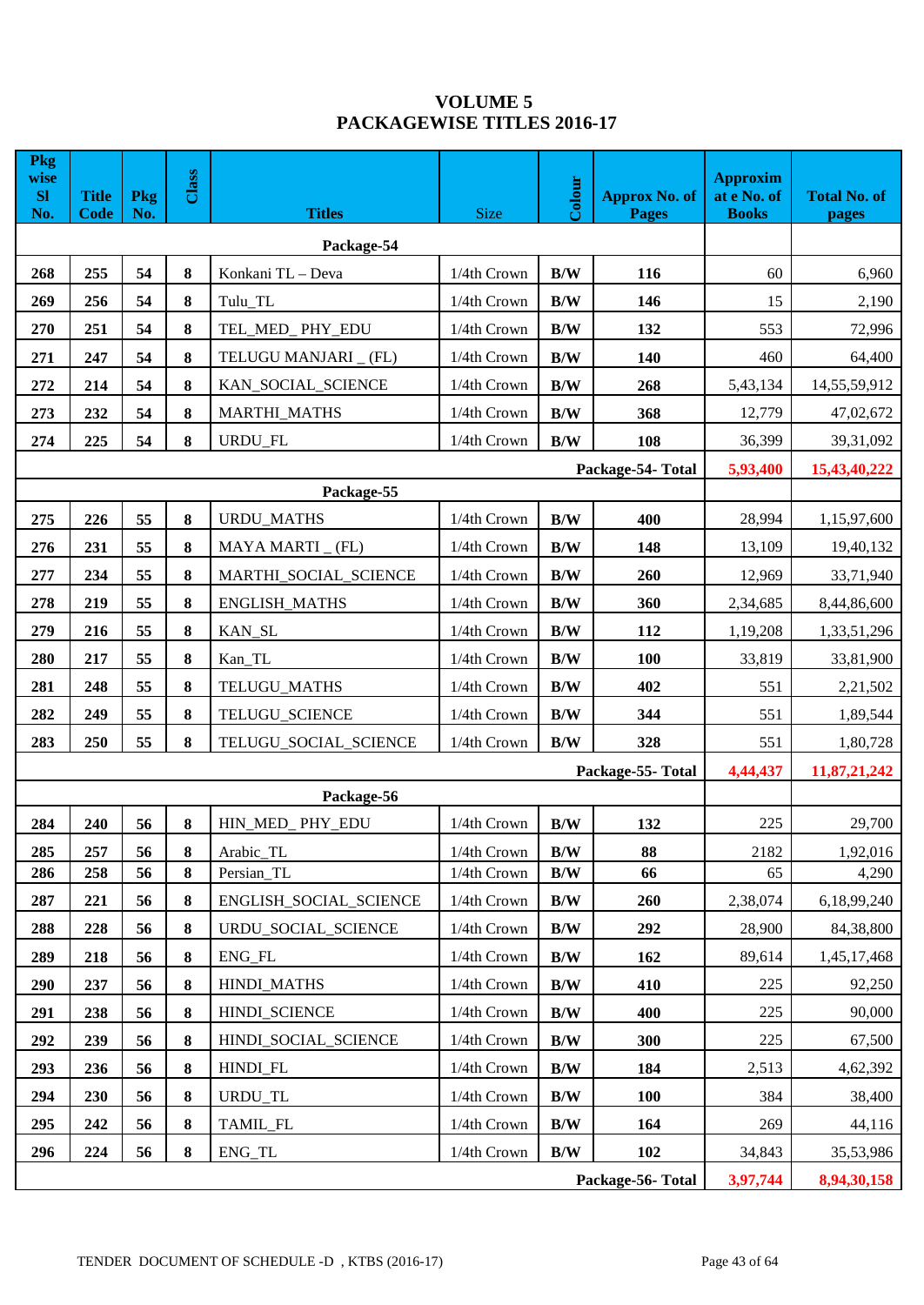|     |     |    |   | Package-57                                          |             |                         |                   |          |              |
|-----|-----|----|---|-----------------------------------------------------|-------------|-------------------------|-------------------|----------|--------------|
| 297 | 198 | 57 | 7 | TAM_MED_CORE_SUB_SEM_1                              | 1/4th Crown | B/W                     | 508               | 971      | 4,93,268     |
| 298 | 199 | 57 | 7 | TAM_MED_CORE_SUB_SEM_2<br>1/4th Crown<br>B/W<br>540 |             |                         |                   | 682      | 3,68,280     |
| 299 | 200 | 57 | 7 | TAM_MED_PHY_EDU                                     | 1/4th Crown | B/W                     | 136               | 1,194    | 1,62,384     |
| 300 | 201 | 57 | 7 | TELUGU MANJARI _(FL)<br>(Sem1_Sem2)                 | 1/4th Crown | B/W                     | 124               | 642      | 79,608       |
| 301 | 202 | 57 | 7 | TEL_MED_CORE_SUB_SEM_1                              | 1/4th Crown | B/W                     | 500               | 1053     | 5,26,500     |
| 302 | 203 | 57 | 7 | TEL_MED_CORE_SUB_SEM_2                              | 1/4th Crown | B/W                     | 532               | 721      | 3,83,572     |
| 303 | 204 | 57 | 7 | TEL_MED_PHY_EDU                                     | 1/4th Crown | B/W                     | 136               | 721      | 98,056       |
| 304 | 197 | 57 | 7 | TAM_FL(Sem1_Sem2)                                   | 1/4th Crown | B/W                     | 172               | 1,163    | 2,00,036     |
|     |     |    |   |                                                     |             |                         | Package-57- Total | 7,147    | 23, 11, 704  |
|     |     |    |   | Package-58                                          |             |                         |                   |          |              |
| 305 | 244 | 58 | 8 | TAMIL_SCIENCE                                       | 1/4th Crown | B/W                     | 400               | 395      | 1,58,000     |
| 306 | 223 | 58 | 8 | ENG_SL                                              | 1/4th Crown | B/W                     | 152               | 6,83,402 | 10,38,77,104 |
| 307 | 245 | 58 | 8 | TAMIL_SOCIAL_SCIENCE                                | 1/4th Crown | B/W                     | 376               | 404      | 1,51,904     |
|     |     |    |   |                                                     |             |                         | Package-58-Total  | 6,84,201 | 10,41,87,008 |
|     |     |    |   | Package-59                                          |             |                         |                   |          |              |
| 308 | 262 | 59 | 9 | KAN_FL                                              | 1/4th Crown | B/W                     | 180               | 6,19,483 | 11,15,06,940 |
| 309 | 277 | 59 | 9 | <b>URDU_MATHS</b>                                   | 1/4th Crown | B/W                     | 420               | 24,027   | 1,00,91,340  |
| 310 | 279 | 59 | 9 | URDU SOCIAL SCIENCE                                 | 1/4th Crown | B/W                     | 300               | 24,255   | 72,76,500    |
| 311 | 281 | 59 | 9 | URDU_TL                                             | 1/4th Crown | B/W                     | 112               | 241      | 26,992       |
| 312 | 302 | 59 | 9 | TEL MED PHY EDU                                     | 1/4th Crown | B/W                     | 140               | 558      | 78,120       |
|     |     |    |   |                                                     |             |                         | Package-59-Total  | 6,68,564 | 12,89,79,892 |
|     |     |    |   | Package-60                                          |             |                         |                   |          |              |
| 313 | 268 | 60 | 9 | KAN_TL                                              | 1/4th Crown | B/W                     | 92                | 31,137   | 28,64,604    |
| 314 | 263 | 60 | 9 | <b>KAN_MATHS</b>                                    | 1/4th Crown | B/W                     | 400               | 4,86,228 | 19,44,91,200 |
| 315 | 282 | 60 | 9 | MAYA MARTI (FL)                                     | 1/4th Crown | B/W                     | 187               | 13,001   | 24, 31, 187  |
| 316 | 283 | 60 | 9 | <b>MAR_MATHS</b>                                    | 1/4th Crown | $\mathbf{B}/\mathbf{W}$ | 420               | 12,934   | 54,32,280    |
| 317 | 285 | 60 | 9 | MAR_SOCIAL_SCIENCE                                  | 1/4th Crown | B/W                     | 292               | 13,127   | 38,33,084    |
| 318 | 304 | 60 | 9 | SANSKRIT_TL                                         | 1/4th Crown | B/W                     | 128               | 5,014    | 6,41,792     |
| 319 | 308 | 60 | 9 | Arabic_TL                                           | 1/4th Crown | B/W                     | 100               | 455      | 45,500       |
| 320 | 299 | 60 | 9 | TELUGU_MATHS                                        | 1/4th Crown | B/W                     | 420               | 558      | 2,34,360     |
| 321 | 300 | 60 | 9 | TELUGU_SCIENCE                                      | 1/4th Crown | B/W                     | 388               | 558      | 2,16,504     |
| 322 | 301 | 60 | 9 | TELUGU_SOCIAL_SCIENCE                               | 1/4th Crown | B/W                     | 300               | 558      | 1,67,400     |
| 323 | 275 | 60 | 9 | ENG_TL                                              | 1/4th Crown | B/W                     | 112               | 29,190   | 32,69,280    |
|     |     |    |   |                                                     |             |                         | Package-60-Total  | 5,92,760 | 21,36,27,191 |
|     |     |    |   |                                                     |             |                         |                   |          |              |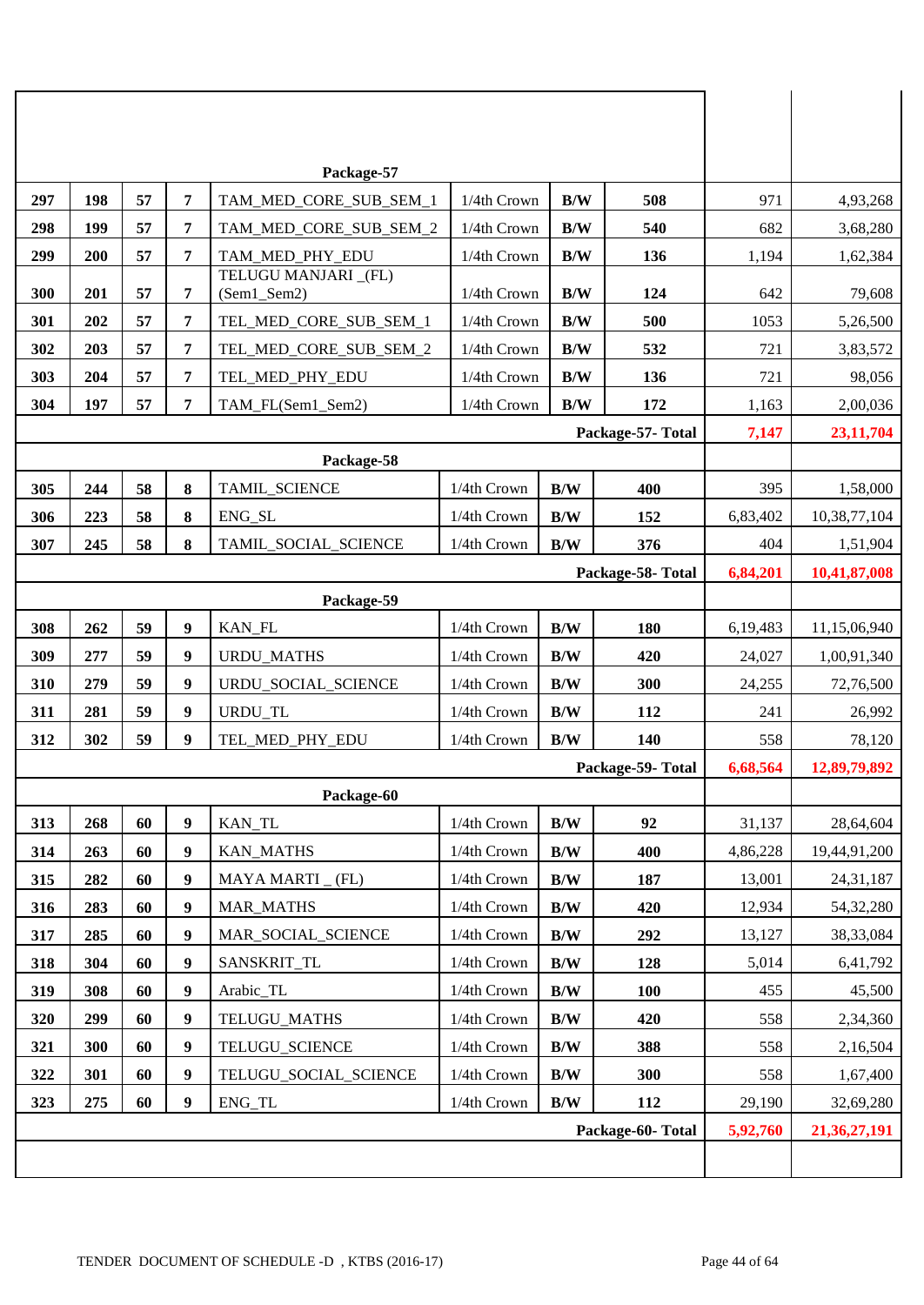| 324                | 265 | 61       | $\boldsymbol{9}$ | KAN_SOCIAL_SCIENCE    | 1/4th Crown | B/W                     | 292                | 4,94,778 | 14,44,75,176 |
|--------------------|-----|----------|------------------|-----------------------|-------------|-------------------------|--------------------|----------|--------------|
| 325                | 267 | 61       | 9                | KAN_SL                | 1/4th Crown | B/W                     | 120                | 1,02,226 | 1,22,67,120  |
| 326                | 288 | 61       | $\boldsymbol{9}$ | <b>HINDI MATHS</b>    | 1/4th Crown | B/W                     | 386                | 302      | 1,16,572     |
| 327                | 291 | 61       | 9                | HIN_MED_PHY_EDU       | 1/4th Crown | B/W                     | 148                | 307      | 45,436       |
| 328                | 309 | 61       | $\boldsymbol{9}$ | Persian_TL            | 1/4th Crown | B/W                     | 78                 | 76       | 5,928        |
|                    |     | 5,97,689 | 15,69,10,232     |                       |             |                         |                    |          |              |
|                    |     |          |                  | Package-62            |             |                         |                    |          |              |
| 329                | 269 | 62       | $\boldsymbol{9}$ | ENGLISH_FL            | 1/4th Crown | B/W                     | 220                | 76,869   | 1,69,11,180  |
|                    |     |          |                  |                       |             |                         |                    |          |              |
| 330                | 270 | 62       | $\boldsymbol{9}$ | <b>ENGISH_MATHS</b>   | 1/4th Crown | $\mathbf{B}/\mathbf{W}$ | 376                | 2,20,132 | 8,27,69,632  |
| 331                | 272 | 62       | $\boldsymbol{9}$ | ENGISH_SOCIAL_SCIENCE | 1/4th Crown | B/W                     | 316                | 2,20,310 | 6,96,17,960  |
| 332                | 276 | 62       | 9                | URDU_FL               | 1/4th Crown | B/W                     | 128                | 30,217   | 38,67,776    |
| 333                | 287 | 62       | $\boldsymbol{9}$ | HINDI_FL              | 1/4th Crown | B/W                     | 144                | 4,712    | 6,78,528     |
| 334                | 289 | 62       | $\boldsymbol{9}$ | HINDI_SCIENCE         | 1/4th Crown | B/W                     | 388                | 300      | 1,16,400     |
| 335                | 290 | 62       | $\boldsymbol{9}$ | HINDI_SOCIAL_SCIENCE  | 1/4th Crown | B/W                     | 292                | 300      | 87,600       |
|                    |     |          |                  |                       |             |                         | Package -62- Total | 5,52,840 | 17,40,49,076 |
|                    |     |          |                  | Package-63            |             |                         |                    |          |              |
| 336                | 274 | 63       | $\boldsymbol{9}$ | ENG_SL                | 1/4th Crown | B/W                     | 196                | 6,30,861 | 12,36,48,756 |
| 337                | 303 | 63       | 9                | SANSKRIT_FL           | 1/4th Crown | B/W                     | 180                | 12,431   | 22,37,580    |
| 338                | 293 | 63       | $\boldsymbol{9}$ | TAMIL_FL              | 1/4th Crown | $\mathbf{B}/\mathbf{W}$ | 196                | 769      | 1,50,724     |
| 339                | 294 | 63       | $\boldsymbol{9}$ | TAMIL_MATHS           | 1/4th Crown | B/W                     | 444                | 270      | 1,19,880     |
| 340                | 295 | 63       | $\boldsymbol{9}$ | TAMIL SCIENCE         | 1/4th Crown | B/W                     | 488                | 277      | 1,35,176     |
| 341                | 296 | 63       | 9                | TAMIL_SOCIAL_SCIENCE  | 1/4th Crown | B/W                     | 372                | 266      | 98,952       |
| 342                | 297 | 63       | $\boldsymbol{9}$ | TAM_MED_PHY_EDU       | 1/4th Crown | B/W                     | 140                | 281      | 39,340       |
| 343                | 298 | 63       | $\boldsymbol{9}$ | TELUGU MANJARI _ (FL) | 1/4th Crown | B/W                     | 172                | 666      | 1,14,552     |
| Package -63- Total |     |          |                  |                       |             |                         |                    |          | 12,65,44,960 |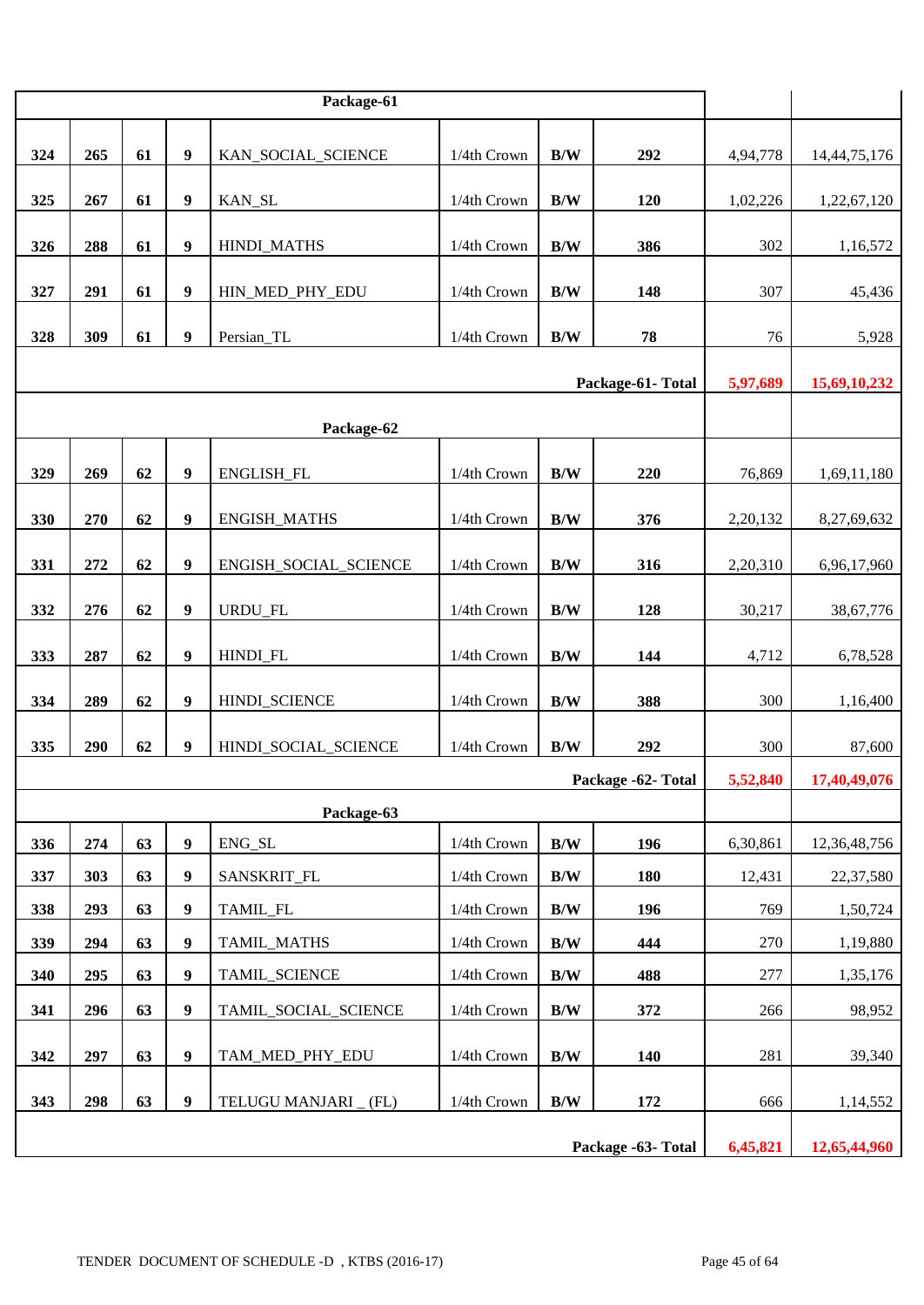| 344                     | 292                | 64 | $\boldsymbol{9}$ | HINDI_TL          | 1/4th Crown | B/W | 148 | 6,54,138    | 9,68,12,424    |
|-------------------------|--------------------|----|------------------|-------------------|-------------|-----|-----|-------------|----------------|
| 345                     | 305                | 64 | $\boldsymbol{9}$ | Konkani TL - Kan  | 1/4th Crown | B/W | 114 | 720         | 82,080         |
| 346                     | 306                | 64 | 9                | Konkani TL - Deva | 1/4th Crown | B/W | 114 | 62          | 7,068          |
| 347                     | 307                | 64 | $\boldsymbol{9}$ | Tulu_TL           | 1/4th Crown | B/W | 120 | 62          | 7,440          |
|                         | Package -64- Total |    |                  |                   |             |     |     |             | 9,69,09,012    |
| <b>Schedule-D-Total</b> |                    |    |                  |                   |             |     |     | 58, 39, 585 | 1,36,60,10,697 |

**Note :** 

- **1. The Printer can Quote for any of the 02 Packages in the descending order of preference.**
- **2.** Packages under 54 to 64 available for quoting .
- 3. Number of copies allotted for Printing shall be categorised as Free & Sale and they are to be bundled seperately and supplied using separate coloured Delivery Challans as per the Purchase order. **Distribution list shall be provided with the Purchase order**
- 4. Numbers are all indicative in nature and final numbers which may be allotted under various packages may vary upto 20% to the extent provided in the Purchase order .
- itles which are classified as (B/W) have single colour inner nages. However **6. The classified are classified as ( B/W) have single colour inner pages.** However all books are  $\frac{1}{2}$  books are  $\frac{1}{2}$  books are  $\frac{1}{2}$  books are  $\frac{1}{2}$  books are  $\frac{1}{2}$  books are  $\frac{1}{2}$  books are  $\frac$ **b**  $\mathbf{P}$ 5. **Titles which are classified as ( B/W) have single colour inner pages. However all books are bound by 04 colour cover pages.**

Sd/-

 **Managing Director KarnatakaTextbook Society® EXECUTIVE SOCIETY Managing Director**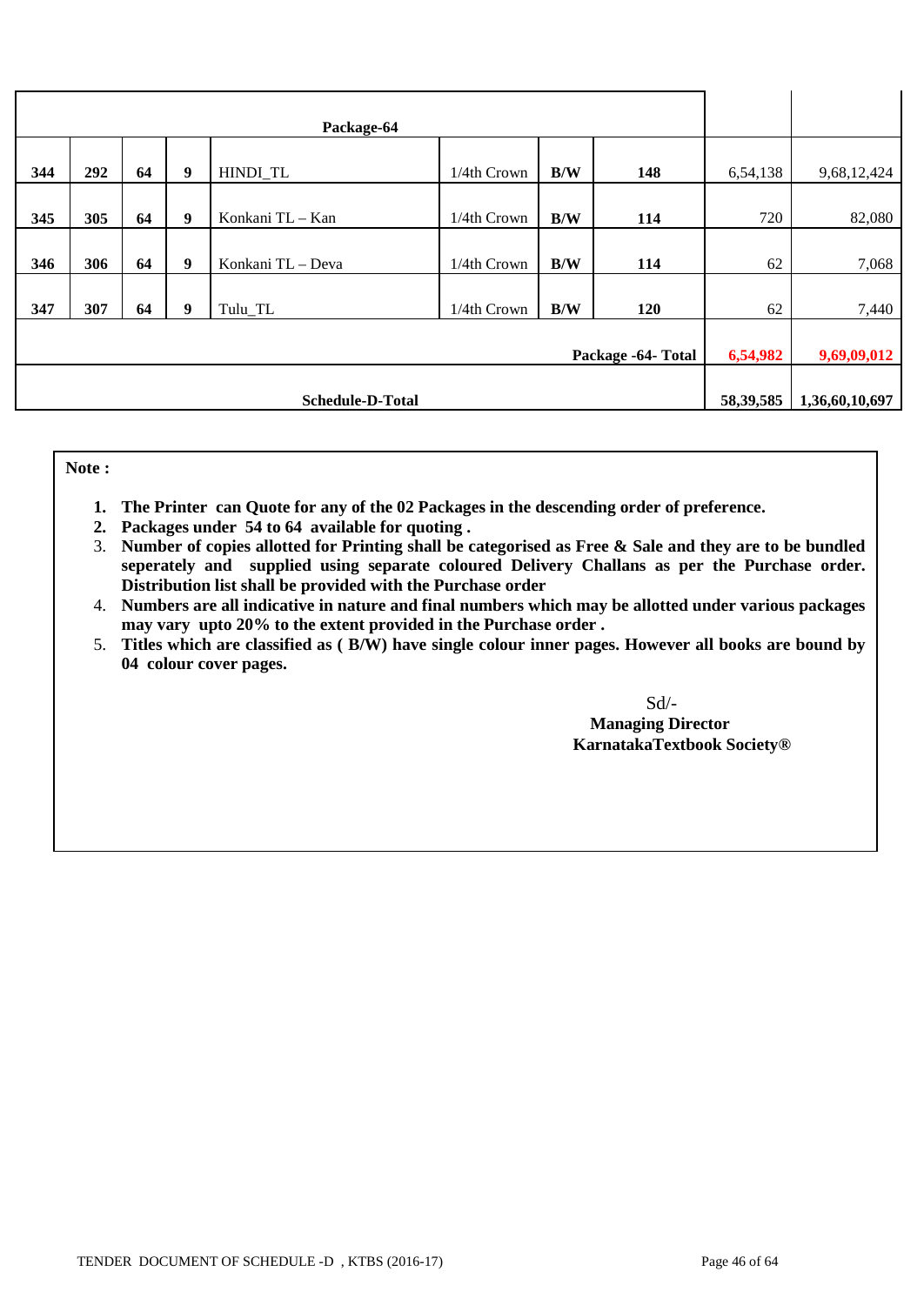# **TABLE-I**

# **BID FORM**

To

The Managing Director, Karnataka Textbook Society®, No.4, DSERT Building, 100 Ft ring Road, BSK III Stage, Bengaluru - 560 085.

Sir/Madam,

Having examined the Bidding Documents including Addenda No.\_\_\_\_\_\_\_\_\_the receipt of which is hereby duly acknowledged, we, the undersigned, offer to print and supply School textbooks to all the Block Educational Offices in State for which necessary Bid security ( EMD) amounting to Rs. 6,00,000/- is remitted via e-payment mode.

Terms & conditions:-

- 1. We undertake, if our Bid is accepted, to supply of School Books to all the Block Educational Offices in the State in accordance with the terms and conditions in the Bidding document.
- 2. If our bid is accepted we will furnish the bank guarantee for the due performance of the Contract, in the form prescribed by the purchaser.
- 3. We agree to abide by this bid for a period of 240 days after the date fixed for bid opening of Second Envelope under Clause 19 of the Instruction to Bidders and shall remain binding upon us and may be accepted at any time before the expiry of that period.
- 4. We understand that in competing for (and if the award is made to us, in executing the above contract,) we will strictly observe the laws against fraud and corruption in force in India namely "Prevention of Corruption Act 1988 ".
- 5. We understand that you are not bound to accept the lowest or any bid you may receive.
- 1. We understand that contract conditions and the time stipulated for execution of tender is 120 days.

Dated this \_\_\_\_\_\_\_\_\_\_\_\_\_day of \_\_\_\_\_\_\_\_\_2015

Capacity of):

Signature: \_\_\_\_\_\_\_\_\_\_\_\_\_\_\_\_\_\_\_(in the

Duly Authorized to sign bid for and on behalf of

Place : \_\_\_\_\_\_\_\_\_\_\_\_\_\_\_\_\_\_\_\_\_\_\_\_\_\_\_\_\_\_\_\_\_\_\_\_\_\_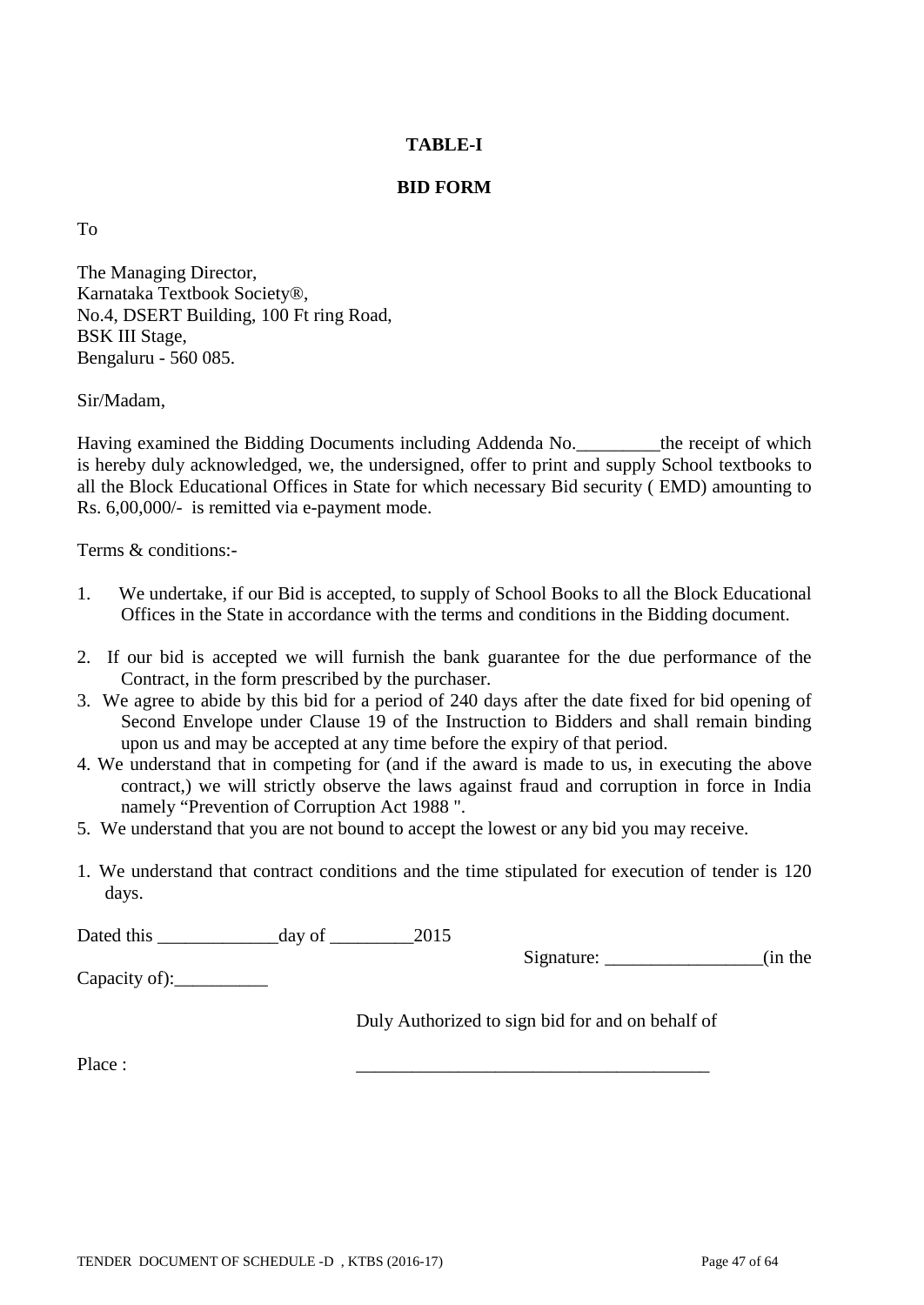# **APPENDIX A**

### **Format for Letter of Proposal**

### **(On the Letter head of the Bidder)**

**Date**

**To,**

The Managing Director, Karnataka Textbook Society®, No.4, DSERT Building,100 Ft ring Road, BSK III Stage, Bengaluru - 560 085.

Sir,

# **Re : Implementation of printing and supply of Government School textbooks in Karnataka**

Being duly authorized to represent and act on behalf of ......................................... (hereinafter referred to as "the Bidder"), and having reviewed and fully understood all of the Proposal requirements and information provided, the undersigned hereby submits the Proposal for the project referred above.

We confirm that our Proposal is valid for a period of 240 days from ........................... (Proposal Due Date)

Yours faithfully,

(Signature of the Authorized Signatory of Bidder) (Name and designation of the Authorized Signatory of Bidder)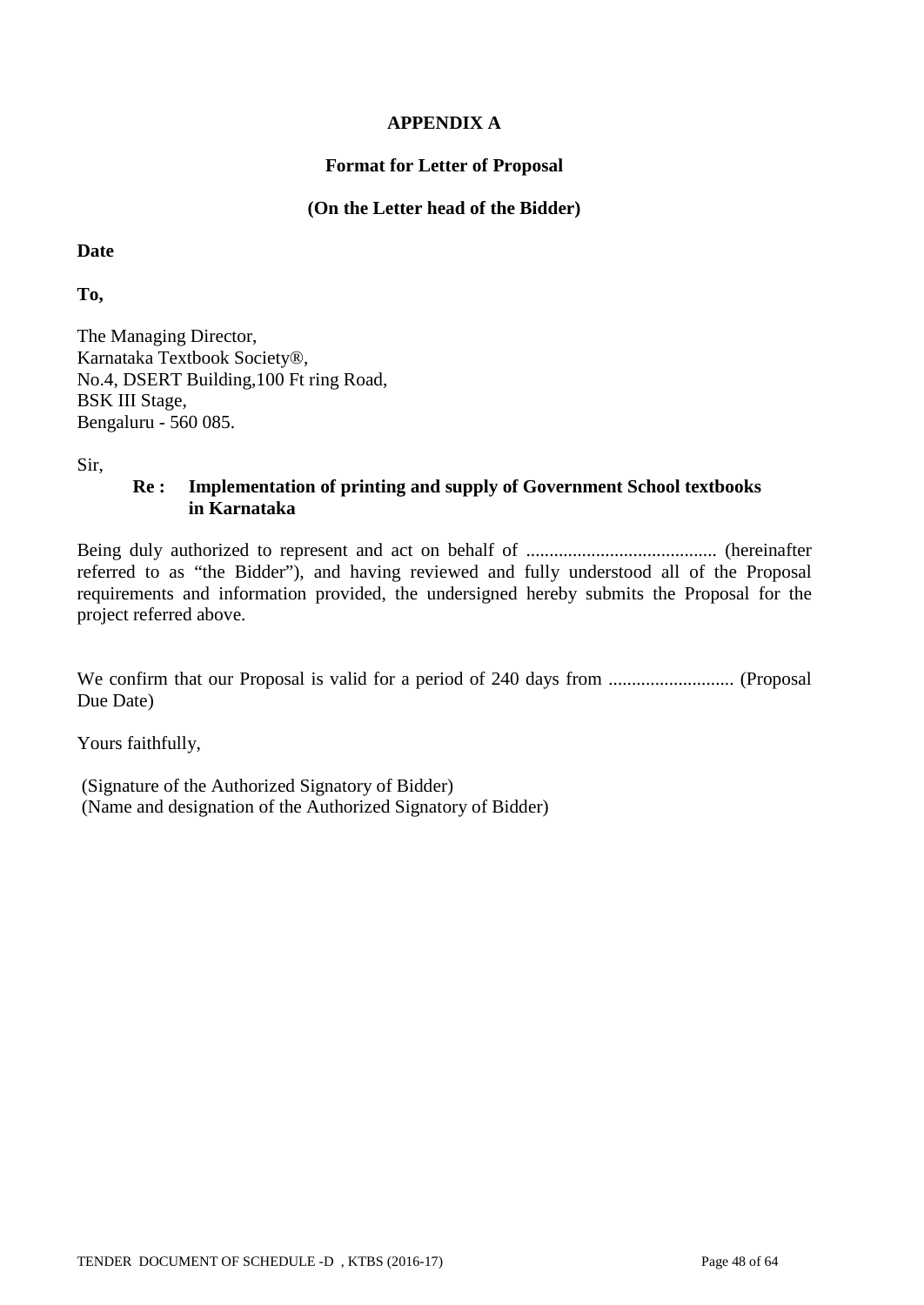#### **APPENDIX B**

#### **Format for Power of Attorney for Signing of Proposal (On stamp paper of appropriate value)**

#### **POWER OF ATTORNEY**

Know all men by these presents, we .................................................... (name and address of the registered office) do hereby constitute, appoint and authorize Mr. / Ms. ............................................................................. (name and residential address) who is presently employed with us and holding the position of .................................................... as our attorney, to do in our name and on our behalf, all such acts, deeds and things necessary in connection with or incidental to our bid for the project envisaging Implementation of printing and supply of textbooks in Government / aided Schools under Karnataka Textbook society(R) in Karnataka, including signing and submission of all documents and providing information / responses to KTBS, representing us in all matters before KTBS, and generally dealing with KTBS in all matters in connection with our bid for the said Project.

We hereby agree to ratify all acts, deeds and things lawfully done by our said attorney pursuant to this Power of Attorney and that all acts, deeds and things done by our aforesaid attorney shall and shall be deemed to have been done by us.

For

............................................. ............................................. (Signature)

............................................. (Name, Title and Address)

Accepted

............................................. (Signature)

............................................. (Name, Title and Address of the Attorney)

Note:

- 1. The mode of execution of the Power of Attorney should be in accordance with the procedure, if any, laid down by the applicable law and the charter documents of the executants(s) and when it is so required the same be affixed under common seal in accordance with the required procedure. The Power of Attorney should be on a stamp paper of appropriate value.
- 2. Also, wherever required, the Bidder should submit for verification the extract of the charter documents such as a resolution/power of attorney in favor of the Person executing this Power of Attorney for the delegation of power hereunder on behalf of the Bidder.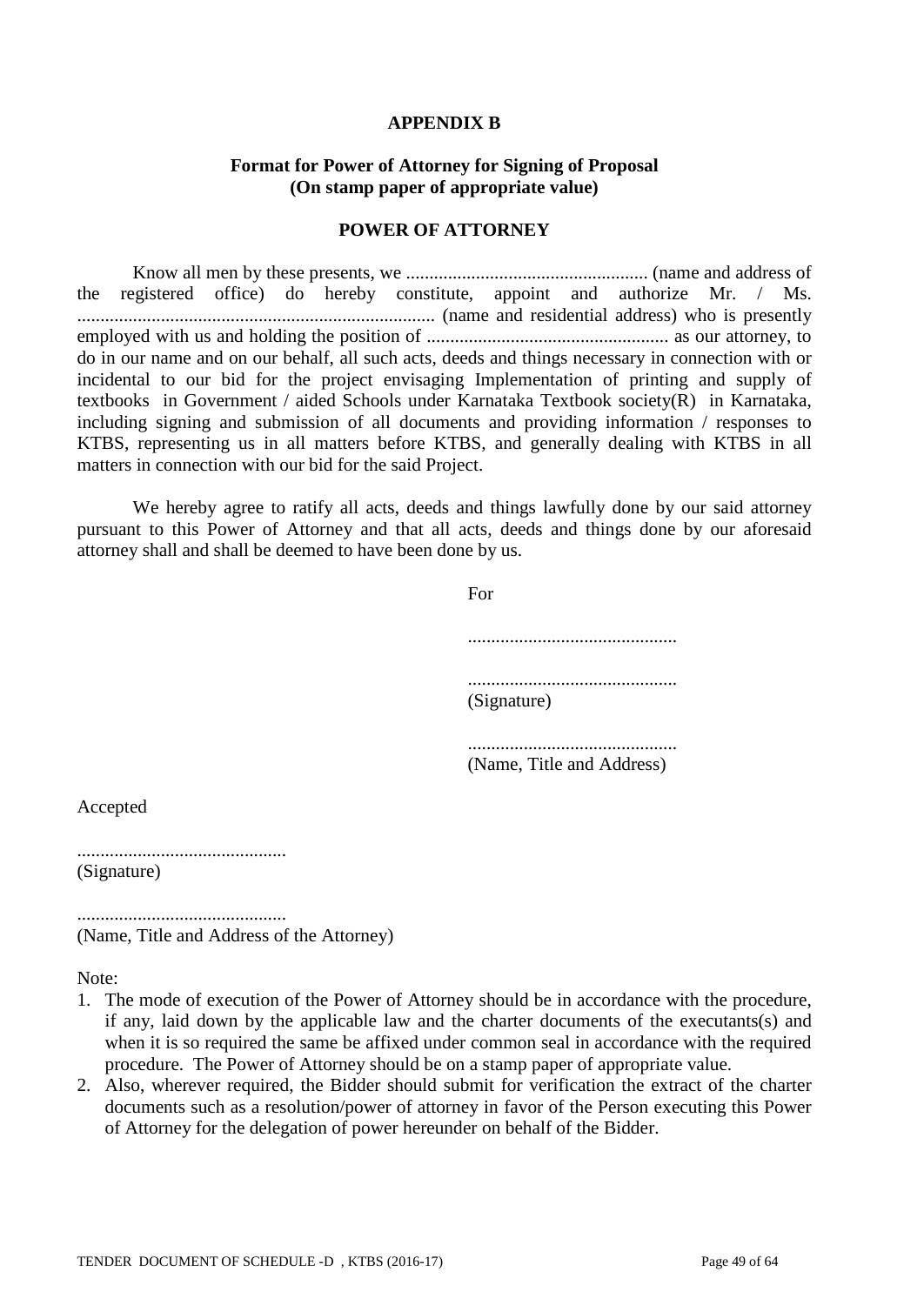# **APPENDIX C**

### **Details of Bidder**

- 1. Name
- 2. Address of the office(s)
- 3. Printing press Address (Place of production):
- 4. Date of incorporation and/or commencement of business
- 5. Sales Tax/VAT Registration No
- 6. Service Tax Registration No
- 7. Brief description of the Legal Entity including details of its main lines of business.
- 8. Name, Designation, Address and Phone Numbers of Authorized Signatory of the Bidder:
	- a. Name
	- b. Designation :
	- c. Legal Entity :
	- d. Address
	- e. Telephone Number :
	- f. Fax Number :
	- g. Mobile Number :
	- h. E-Mail Address :
- 9. Details of individual (s) who will serve as the point of contact / communication with The Karnataka Textbook Society® :
	- a. Name :
	- b. Designation :
	- c. Legal Entity :
	- d. Address :
	- e. Telephone Number:
	- f. Fax Number :
	- g. Mobile Number :
	- h. E-Mail Address :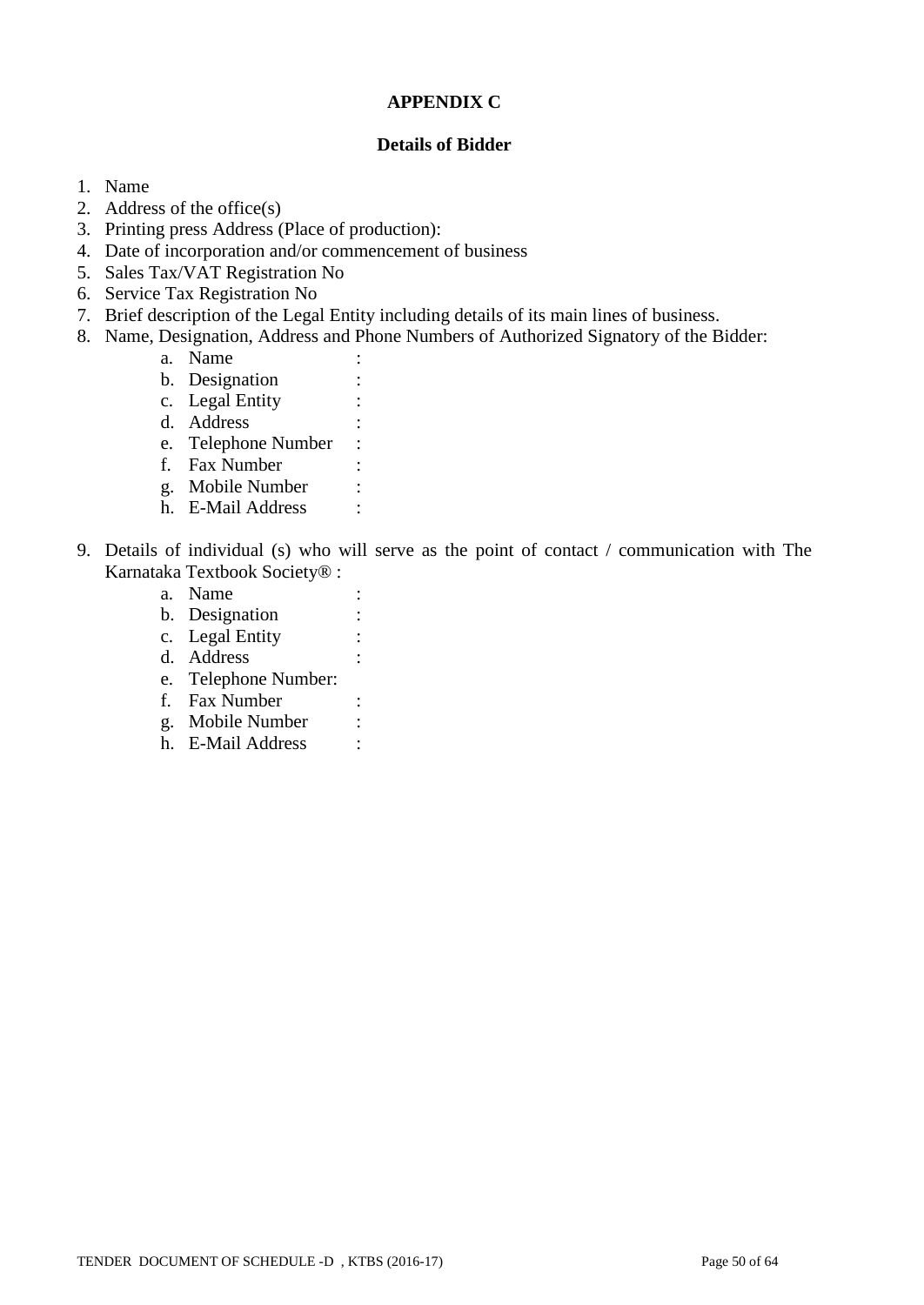# **APPENDIX D**

#### Format for Anti-Collusion & Eligibility Certificate (On the Letterhead of the Bidder)

We hereby certify and confirm that in the preparation and submission of our Proposal for the Implementation of printing and supply of textbooks in Government Schools in Karnataka, we have not acted in concert or in collusion with any other Bidder or other person(s) and also not done any act, deed or thing which is or could be regarded as anti-competitive.

We further confirm that we have not offered nor will offer any illegal gratification in cash or kind to any person or agency in connection with the instant Proposal.

We further confirm that we have not been barred by Education Department, Government of Karnataka/any other State Governments in India/any agencies of GOK, and thereby have not been proven ineligible to bid.

Dated this ..................................... Day of .............................., 2015 ........................................

(Name of the Bidder)

(Signature of the Authorized Person)

-----------------------------------

(Name and designation of the Authorized Person)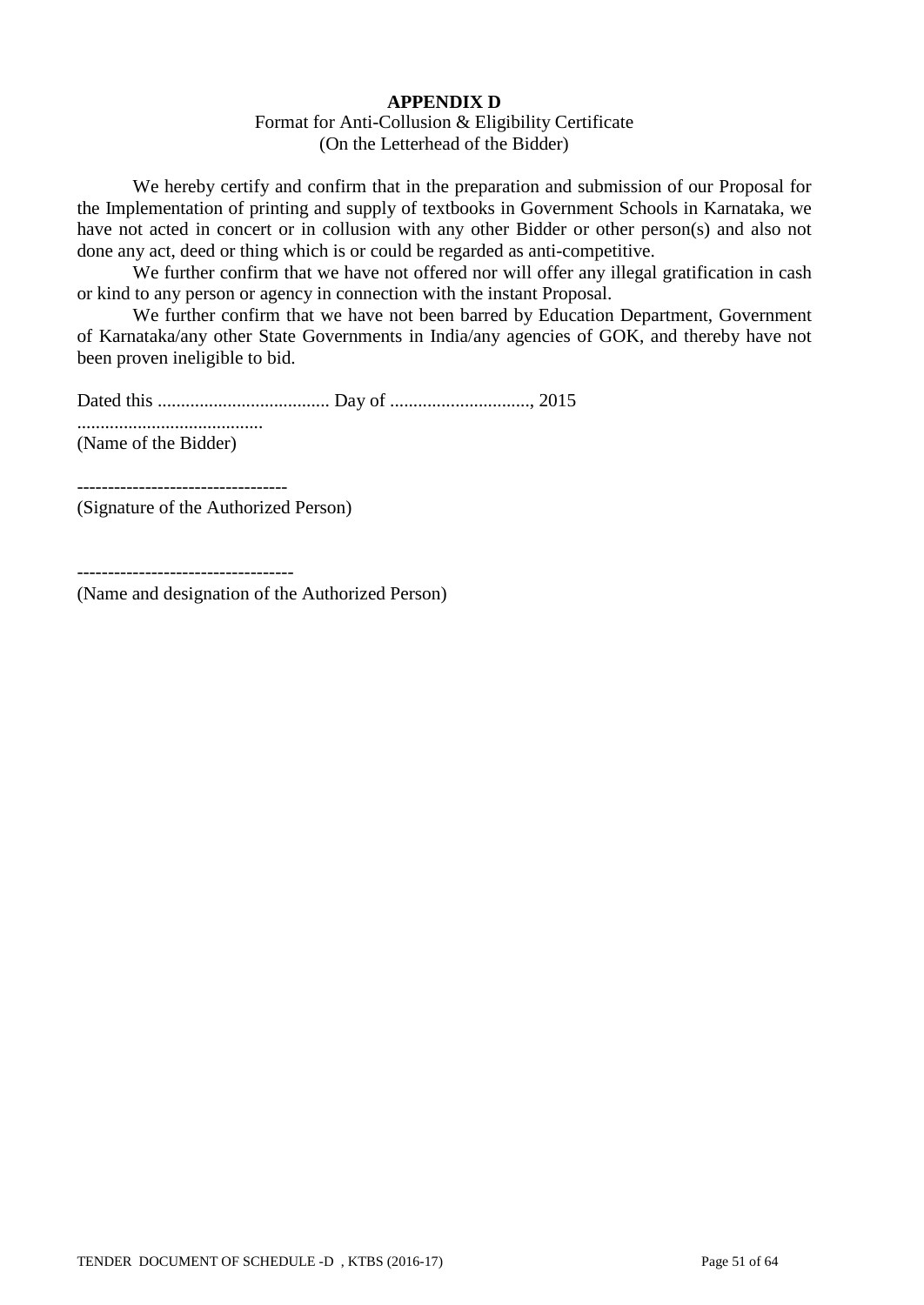# **APPENDIX E**

### **Format for Performance Bank Guarantee (To be issued by a Nationalized / Scheduled Bank in India)**

|  |  |  |  |  |  | unless it be repugnant to the subject or context thereof include its, successors and assigns; |  |  |
|--|--|--|--|--|--|-----------------------------------------------------------------------------------------------|--|--|

In favor of, The Managing Director, The Karnataka Textbook Society(R), (hereinafter referred to as "The Karnataka Textbook Society(R)") having its office at No.4, DSERT Building,100 Ft Ring Road, Hosakerehalli cross, BSK III Stage, Bengaluru - 560 085, Karnataka State, India, which expression shall unless it be repugnant to the subject or context thereof include its successors and assigns;

#### WHEREAS

A. M/s. ........................................... a Legal Entity having its registered office at ............... (hereinafter called "the Bidder") which expression shall unless it be repugnant to the subject or context thereof include its / their executors administrators, successors and assigns, intends to bid implementation of printing and supply of text books to schools across Karnataka.

B. In terms of **Clause 2.10** of the Tender Document dated ....................issued in respect of the Project, the Bidder is required to furnish to The Karnataka Text book Society(R) an unconditional and irrevocable Bank Guarantee for an amount of Rs. .................. (Rupees ............... only) as Bid Security for the Project.

The Guarantor has at the request of the Bidder and for valid consideration agreed to provide such Bank Guarantee being these presents:

#### NOW THEREFORE THIS DEED WITNESSETH AS FOLLOWS:

- A. The Guarantor, as primary obligor shall, without demur, pay to The Karnataka Text book Society(R) Bengaluru an amount not exceeding Rs..................(Rupees......................only), within 5 days of receipt of a written demand from The Karnataka Text book Society(R) calling upon the Guarantor to pay the said amount.
- B. Any such demand made on the Guarantor by The Karnataka Text book Society(R) Bengaluru shall be conclusive and absolute as regards the forfeiture of Bid security and the amount due and payable by the Guarantor under this Guarantee.
- C. The above payment shall be made without any reference to the Bidder or any other person and irrespective of whether the claim of The Karnataka Text book Society(R) Bengaluru is disputed by the Bidder or not.
- D. This Guarantee shall be irrevocable and remain in full force upto **31st March 2017** or for such extended period as may be mutually agreed between The Karnataka Text book Society(R), Bengaluru and the bidder and shall continue to be enforceable till all amounts under this Guarantee are paid.
- E. The Guarantee shall not be affected by any change in the constitution or winding up of the Bidder/the Guarantor or any absorption, merger or amalgamation of the Bidder/the Guarantor with any other person.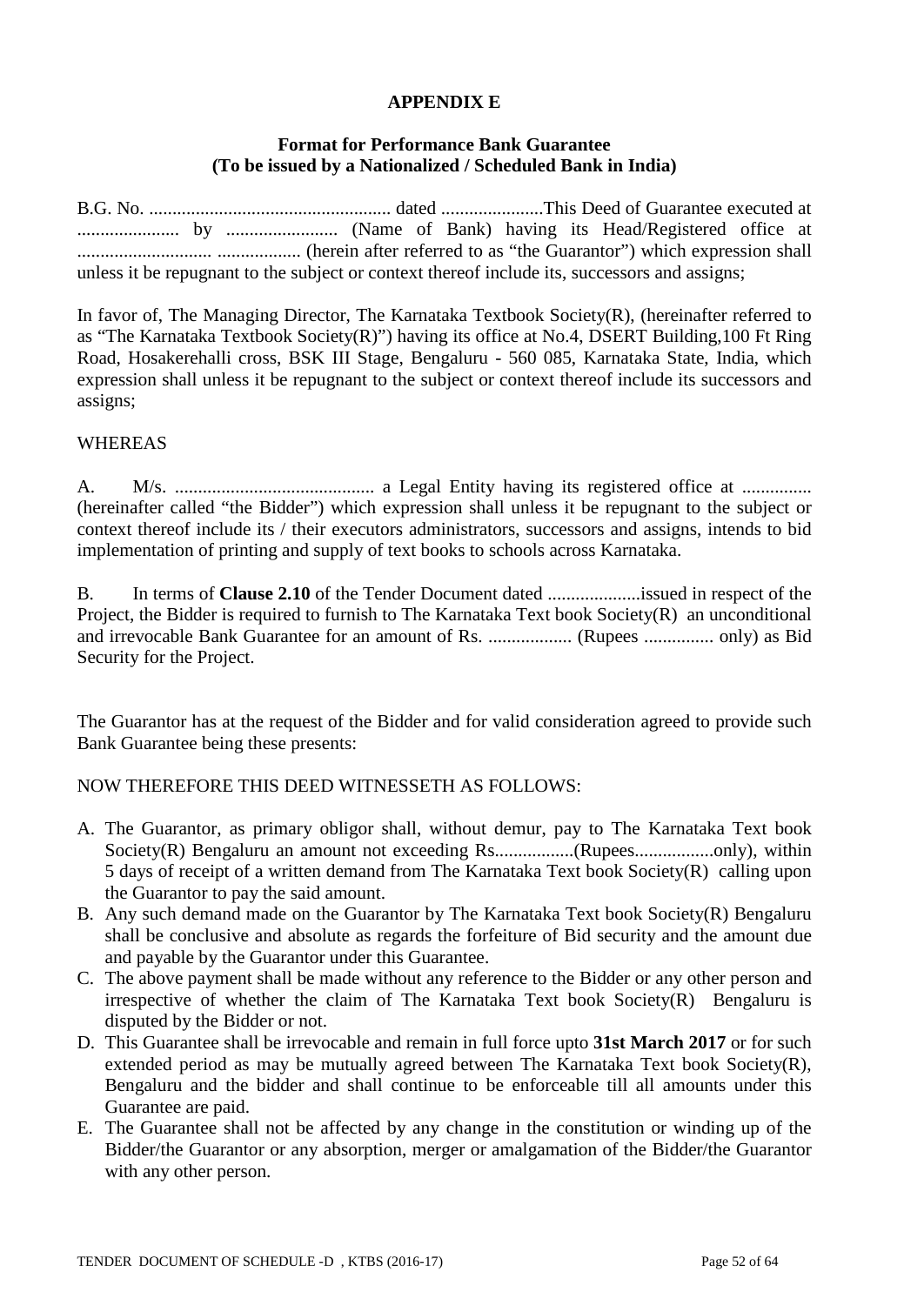- F. In order to give full effect to this Guarantee, The Karnataka Text book Society(R), Bengaluru, shall be entitled to treat the Guarantor as Principal debtor. The obligations of the Guarantor shall not be affected by any variations in the terms and conditions of the Tender document or other documents or by extension of time of performance of any obligations granted to the Bidder or postponement /non exercise/delayed exercise of any of its rights by The Karnataka Text book Society(R), Bengaluru to the Bidder and the Guarantor shall not be relieved from the its obligation under this Bank Guarantee on account of any such variation, extension, postponement, non exercise, delayed exercise or omission on the part of The Karnataka Text book Society(R) to the bidder to give such matter or thing whatsoever which under the law relating to sureties would but for this provision have effect of so relieving the Guarantor.
- G. The Guarantor has power to issue this Guarantee and discharge the obligations contemplated herein, the undersigned is duly authorized to execute this Guarantee pursuant to the power granted under…………………………

In witness thereof the Guarantor has set its hands hereunto on the day, month and year first herein above written.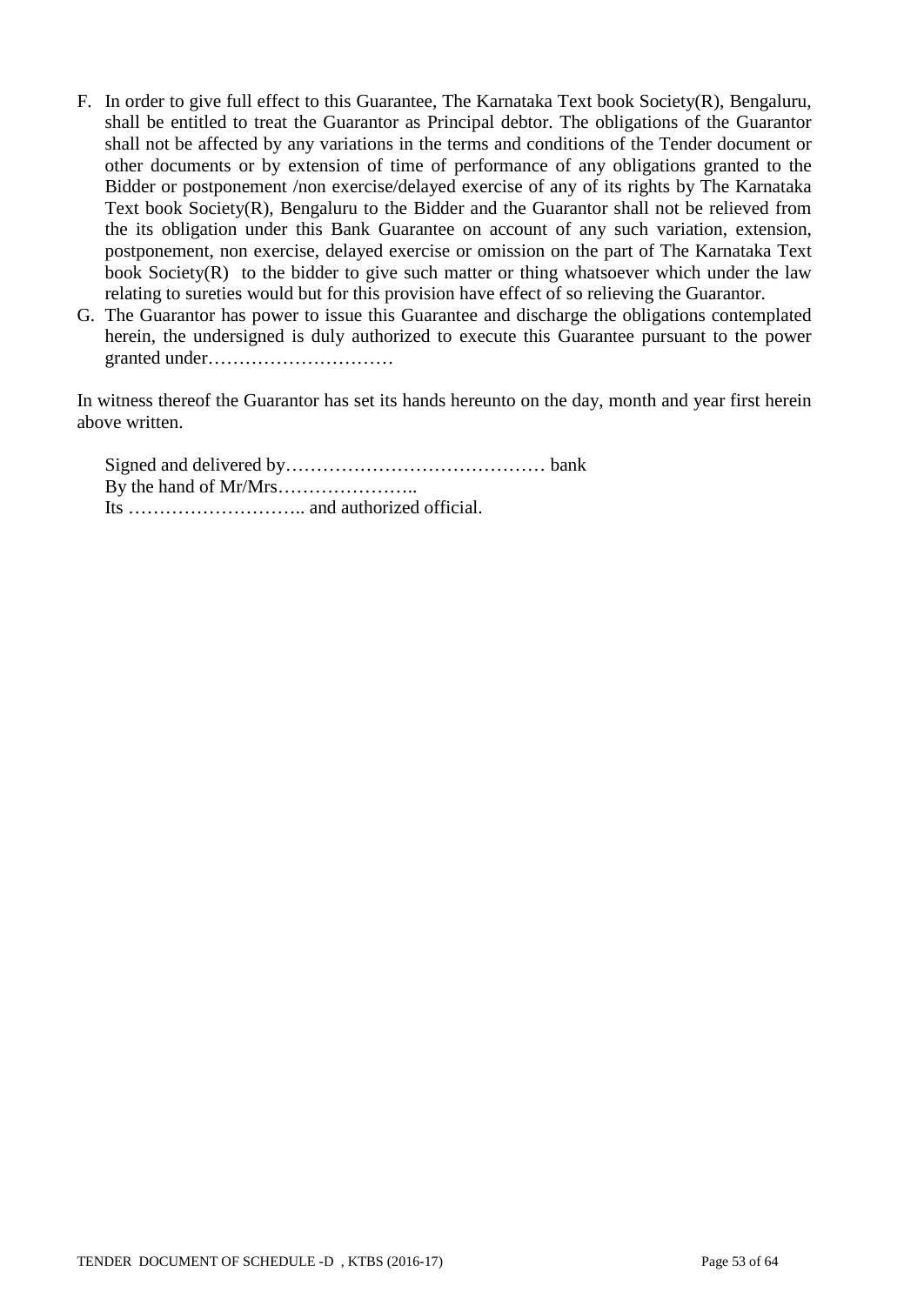# **Appendix F**

# **(Format for undertaking of being a Printer)**

Date

**To,** The Managing Director, Karnataka Textbook Society®, No.4, DSERT Building,100 Ft ring Road, BSK III Stage, Bengaluru - 560 085.

Sir,

We confirm that we have been in the business of printing and supply of books / text books since past \_\_\_\_\_\_\_\_\_\_\_\_years.

Yours faithfully,

(Authorized Signatory)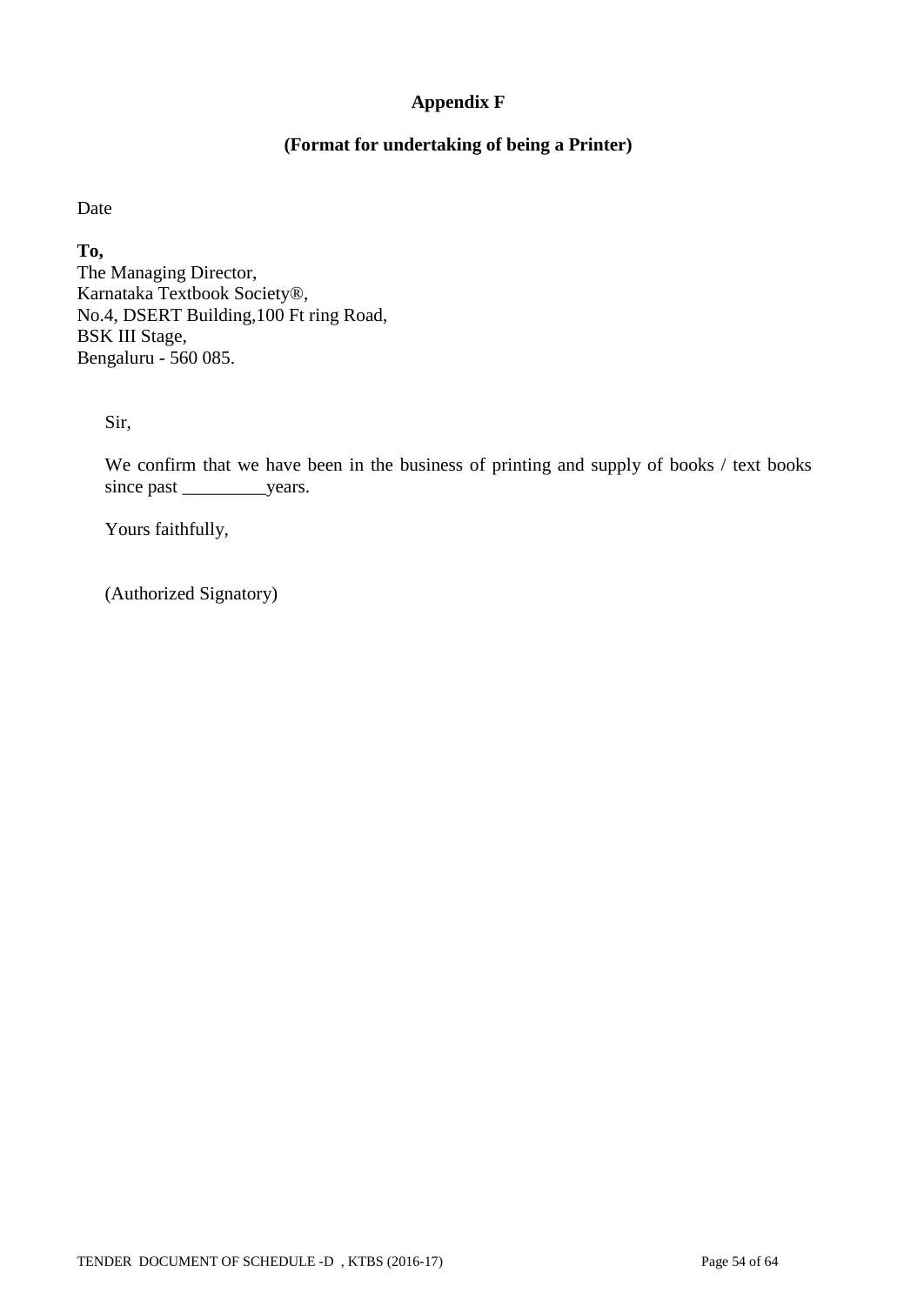# **Appendix G-1**

| <b>Experience Criteria</b>                      |  |
|-------------------------------------------------|--|
| Name of the project                             |  |
|                                                 |  |
| Name, address and contact details of Client     |  |
| Scope of the project                            |  |
| Name(s) of other members of consortium, in case |  |
| the said project was executed as a consortium.  |  |
| Scope of work of Bidder                         |  |
| Date of commencement of the project             |  |
| Date of completion of the project               |  |
| Total billings from the project                 |  |

The above statement shall be supported by

- 1. a certificate issued by the Client clearly stating the scope of the project, cost of the project and date of successful completion.
- 2. copy of the joint venture agreement, in case the project was executed as a consortium
- 3. Certificate from statutory auditor certifying date of successful completion of bidder's scope of work in the project and total billings till such date.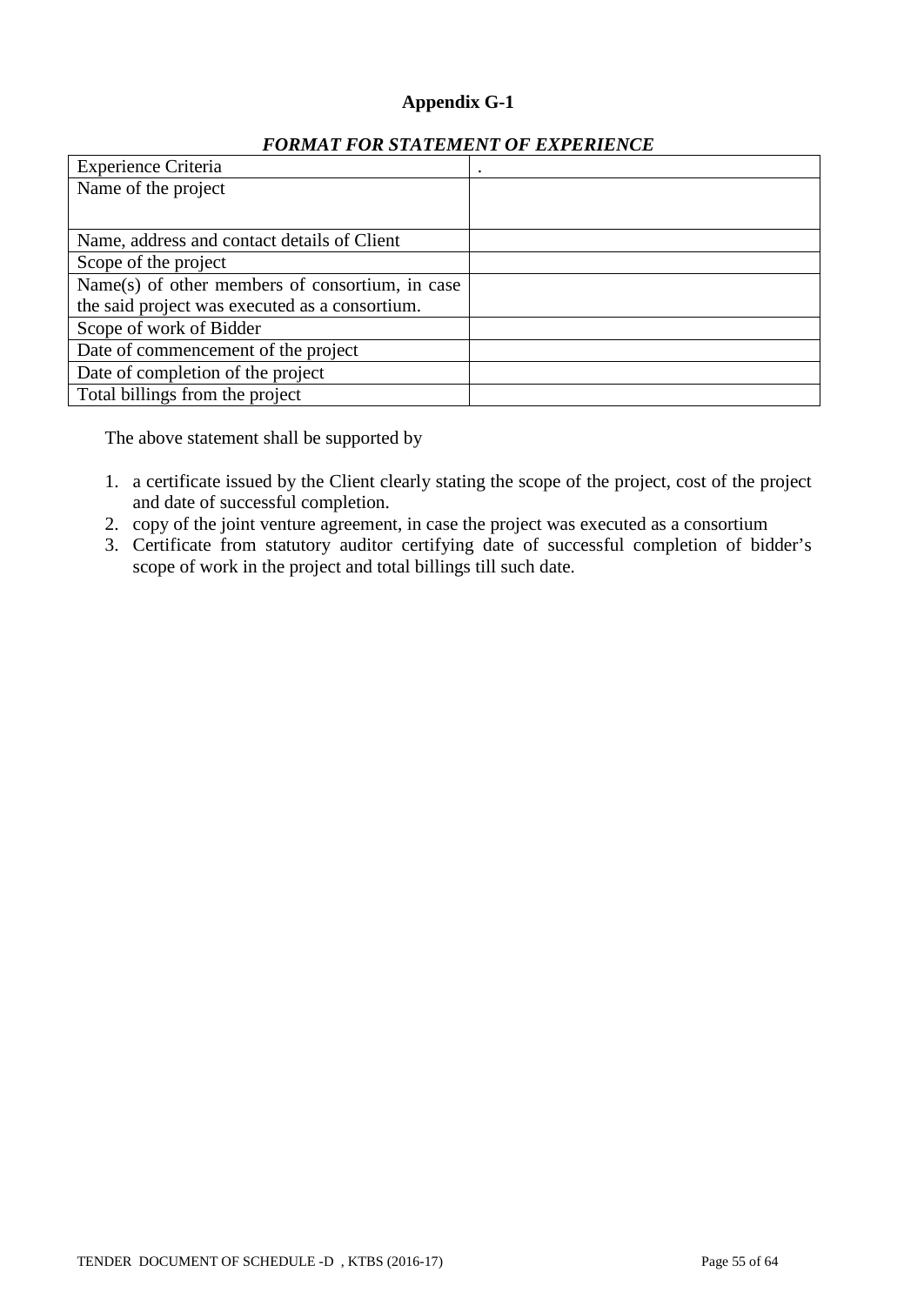# **Appendix G-2**

# **Format for Statutory Auditor's Certificate for Financial Capability of the bidder**

Date

We have verified the Annual Accounts and other relevant records of M/s ……………………………… (Name of the bidder) and certify the following

Rs. In lakhs

|       |                        |         |         |            | $\sim$                   |
|-------|------------------------|---------|---------|------------|--------------------------|
| Sl No | Particulars            | 2012-13 | 2013-14 | $ 2014-15$ | Avg. for $3 \text{ yrs}$ |
|       | <b>Annual Turnover</b> |         |         |            |                          |
|       | Net Worth              |         |         |            |                          |
|       |                        |         |         |            |                          |

# Signature and seal of Statutory Auditor

Name Membership No Address

Instructions:

For the purpose of this Certification:

- 1. The financial year would be the same as one normally followed by the bidder for its Annual Report.
- 2. The bidder shall provide the audited annual financial statements as required for this Tender document. Failure to do so would result in the Proposal being considered as non responsive.
- 3. A certificate from the Statutory Auditor should be provided as supporting document certifying the Qualification Statement submitted by the Bidder.
- 4. For the purpose of this Tender document, Net Worth shall mean:

Net Worth = (subscribed and paid up Equity + reserves) - (Revaluation reserves + miscellaneous expenditure not written off)

- 5. Experience (Financial Capability and Experience) of only the Bidder shall be considered. Experience of associate company/parent company/subsidiary company shall not be considered for qualification purposes.
- 6. Turnover and net worth of the bidder shall be certified by his statutory auditor who should mention his name, address and membership number. Turnover certificate shall be based on the audited accounts of the bidders, or based on the returns filed with the tax authority.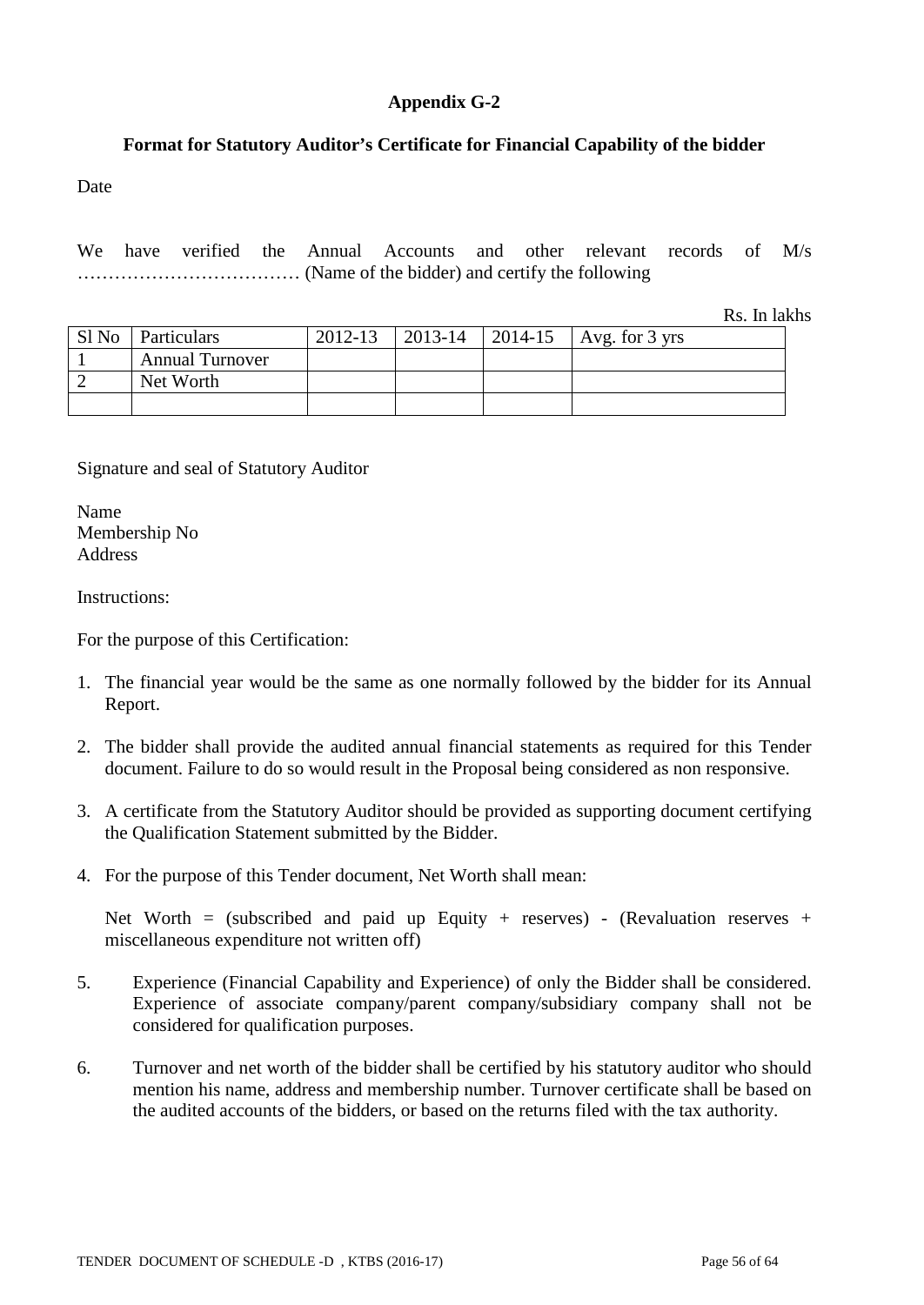### **APPENDIX G-3**

# **Format for Statutory Auditor Certificate for Project Experience of Printing and Supply of Books / Textbooks**

Date

We have verified the annual accounts and other relevant records of M/s………………………..(Name of the Bidder) and certify that M/s………………………(Name of the Bidder) had been appointed for the purpose of ……………………………….. ( name of the project)

We have also scrutinised the documents made available to us for the said project and certify the following:

| Date of commencement of   Date of completion of the |         | Billings for the bidder |
|-----------------------------------------------------|---------|-------------------------|
| the project                                         | project | from the project $(Rs)$ |
|                                                     |         |                         |

Signature and seal of Statutory Auditor

Name Membership No Address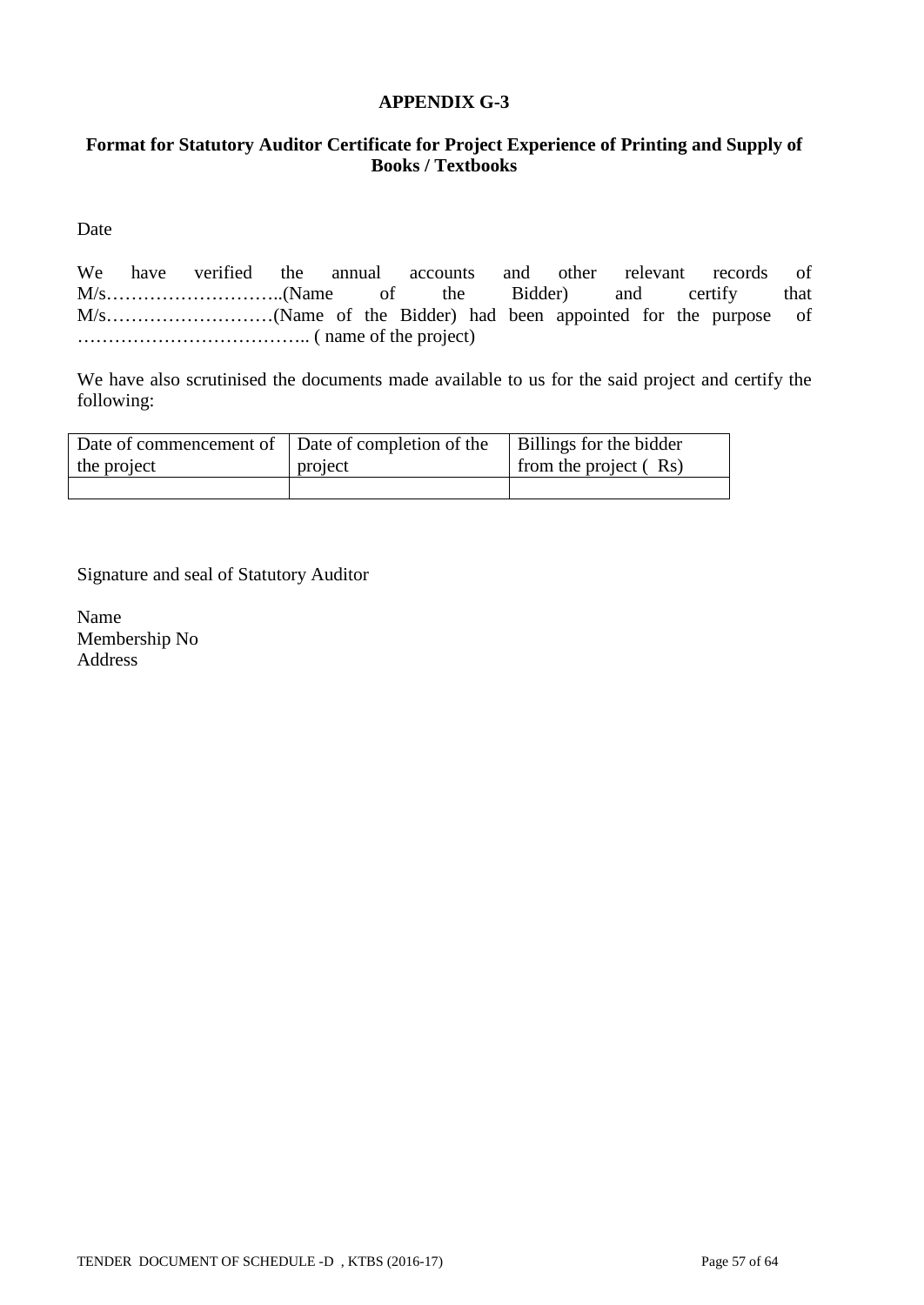| <b>SI</b><br>N <sub>0</sub> | Machinery / Other prescribed by the<br>purchaser                                                                                                                                                                                                                                                                                                                                                | Qty/<br>Unit | <b>Machinery</b> /<br>Other offered by<br>the printer. | Qty/<br>Unit | <b>Production</b><br>capacity per<br>hour. |  |
|-----------------------------|-------------------------------------------------------------------------------------------------------------------------------------------------------------------------------------------------------------------------------------------------------------------------------------------------------------------------------------------------------------------------------------------------|--------------|--------------------------------------------------------|--------------|--------------------------------------------|--|
|                             | <b>Pre-Printing machinery</b>                                                                                                                                                                                                                                                                                                                                                                   |              |                                                        |              |                                            |  |
| $\mathbf{1}$                | Computer to Plate making plant with<br>processor capable of making plates<br>Double Crown, A-1 and such similar<br>sizes<br><sub>or</sub><br>Plate exposing system with processor<br>capable of making plates Double<br>Crown, A-1 and such similar sizes<br>(Note:Since it is single colour books<br>the plates can be made by taking<br>tracing sheet<br>also<br>output<br>are<br>acceptable) | One<br>Unit  |                                                        |              |                                            |  |
| $\mathbf{1}$                | <b>Printing machinery</b><br>Single or multi printing unit web offset<br>machine with a minimum cut off 508<br>mm, reel width 760 mm or more, with<br>one quarter folder. The rated speed of<br>the machine with quarter folding shall<br>not be less than 10,000 cycles per hour                                                                                                               | One<br>Unit  |                                                        |              |                                            |  |
|                             | <b>Or</b><br>Single Colour sheet fed printing<br>machines with a production speed of<br>about 5000 SPH, with a printing format<br>of atleast 20X30 inches.<br>(Note: if for any reason like bigger<br>format or both sides printing etc., the<br>requirement of number of units will be<br><i>proportionately less.)</i>                                                                        | Two<br>Unit  |                                                        |              |                                            |  |
| $\overline{2}$              | Four colour sheet fed CPC offset<br>printing machine with a Sheet size of<br>485mm X 660mm $(19"x26")$ or above<br>,capable of printing on Boards of at<br>least 220 GSM.<br>(Note: Optional since the only cover<br>pages are to be printed this service may<br>be outsourced. If so on MOU with the<br>firm possessing the 4 colour printing<br>machine shall be provided)                    | One<br>Unit  |                                                        |              |                                            |  |
|                             | <b>Binding and Finishing Machinery</b>                                                                                                                                                                                                                                                                                                                                                          |              |                                                        |              |                                            |  |
| $\mathbf{1}$                | Fully automatic stand alone perfect<br>binding machine of minimum 6 clamps<br>with 2000<br>cycles per hour $OR$<br>equivalent productivity or more.                                                                                                                                                                                                                                             | One<br>Unit  |                                                        |              |                                            |  |

# **Appendix H Format for Infrastructural Capabilities**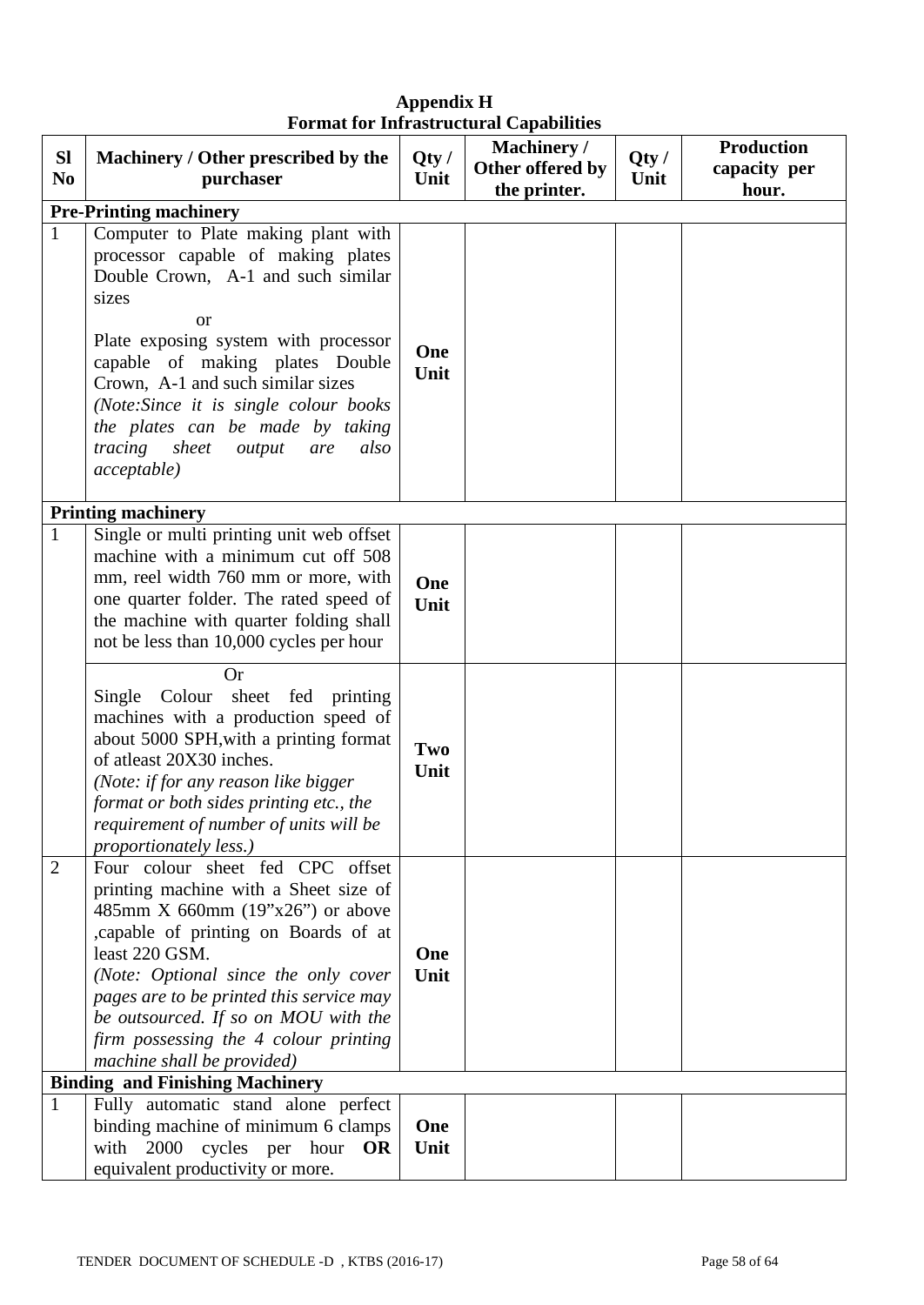|                | (Note: required to achieve at least a<br>production of at least 15,000 books per                                                                                                                                                                                                                                                                                                                                                                                                                                                              |                     |  |  |
|----------------|-----------------------------------------------------------------------------------------------------------------------------------------------------------------------------------------------------------------------------------------------------------------------------------------------------------------------------------------------------------------------------------------------------------------------------------------------------------------------------------------------------------------------------------------------|---------------------|--|--|
|                | shift.)                                                                                                                                                                                                                                                                                                                                                                                                                                                                                                                                       |                     |  |  |
| $\overline{2}$ | Fully automatic 3 side cutting machine<br>capable trimming books of crown $1/4^{\text{th}}$<br>size on 3 sides at a time.<br>(Note: It is essential to trim the books<br>in a three side trimmer to achieve the<br>speed and correct right angles at the<br>corners.)                                                                                                                                                                                                                                                                         | One<br>Unit         |  |  |
| 3              | Fully automatic programmatic cutting<br>machine 92 cm (32 inches) size (min)<br>(Note : Required to cut the Cover<br>Boards etc.)                                                                                                                                                                                                                                                                                                                                                                                                             | One<br>Unit         |  |  |
| $\overline{4}$ | Wet or Thermal lamination machine of<br>minimum feed width of 18".<br>( <i>Essetntial to laminate the covers</i> )                                                                                                                                                                                                                                                                                                                                                                                                                            | One<br>Unit         |  |  |
| 5              | Fully<br>folding<br>machine<br>automatic<br>capable folding sheets in the size of<br>Double Crown to crown 1/4 <sup>th</sup> size<br>(Note: Required only for the sheet fed<br><i>printers</i> )                                                                                                                                                                                                                                                                                                                                              | Two<br><b>Units</b> |  |  |
|                | <b>Manpower, Factory and Storage Space</b>                                                                                                                                                                                                                                                                                                                                                                                                                                                                                                    |                     |  |  |
|                | The plant shall be operated by qualified<br>and trained manpower with qualified<br>supervisors for quality checking in the<br>production line.<br>The plant shall be well planned and is<br>required to be in easily accessible<br>location. It is expected to be laid out in<br>an area of about 5,000 sq feet to have<br>easy and safe movement of the<br>materials. The storage space shall be at<br>least another 5,000 sq feet covered area<br>for the safe storage of finished goods<br>as well as to stock the paper.<br><b>OTHERS</b> |                     |  |  |
|                |                                                                                                                                                                                                                                                                                                                                                                                                                                                                                                                                               |                     |  |  |
|                |                                                                                                                                                                                                                                                                                                                                                                                                                                                                                                                                               |                     |  |  |
|                |                                                                                                                                                                                                                                                                                                                                                                                                                                                                                                                                               |                     |  |  |
|                |                                                                                                                                                                                                                                                                                                                                                                                                                                                                                                                                               |                     |  |  |
|                |                                                                                                                                                                                                                                                                                                                                                                                                                                                                                                                                               |                     |  |  |

# Signature

(Name and designation of signatory)

**Note** :

- 1) The bidder shall submit APPENDIX-H in affidavit.
- 2) The Specifications mentioned above are at minimum configurations expected ,but Superior Machinery in the similar class are also acceptable. However, decision of the Purchaser in this regard shall be final and binding.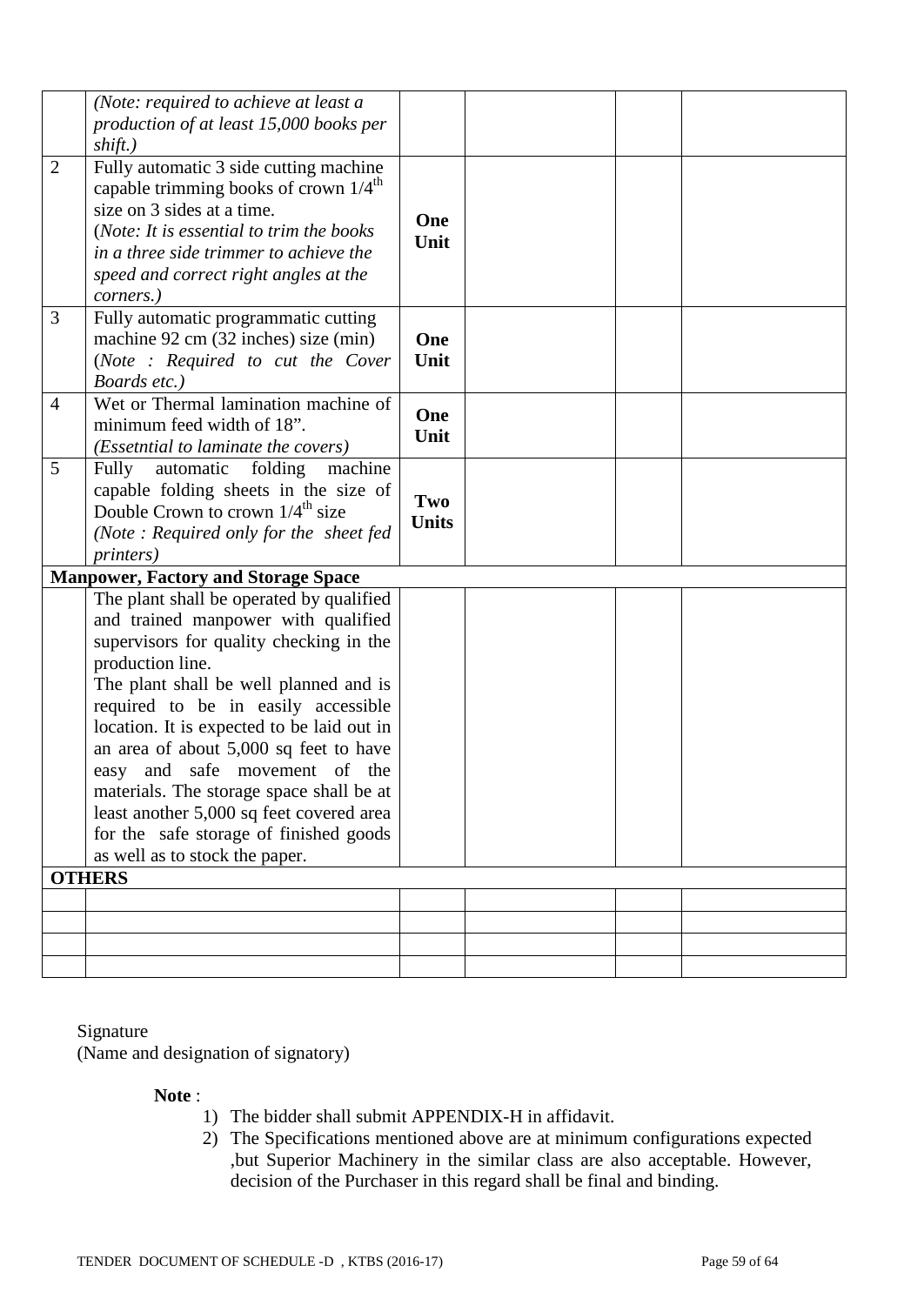# **APPENDIX I ( Cover 1 )**

# Bidder Declaration regarding his capacity ( On the Letter Head )

- 1. Sheet fed offset / Web Offset Printer A / B Grade Printer
- 2. Capacity Can Print \_\_\_\_\_\_\_\_\_ titles & Supply a total of \_\_\_\_\_\_\_\_\_\_\_ lakh textbooks to 55 Blocks in 01 month .
- 3. Capacity

Can print a total of \_\_\_\_\_\_\_\_\_\_\_\_lakh textbooks in total, belonging to \_\_\_\_\_\_\_\_\_\_\_\_\_\_ titles under a total of \_\_\_\_ number of packages and supply to 204 Blocks within 120 days from the date of issue of purchase order and the supplier shall submit dummy within a week from the date of obtaining CD's / Positive's from KTBS.

> Bidder Authorized Signatory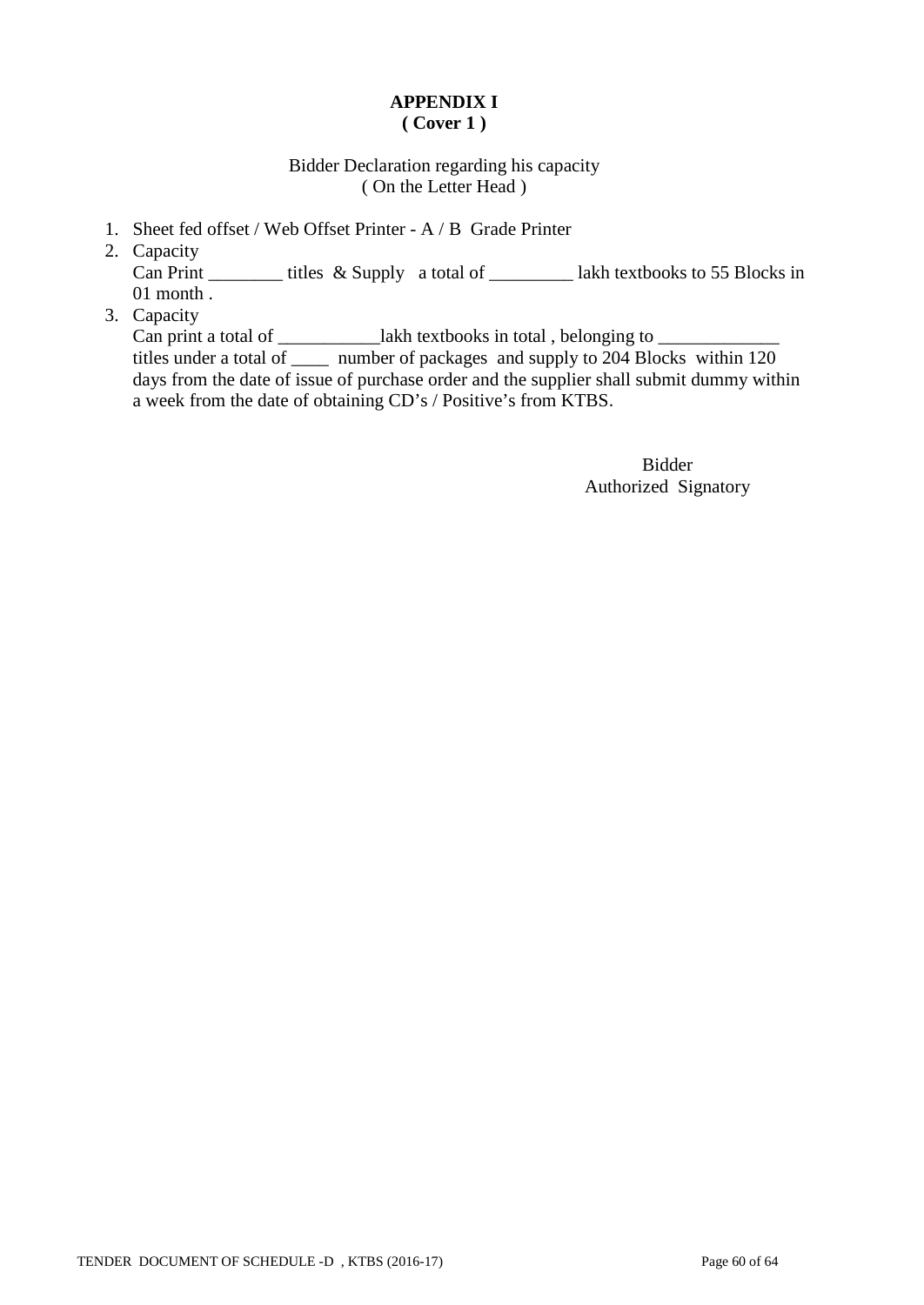# **APPENDIX J (Cover 2) TENDER FORM & PRICE SCHEDULE**

# PARTICULARS TO BE SUBMITTED IN THE COMMERCIAL BID/ **SECOND COVER**

To The Managing Director, Karnataka Textbook Society ® No.4, 100Ft Ring Road, Hosakerehalli, BSK 3rd Stage, Bengaluru – 560085.

Sir,

Having examined the bid Documents including Addenda No: the receipt of which is hereby duly acknowledged, we, the undersigned, offer to quote the rates per page towards printing and supply of School Text Books. Price quoted is all inclusive. Price shall be indicated to a maximum of 04 decimals.

> ( Signature of the Printer) ( Authorized Signatory )

# **Preference 1( Separate Cover )**

- A. Name of the Printer :
- B. Package No. quoted :

| <b>Title</b> | <b>Book Size</b> | <b>GSM</b> | <b>Colour/Other</b><br>specifications | Rate per page in Paise in digits<br>shall be inclusive of all.<br>Price shall be indicated to a<br>maximum of 04 decimals |
|--------------|------------------|------------|---------------------------------------|---------------------------------------------------------------------------------------------------------------------------|
|              |                  |            |                                       |                                                                                                                           |
|              |                  |            |                                       |                                                                                                                           |
|              |                  |            |                                       |                                                                                                                           |
|              |                  |            |                                       |                                                                                                                           |
|              |                  |            |                                       |                                                                                                                           |
|              |                  |            |                                       |                                                                                                                           |

Total No of Titles under the package

Place : Signature of Printer Date : with address and Seal

**Preference 2( Separate Cover )**

- A. Name of the Printer :
- B. Package No. quoted :

| <b>Title</b> | <b>Book Size</b> | <b>GSM</b> | <b>Colour/Other</b>   Rate per page in Paise in digits |
|--------------|------------------|------------|--------------------------------------------------------|
|              |                  |            | specifications and words Price quoted is all           |
|              |                  |            | inclusive.                                             |
|              |                  |            | Price shall be indicated to a                          |
|              |                  |            | maximum of 04 decimals.                                |
|              |                  |            |                                                        |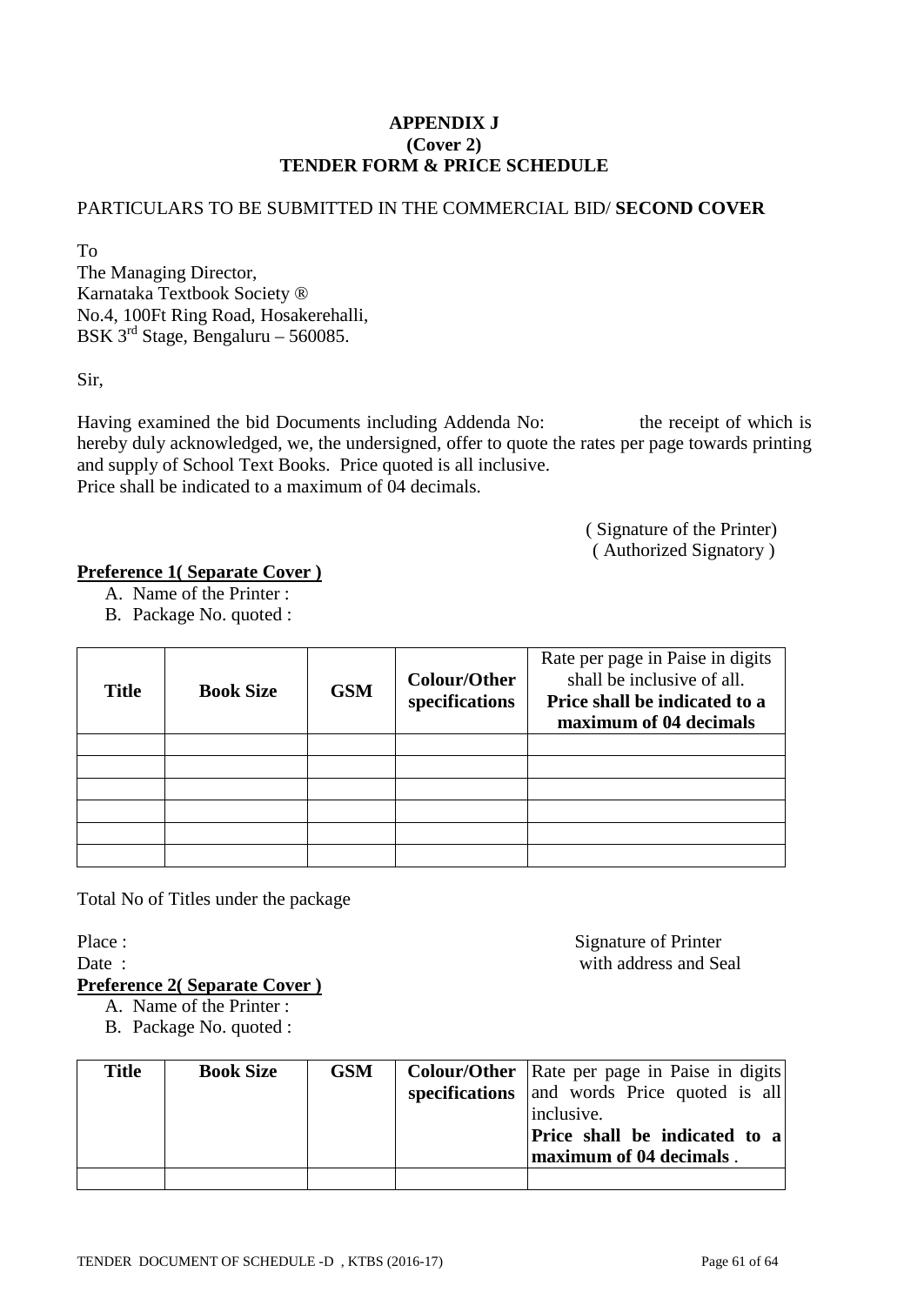Total No of Titles under the package

Place : Signature of Printer Date : with address and Seal

Total No of Titles under the package

Place : Signature of Printer Date : with address and Seal

# CONDITIONS:

- 1. If our bid is accepted, we will have to abide as per the stipulated Terms & Conditions to supply of school books to all the Block Educational Offices in the State.
- 2. If our bid is accepted we will furnish Performance Bank Guarantee separately for each package as per terms.
- 3. We agree to abide by this tender for bid validity of 240 days after the date fixed for opening of Second Envelope.
- 4. We understand that in competing for and if the award is made to us, in executing the above contract we will strictly observe the laws against fraud and corruption in force in India namely "Prevention of corruption act 1988".
- 5. We understand that you are not bound to accept a lowest offer that you may receive.

Dated this day of 2015

#### Signature

(Name and address of the Tenderer with seal) (In the capacity of duly authorized to sign the Tender for and on behalf of)

# **Tender / Bid Validity:**

The Tender is valid for a period of 240 days from the date of opening of Tender.

Dated this day of 2015

Signature:

(Name and Address of the Tenderer with Seal)

(In the Capacity of ) :

Duly authorized to sign the Tender for and on behalf of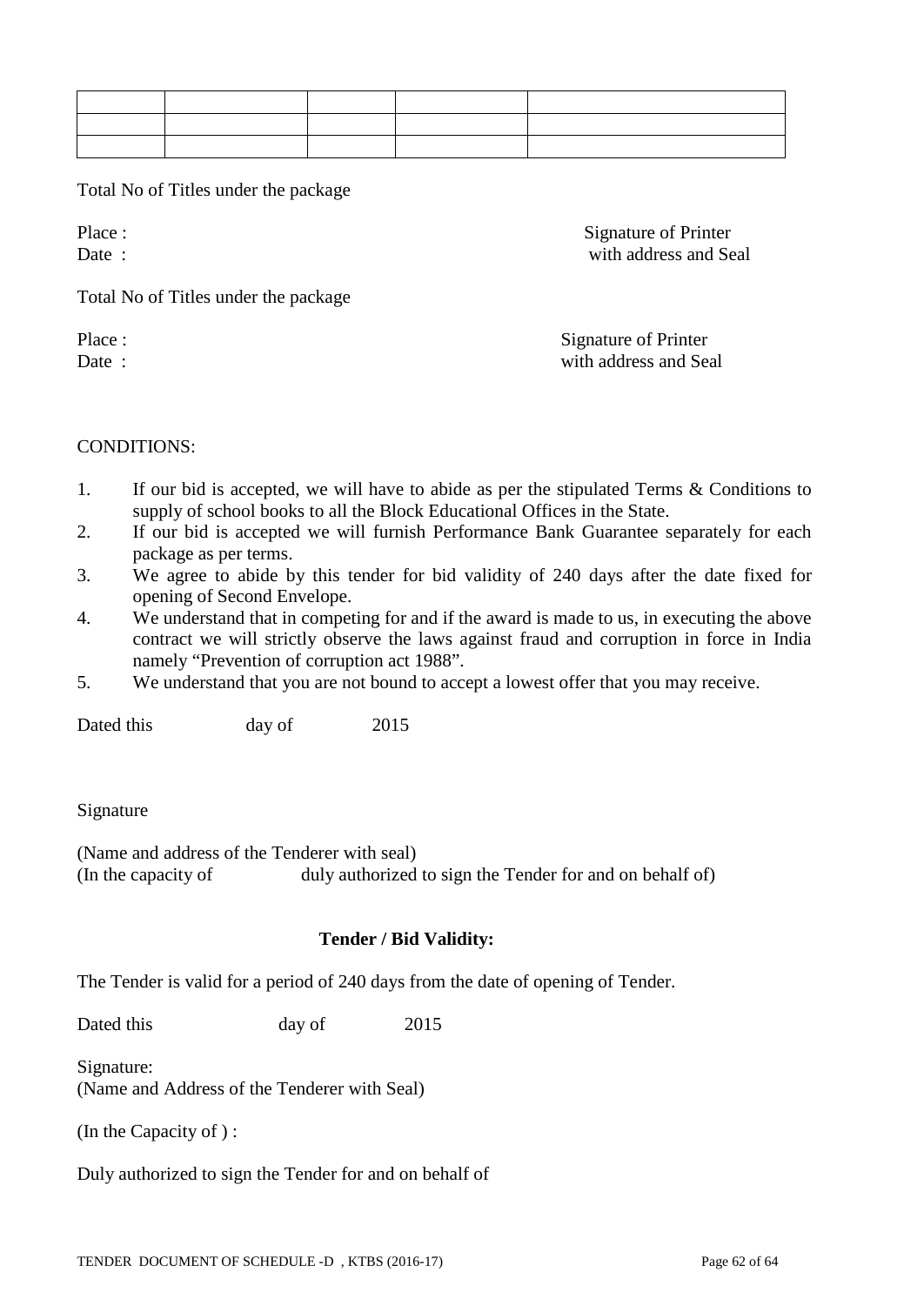# Appendix K

# **(Format for undertaking of work completion)**

Date

**To,** The Managing Director, Karnataka Textbook Society®, No.4, DSERT Building,100 Ft ring Road, BSK III Stage, Bengaluru - 560 085.

Sir,

We hereby confirm that the printing and supply of textbooks will be completed within the scheduled time given in the tender document of Karnataka Text Book Society 2016-17

Yours faithfully,

(Authorized Signatory)